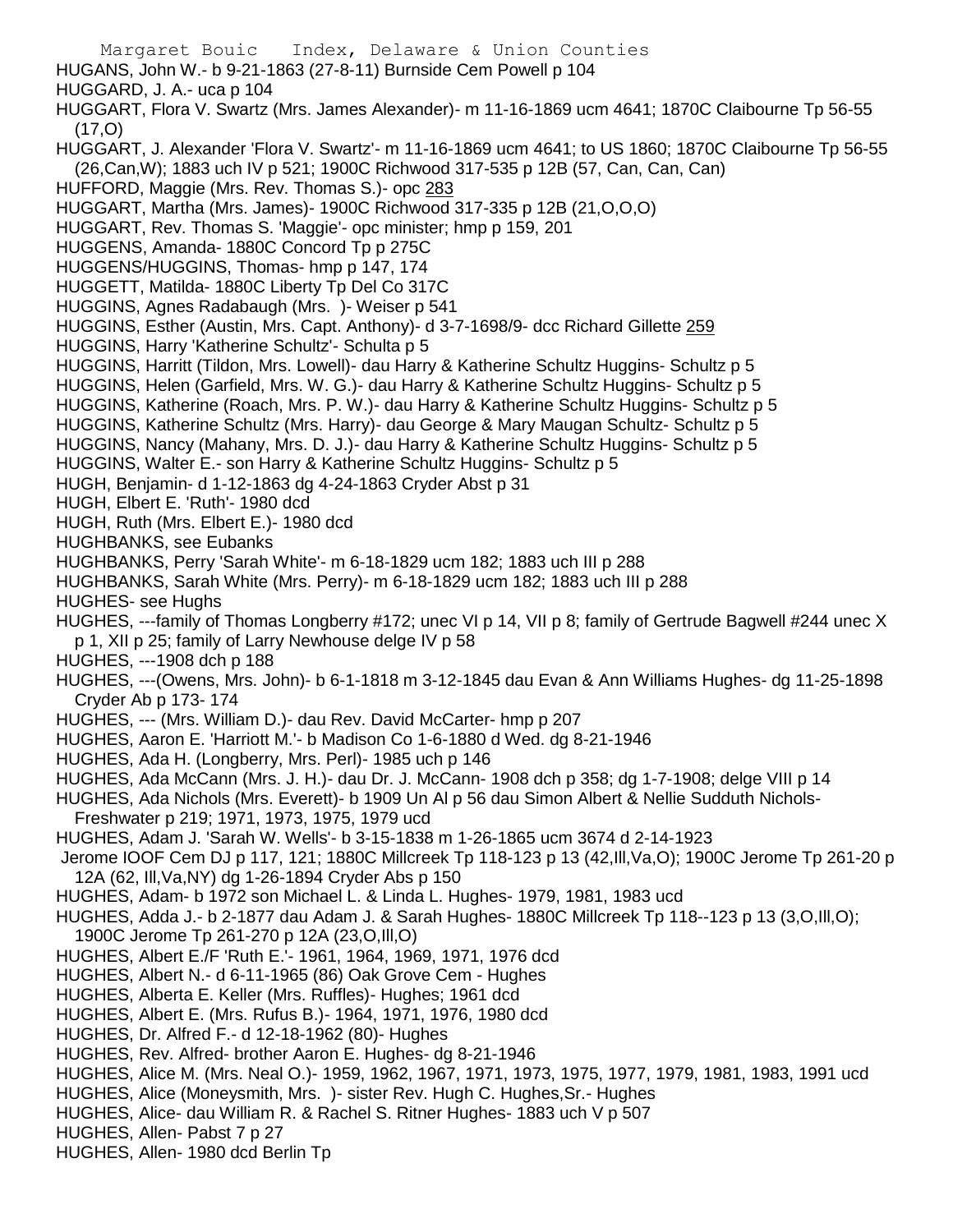HUGHES, Allen- son Charles & Iva Hughes- Hughes

HUGHES, Allen 'Sue'- Hughes

HUGHES, Amanda Marie- b 7-10-1981 dau Willard & Patty Bates Hughes- Hughes

HUGHES, Amy B.- b 7-1887 dau Gerard & Mary Travis Herriott Hughs- 1900C Jerome Tp 126-135 p 6A  $(17, 0.0, 0)$ 

HUGHES, Amy Catherine (Kuhns, Mrs. John Worley)- b 3-12-1865 m 1-21-1885 d 5-13-1932 dau Joseph Edgar & Harriet Amelia Day Hughes- 1908 dch p 524; dumch p 1985 uch p 443; dcc Mary Kuhns Bryant 5

HUGHES, Amy Michelle- b 9-10-1975 dau David Michael & Pamala Sue Morelock Hughes- Cowgill p 38

- HUGHES, Andy- son Henry P. & Betty P. Hughes- 1961 dcd (11)
- HUGHES, Angela- b 1962 dau James A. & Sandra N. Hughes- 1971, 1973, 1977 ucd
- HUGHES, Ann Eliza Reynolds (Mrs. Rev. Joseph S.)(Kooken, Mrs. Capt. James)- m 4-2-1818 (2) Mar 1825; d 2-2-1870 (69); dpc p 9; dg 2-18-1870 Cryder Abst p 78; dumch p 442; dcga p 22, 28 Del Pat & Fr Chron; Del. Weekly Herald 2-17-1870
- HUGHES, Ann (Mrs. Evan)- d 8-20-1864 (70-10-23) Radnor Cem Powell p 215; dcw Bk 3 p 168; 1850C Radnor Tp 52 p 176 (54,Eng)
- HUGHES, Ann- dau Henry P. & Betty P. Hughes- 1961 dcd (15)
- HUGHES, Ann Williams (Mrs. Evan)- dg 11-25-1898 Cryder Abst. p 174
- HUGHES, Anna- rtc p 6,8,9,10

HUGHES, Anna A. (Saxton, Mrs. David)- b 1826 d 1894 dau Jackson & Lovena Ash Hughes- ped Gertrude Cook Bagwell #244 15; unec XII p 28

- HUGHES, Anna Gooding (Mrs. Rev. Charles A.)- Hughes
- HUGHES, Anna Mae Rice (Mrs. David)- Hughes
- HUGHES, Anna Mae Thompson (Mrs. Francis Charles)- m 10-8-1957- Weiser p 90
- HUGHES, Anna May (Morgan, Mrs. )- b 5-13-1879 dau Edward & Mary E. Davis Hughes- dcb late
- HUGHES, Anna May (Mrs. W. B. "Billy")- d 6-1947; dg 2-12-1949
- HUGHES, Anna (Sheridan, Mrs. Richard B.)- d 4-1-1863- 1883 uch V p 144
- HUGHES, Arlen "Art"- son Charles Hughes- Hughes
- HUGHES, Arthur E.'Lou'-Hughes; 1961, 1964, 1969, 1971 dcd
- HUGHES, Arthur- son J. William & Rose L. Ward Hughes- Hughes
- HUGHES, Mrs. Asa- d 9-9-1885 dg 9-10-1885 Cryder Ab p 117
- HUGHES, Athnel (England, Mrs. )- sister Mack Clark Hughes- Hughes
- HUGHES, Audrey (Hoover, Mrs. )- dau Charles & Iva Hughes- see Bateman
- HUGHES, Aural L.- b 1850 d 1885 Oak Grove Powell p 433
- HUGHES, Azel 'Martha Ann Knox'- Hughes
- HUGHES, B.- witness (1763) Powers p 225
- HUGHES, "Banta"- 1883 uch V p 24, 32
- HUGHES, Barbara Ann (Brubeck, Mrs. )- dau Homer W. & Ethel Marie Hardin Hughes- Hughes
- HUGHES, Barbara J.(Mrs. Michael)- Hughes; 1969, 1971, 1976, 1980 dcd
- HUGHES, Barbara R. Dostal (Mrs. Lawrence L.)- Hughes
- HUGHES, Ben,Jr.- 1973 ucd
- HUGHES, Benny Justin 'Linda Louise Cross'- b 1953 m 11-2-1974 son Bernard & Geneva Hughes- Hughes; 1959, 1962, 1967, 1971, 1983 ucd
- HUGHES, Bernard 'Geneva'- son Harry DeKalb & Edna Hasselbring Hughes- Hughes; 1959, 1962, 1967, 1971, 1973, 1977, 1979, 1981, 1983, 1991 ucd
- HUGHES, Bernadine (Chase, Mrs. )- dau Jacob & Bessie Satterfield Hughes- Hughes
- HUGHES, Bernice (Mrs. Hugh Carl,Jr.)- dcq Hugh Hughes.Jr 1
- HUGHES, Bernice Ormeroid (Mrs. )- dau Herbert Lutrell & Frances Ridgeway Ormeroid- 1985 uch p 108

HUGHES, Bertha M.- b 7-1899 dau Charles W. & Maud M. Hughes- 1900C Leesburg Tp 142-143 p 6B  $(10/12, 0, 0, 0)$ 

- HUGHES, Bessie Opal (Orr, Mrs. Abraham Bryan)- m 1919- WBrown VI p 769
- HUGHES, Bessie Satterfield (Mrs. Jacob)- Hughes
- HUGHES, Betty (Burton, Mrs. Donald)- dau Harry DeKalb & Edna Hasselbring Hughes- Hughes
- HUGHES, Betty P. (Mrs. Henry P.)- 1961 dcd
- HUGHES, Betty (Washburn, Mrs. Clarence)- dau William T. & Myrtle Hughes- Hughes
- HUGHES, Bill 'Debbie'- son Dewey Hughes- Hughes
- HUGHES, Bill- b 1968 son William & Ruth Hughes- 1976 dcd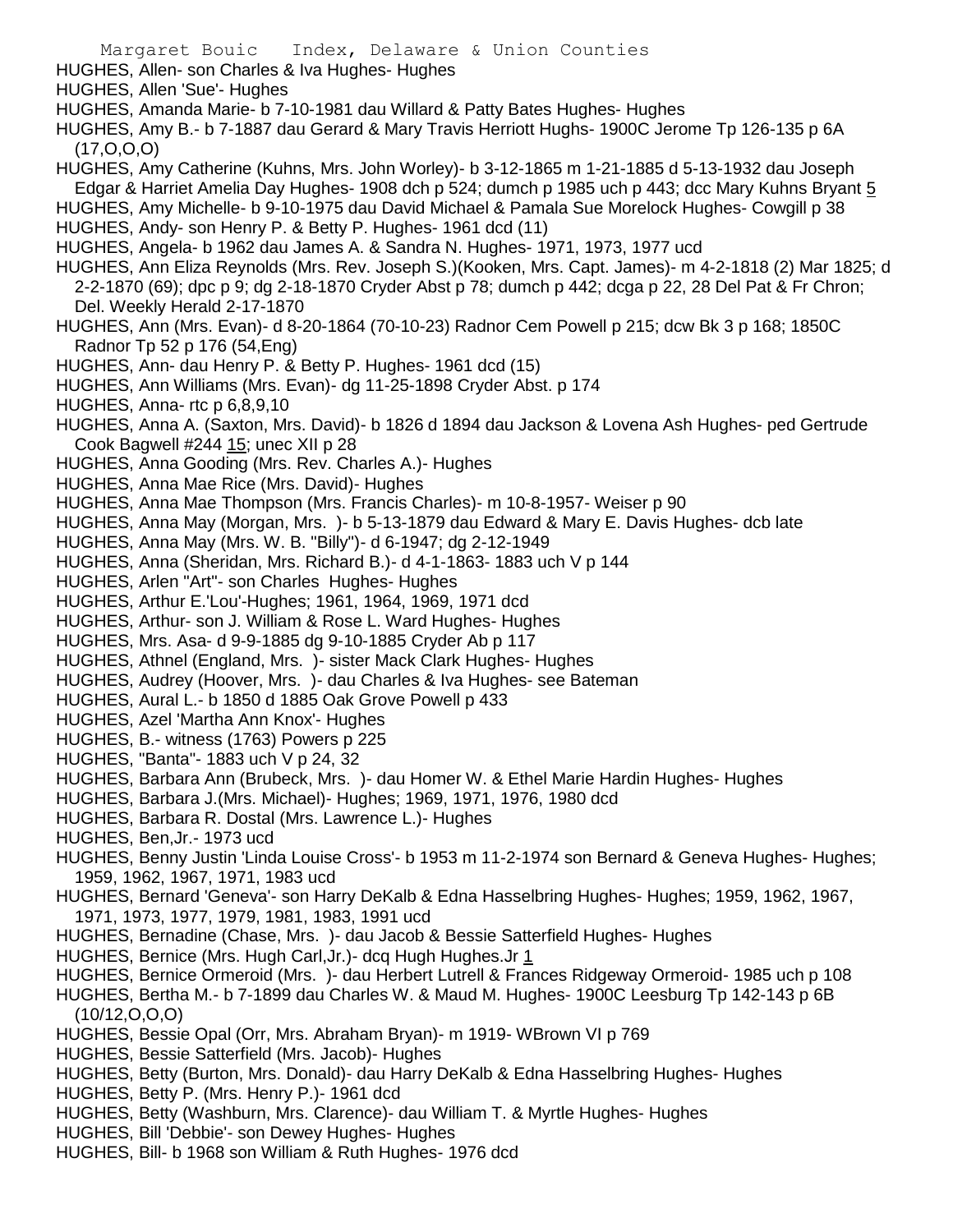- Margaret Bouic Index, Delaware & Union Counties HUGHES, Blancye (Church, mrs. )- sister Mack Clark Hughes- Hughes HUGHES, Bob 'Diane Duncan'- Hughes HUGHES, Brenda Louise (Hathaway, Mrs. )- dau Homer W. & Ethel Marie Hardin Hughes- Hughes HUGHES, Brenda- b 1973 dau Steven F. & Diane S. Hughes- 1973 ucd HUGHES, Brenda Sue- (7-1865) dau Roy L. & Edna M. Hughes- Hughes- engaged to Thomas William Griffith-Hughes HUGHES, Brian- b 1961 son Phillip K. & Peggy Hughes- 1969, 1971, 1976 dcd HUGHES, Burnadine- dau Charles & Iva Hughes- see Bateman HUGHES, Bus H.- 1981, 1983 ucd HUGHES, C. A. (Mrs. C. W.)- djlm p 86 HUGHES, Callie- Pabst Pion I p 137, 138 HUGHES, Candace Doland (Mrs Steven William)- dau George & Martha Doland- Hughes HUGHES, Candida/Candice- dau Carl R. & Virgie E. Hughes- 1961, 1964 (8) dcd HUGHES, J. Carl 'Hazel'- d 7-18-1975 (92) Bloomingburg Cem- Hughes HUGHES, Carl- son Miles B. & Gertrude Craig Hughes- Hughes HUGHES, Carl R. 'Virgie'- 1961, 1964 dcd HUGHES, Carlton- son Robert & Ruth Amrine Hughes- Hughes HUGHES, Carol Ann- dau Jesse & Fisher Hughes- Hughes HUGHES, Carol Lynn Hall (Mrs. Randle,Jr.)- m 6-28-1980 dau Charles E. Hall- Hughes HUGHES, Carol Lynne- b 8-4-1945 dau Dewey Clark & Caroline Pierce Hughes- Nash p 270 HUGHES, Caroline Knisely (Mrs. Roger)- dau A. W. Knisely- Hughes; dg 2-23-1977 HUGHES, Carolyn Maxene Phillians (Mrs. Stephen Wayne)- b 1944 m 10-9-1966 dau John Clifford & Louise Hamilton Phillians- Maugans Anc p 8 HUGHES, Caroline Pierce (Mrs. Dewey Clark)- b 6-1-1925 m 4-5-1944 dau Clyde Dane & Florence Jane Nash Pierce- Nash p 269, 270 HUGHES, Carrie G. (Kelly, Mrs. Charles W.)- b 4-1-1871 d 8-22-1961 Jerome IOOF Cem DJ p 117 dau Adam J. & Sarah Hughes- 1880C Millcreek Tp 118-123 p 13 (9,O,Ill,O) HUGHES, Catharine- grand niece of Elizabeth Kyle- Pabst Pion I p 135, 137, 138 HUGHES, Cecile 'Pat C.'- Hughes HUGHES, Celia (Mrs. James)- Powell p 117 HUGHES, Charles- Sbc p 25, 37 HUGHES, Charles A. 'Francis R.'- 1980 dcd HUGHES, Charles ' ''Lovina'- Hughes HUGHES, Charles- son Charles Hughes-- Hughes HUGHES, Charles 'Iva'- Bateman HUGHES, Charles- b 1-30-1867 d 3-5-1867 OIller Cem p 25 Powell p 88- son Joseph E. & Harriet Day Hughes- 1908 dch p 524; dumch p 443 HUGHES, Charles 'Ruth'- 1976 dcd HUGHES, Charles W. 'Laura B.'- d 1940- Hughes HUGHES, Charles W. 'Maud M.'- b 7-1873 1900C Leesburg Tp 142-143 p 6B (26,O,Va,Va,) m 3y HUGHES, Charles- b 1969 son William W/H & Ruth Hughes- 1971, 1980 dcd HUGHES, Charley- b 1858 Oak Grove Cem Powell p 432 HUGHES, Charley R. 'Lovina Mattie Evans'- b 9-26-1882 m 8-31-1907- Weiser p 89 HUGHES, Charlotte- 1869 wsc p 6; Pabst 8 p 17 HUGHES, Chauncey 'Eliza Hill'- m 2-9-1865 dcm; 1869 wsc p 6, 10; Pabst 8 p 17, 24 HUGHES, Chloe (Smith, Mrs. David)- rs p 11 HUGHES, Christina- b 1960 dau Russell & Marvine Hughes- 1961, 1964, 1969, 1971, 1976 dcd HUGHES, Christine M. (Grubbs, Mrs. Floyd Clark)- b 2-13-1913 Oakdale Cem II p 9 (B-R4-5) HUGHES, Cindy (Lane, Mrs. )- dau Dwight & Joann Hughes- Hughes HUGHES, Cindy M.- b 1968 dau Michael & Barbara Hughes- Hughes- 1969, 1971, 1976, 1980 dcd- engaged to Randy S. Garrison HUGHES, Clarence A. 'Mary'- d 1-8-1968 (73) bur Green Lawn Cem- Hughes HUGHES, Clarence- b 6-21-1881 d 3-26-1904 son James & Celia Hughes- Redbank Cem Powell p 117 HUGHES, Claude E. 'Janet L.'- 1969 dcd
	- HUGHES, Clifford E.- son Aaron E. & Harriott M. Hughes- Hughes; dg 8-21-1946
- HUGHES, Cornelious- Hughes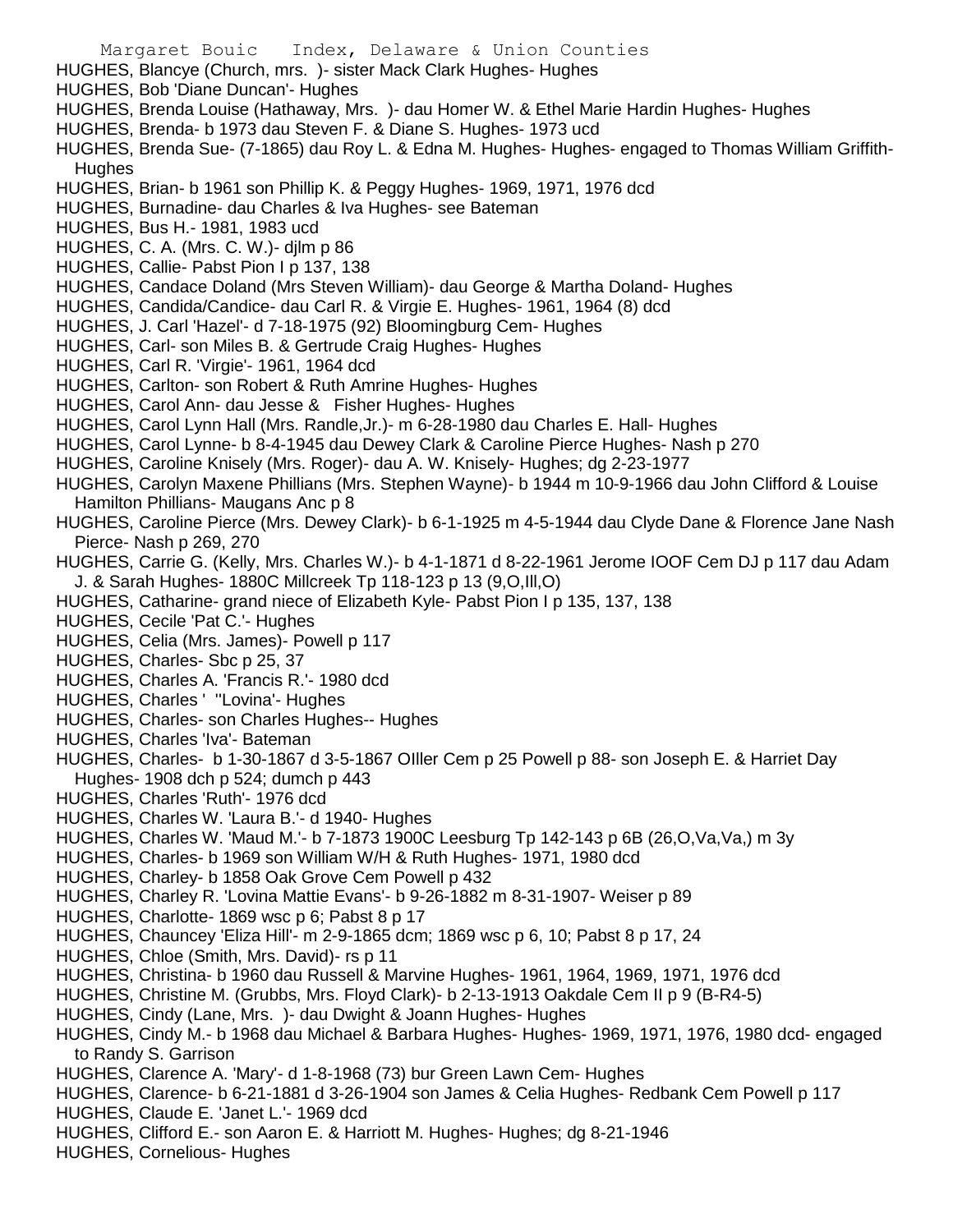- Margaret Bouic Index, Delaware & Union Counties HUGHES, ---(Shipley, Mrs. James)- dau Clifford Hughes- Hughes HUGHES, ---(Carpenter, Mrs. Robert)- dau Clifford Hughes- Hughes HUGHES, ---(Stanley, Mrs. Edward)- dau Clifford Hughes- Hughes HUGHES, Mrs. C. R.- researching Kellis-Steege- unec XII p 62 HUGHES, C W. 'C. A.'- djlm p 86 HUGHES, Cynthia Sue- dau Dwight M. & Joan Hughes- Hughes; 1961 dcd (13) HUGHES, Cyrus 'Hettie Staats'- Hughes; 1915 uch p 457 HUGHES, Dakota Michael- b 6-8-1992 son Tim Hayes & Kimberly Hughes- Hughes HUGHES, Damon Lee- b 3-21-1956 son Francis Charles & GLoria Gene Clancey Hughes- Weiser p 90 HUGHES, Dana- ch Debbie Hughes- 1979 ucd HUGHES, Dana- son Karry & Debbie Hughes- 1981, 1983, 1991 ucd HUGHES, Dana Marilee- b 2-17-1979 ch David Michael & Pamala Sue Morelock Hughes- Cowgill p 35 HUGHES, Dana P. 'Doris E.'- b 1909 d 1983 Price Cem djlm p 71 HUGHES, Daniel R. 'Rita'- 1980 dcd HUGHES, Darcy Marie- b 2-8-1993 dau Steven William & Candace Doland Hughes- Hughes HUGHES, David 'Anna Mae Rice'- Hughes HUGHES, David- grand nephew of Elizabeth Kyle- Pabst Pion I p 135, 137, 139 HUGHES, David 'Mary'- b 1803 d 1848 Radnor Cem Powell p 217 HUGHES, David Michael 'Pamala Sue Morelock'- b 12-13-1955 m 2-27-1975 son Ralph Hughes- Cowgill p 35 HUGHES, David Michael- b 11-29-1983 son David Michael & Pamala Sue Morelock Hughes- Cowgill p 35 HUGHES, Dawn Elaine- b 8-6-1959 dau Loren Gene & Katharine Ann Zapp Hughes- Weiser p 89 HUGHES, Dawn- b 1954 dau Russell & Marvine Hughes- 1961, 1964, 1969, 1971 dcd HUGHES, Debbie (Mrs. Bill)- Hughes HUGHES, Debbie (Mrs. Karry)- 1979. 1981, 1983, 1991 ucd HUGHES, Debbie (Taylor, Mrs. )- dau Mack Clark & Nina Hughes- Hughes HUGHES, Deborah Lorain- b 8-12-1949 dau Francis Charles & Gloria Gene Clancey Hughes- Weiser p 90 HUGHES, Della (O'Quien, Mrs. )- dau Charles & Iva Hughes- see Bateman HUGHES, DeLora (Mrs. )- Maugans Anc p 8 HUGHES, Demosthenese 'Nancy F. Derry'- m 4-1-1863 dcm HUGHES, Dennis Neil- b 6-5-1947 son Weiser Evans & Vida Earnestine Smith Hughes- Weiser p 89 HUGHES, Dennison 'Hannah Barnes'- b 1800 d 1874 ped Richard Seslar #58 20; unec V p 31 HUGHES, Dewey Clark 'Caroline Pierce'- b 1921 m 4-5-1944 son George Dewey & Orthella Clark Hughes-Nash p 269, 270 HUGHES, Dewey 'Irene Dyer'- Hughes HUGHES, Dewey Nathanel- son Keith & Janice Harmon Hughes- Hughes HUGHES, Diane Duncan (Stenger, Mrs. )(Mrs. Bob)- dau David & Linda Duncan- Hughes HUGHES, Diana- dau Roy L. & Edna Hughes- (8-1965)- Hughes HUGHES, Diana S. (Mrs. Steven F.)- 1973 ucd HUGHES, Dick- son Henry P. & Betty P. Hughes- 1961 dcd (7) HUGHES, Don W. 'Joan'- son Don R. & Helen Renner Hughes- Hughes HUGHES, Don R. 'Helen Renner'- d 12-7-1970 (69) Oak Grove Cem- Hughes; 1961, 1964, 1969, 1976, 1980 dcd HUGHES, ---(Johnson, Mrs. Guy)- sister Don R. Hughes- Hughes HUGHES, ---(Hansel, Mrs. Carl)- sister Don R. Hughes- Hughes HUGHES, Don- son William B. & Anna May Hughes- dg 2-12-1949 HUGHES, Donald E. 'Francis P'- 1969, 1971 dcd HUGHES, Donna Sue Perry (Mrs. Thomas Harvey)- b 4-20-1941 m 9-7-1958 Weiser p 89 HUGHES, Doris E. (Mrs. Dana)- b 1911 Price Cem djlm p 71 HUGHES, Doris (Hollar, Mrs. )- dau Harry DeKalb & Edna Hasselbring Hughes- Hughes HUGHES, Dr. Dorrance E. 'Emma Newhouse'- b 10-1-1856 m 1881 son Joseph E. & Harriet Day Hughes-Newhouse p 33 (13141); 1908 dch p 240, 280, 357, 524, 789; dumch p 442; Pabst 7 p 21; Fowler p 73, 74;
- dpc p 9, 41, 42; hmp p 176; dg 7-12-1898, 10-27-1899; Cryder Abs p 160, 223
- HUGHES, Douglas- son Thurman E. & Linda Shoup Hughes- Hughes
- HUGHES, Douglas- b 1975 son Thurman & Ina M. Hughes- 1975, 1977, 1981, 1983 ucd
- HUGHES, Duane- son Harry DeKalb & Edna Hasselbring Hughes- Hughes
- HUGHES, Dwight M.'Joann G.'- Hughes; 1961, 1964, 1969, 1981 dcd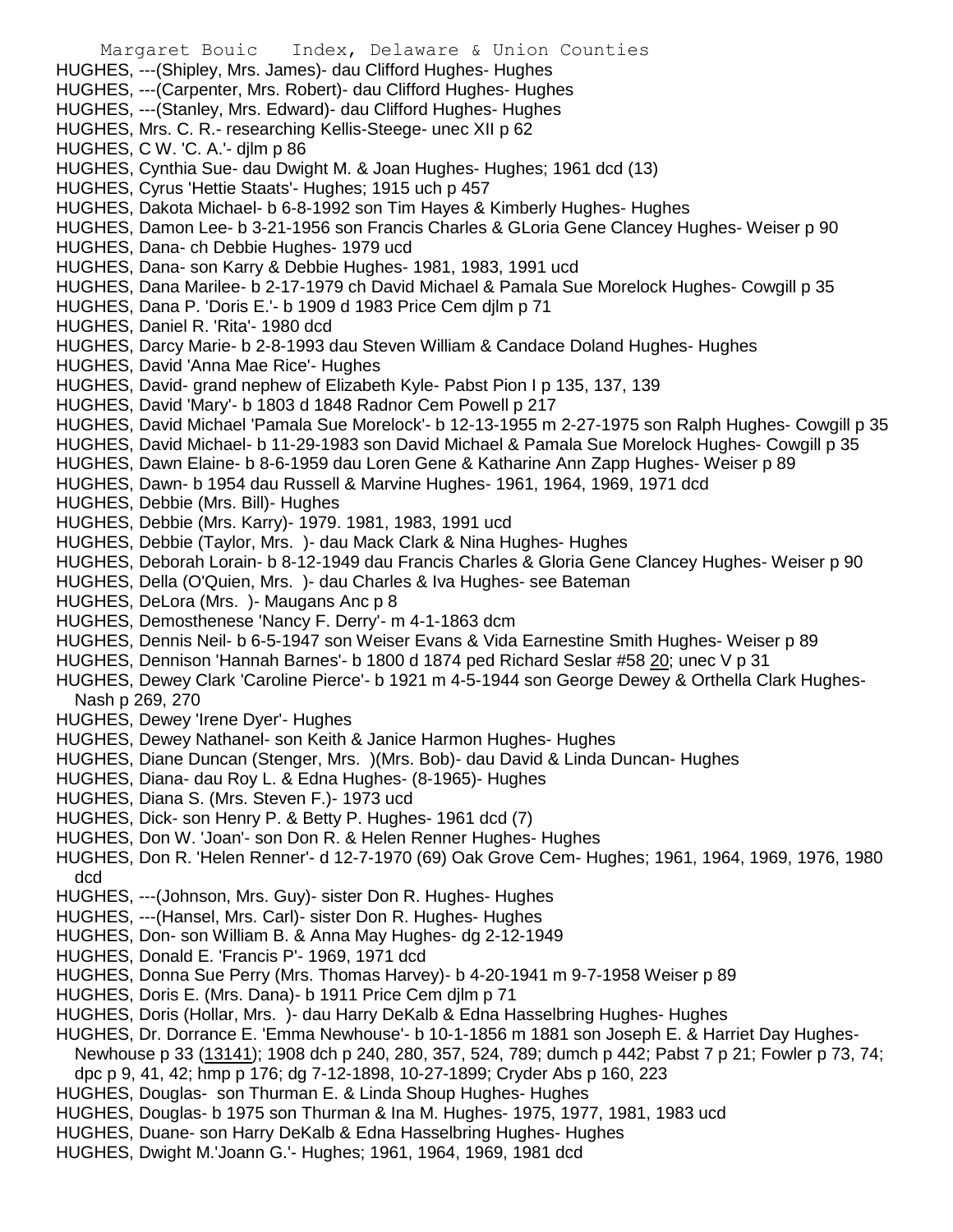Margaret Bouic Index, Delaware & Union Counties HUGHES, Earl A.- b 9-1878 son Isaac & Talitha J. Hughes- 1900C Leesburg Tp 152-153 p 7A (21,O,Va,Va) HUGHES, Earl L.- b 1895 d 1898 Un Al p 40 Milford Cem HUGHES, Easter F. (Bateman, Mrs. Forest)- d 5-19-1985 (55) bur Fairview Mem. Pk- dau Charles & Iva Hughes- Bateman HUGHES, ----(Chidlaw, Mrs. Dr. B. W.) dau Ezekiel & Mary Hughes- dg 7-10-1888 Cryder Abst p 197 HUGHES, Eddie- 1869 wsc p 12; Pabst 8 p 24 HUGHES, Edgar- Un Al p 40 HUGHES, Edith (Campbell, Mrs. Dallas)- dau William T. & Myrtle Hughes- Hughes HUGHES, Edna Hasselbring (Mrs. Harry DeKalb)- Hughes HUGHES, Edna L. (Mrs. Harry E.)- 1969, 1962, 1967 ucd HUGHES, Edna M. (Mrs. )- Hughes HUGHES, Edna (Mrs. Roy L.)- Hughes HUGHES, Edward 'Mary E. Davis'- (34-1879) b Wales; dcb late (Anna May) HUGHES, Effie Jane Drake (Mrs. Rev. Hugh C.,Sr.)- Hughes; dcq Hugh Carl Hughes,Jr. 3 HUGHES, Elder- 1883 uch V p 186; hjt p 34 HUGHES, Eleanor E. (Mrs. James E.)- 1971 dcd HUGHES, Eliza A. Selby (Mrs. Joseph)- m 12-4-1845 dcm HUGHES, Eliza Ann Gallant (Mrs. Joseph E.)- d 1-12-1849 (26-0-23) Oller Cem p 24; Powell p 88; dumch p 442; see dcq Carl Kuhns 18 HUGHES, Eliza Hill (Mrs. Chauncy)- m 2-9-1865 dcm; 1869 wsc p 6, 12; Pabst 8 p 17 HUGHES, Eliza (Mrs. )(Kooken, Mrs. Capt. James)- m 3-1825 Del. Patron 3-31-1825; Reed Abst p 71 HUGHS, Eliza Reynolds (Mrs. Rev. Joseph Smith)- b 1800 m 5-2-1818 dcc Mary Kuhns Bryant 21 HUGHES, Elizabeth Ann Freeman (Mrs. Keith William)- dau James & Nola Jeanne Crandell Freeman- 1985 uch p 54, 107 HUGHES, Elizabeth- dau Evan Hughs- dcw Bk 3 p 168; 1850C Radnor Tp 52 p 176 (18,Md) HUGHES, Elizabeth Griffith (Mrs. Wilbur E.)- m 8-21-1931- Hughes HUGHES, Elizabeth Hanna (Mrs. Lowell R.)- Hughes HUGHES, Elizabeth J. Marshall (Mrs. John)- Hughes see Hughs HUGHES, Elizabeth L/S. Wilcox (Mrs. John R.)- m 6-29-1852 dcmd 7-22-1854(26) - only dau James H. & Delaba Wilcox; Stark Cem Powell p 201; m 2y; Olentangy Gaz 8-11-1854 HUGHES, Elizabeth (Mrs. Samuel)- d 7-11-1817 (45) dbg p 21; Powell p 100 HUGHES, Elizabeth (Whited, Mrs. )- dau Rev. Hugh C.,Sr. & Effie Jane Hughes- Hughes HUGHES, Ella- 1869 wsc p 6,10; Pabst 8 p 17, 23 HUGHES, Ellen Brooks Lorish (Mrs. John Alexander)- m 10-21-1972- Hughes HUGHES, Ellen (Rees, Mrs. William)- b 3-8-1828 dau John Hughes- ped Ellen Rees Jetter 9; delge IV p 13 HUGHES, Ellen (Willey, Mrs. Ernest)- McKitrick p 449 HUGHES, Elsie (Miller, Mrs. )- dau Rev. Hugh C.,Sr. & Effie Jane Hughes- Hughes HUGHES, Emma- 1880C Delaware Town p 494C; 1869 wsc p 13 HUGHES, Emma (McCalm, Mrs. )- sister Aaron E. Hughes- Hughes HUGHES, Emma Newhouse (Mrs. Dr. Dorrence E.)- b 2-7-1859 m 12-15-1881 d 11-23-1936 dau John Richey & Jane A. McClure Newhouse- Newhouse p 33 13141; Fowler p 74, 82; hadc p 99, 107; 1908 dch p 789; dumch p 443; Monnett p 11; Richey 8,9; 1880C Scioto Tp 40 (20,O,O,O) HUGHES, Eric- b 1970 son Robin S. & Ronda L. Hughes- 1975 ucd HUGHES, Erika- b 1976 dau Daniel R. & Rita E. Hughes- 1980 dcd HUGHES, Ernest Edward "Dee" 'Rose L.'- d 5-28-1983 (55) son Charles Hughes- Hughes; 1980 dcd

- HUGHES, Ernest E.,Jr.- son Ernest Edward & Rose L. Hughes- Hughes
- HUGHS, Esther Cummins (Mrs. James R.)- dcc Mary Kuhns Bryant 41
- HUGHES, Ethalinda Dort (Mrs. George)- m 11-20-1845 ucm 1081 unec VI p 32; E/Malinda
- HUGHES, Ethel Mae (Fuelling, Mrs. Woodruff Michael)- b 3-7-1916 m 8-8-1936 dau Charley R. & Lovina Mattie Evans Hughes- Weiser p 90
- HUGHES, Ethel Marie Hardin (Mrs. Homer W.)- Hughes; dg 7-20-1976
- HUGHES, Eugene 'Karen'- Hughes
- HUGHES, Eunia- Pabst 8 p 25
- HUGHES, Eunice- b 1954 dau Claude E. & Janet L. Hughes- 1969 dcd
- HUGHES, Evan- 1880C Troy Tp p 336C
- HUGHES, Evan 'Anna Williams'- d 1-24-1854 (73-10-16) Radnor Cem Powell p 215; will dcw Bk 3 p 168; hadc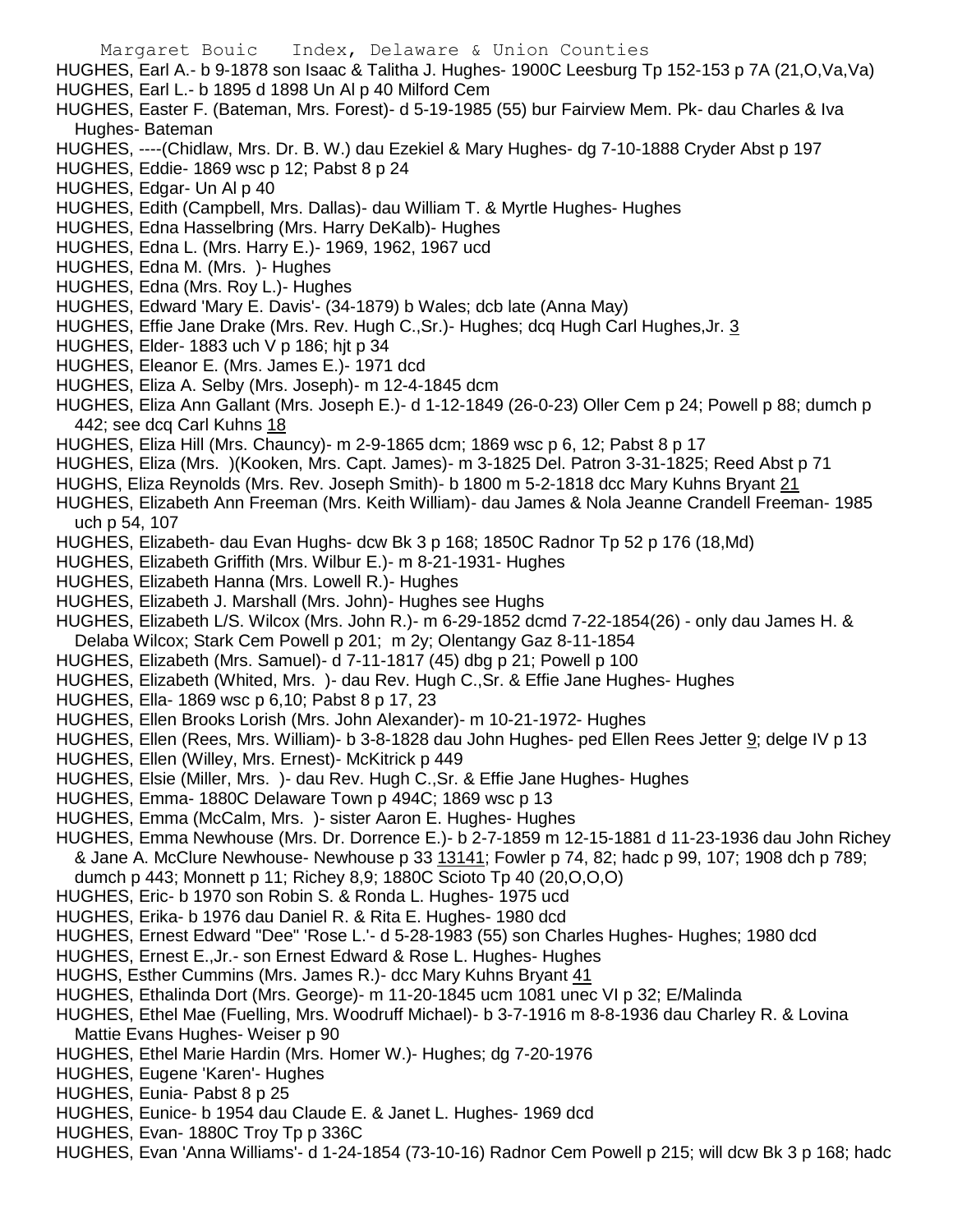Margaret Bouic Index, Delaware & Union Counties p 48; delge IV p 5; dg 11-25-1898 Cryder Ab. p 174; 1840C Radnor Tp p 105 (60-70); 1850C Radnor Tp 52 p 176 (67,Wales) HUGHES, Evan E. 'Sarah M. Kyle'- m 3-10-1859 dcm; 1915 uch p 926 HUGHES, Evan- son Mary Hughes- 1850C Radnor Tp 113 p 178 (13,Wales) HUGHES, Everett M.- b 1907 Milford Cem Un Al p 56 HUGHES, Everett 'Ada'- 1971, 1973, 1975, 1979 ucd HUGHES, Dr. Everett- son Rev. Charles A. Hughes- Hughes HUGHES, Everett- son J. William & Rose L. Ward Hughes- Hughes HUGHES, Everett L.- ch William R. & Rachel S. Ritner Hughes- 1883 uch V p 507 HUGHES, Evin- 1835 men p 52 #50 p 95 Radnor Tp HUGHES, Evolena (Dilsaver, Mrs. Delmar C.)- m 1951 d 1982- Hughes HUGHES, Ezekiel 'Mary'- dg 7-10-1888 Cryder Ab p 197 HUGHES, Fay Leon 'Freida M.'- b 1884 d 1955 Oakdale Cem II p 61 (G-R16-1) HUGHES, Fayette L.- b 2-1884 son Isaac & Talitha J. Hughes- 1900C Leesburg Tp 152-153 p 7A (16,O,Va,Va) HUGHES, Florence (Mrs. William D.)- Hughes HUGHES, Francis Charles 'Gloria Gene Clancey''Anna Mae Thompson'- b 2-8-1927 m(1) 7-21-1945 (2) 10-8- 1957 son Charley R. & Lovina Mattie Evans Hughes- Weiser p 90 HUGHES, Francis P. (Mrs. Donald E.)- 1969, 1971 dcd HUGHES, Francis R. (Mrs. Charles A.)- 1980 dcd HUGHES, Frank- b 9-2-1882 d 1-14-1894 Jerome IOOF Cem Dj p 117; prob. son Adam I. & Sara Wells Hughes-; dg 1-26-1894 Cryder Abst p 150 HUGHES, Freida M. (Mrs. Fay Leon)- b 1895 d 1977 Oakdale Cem II p 61 (G-R16-1) HUGHES, Gary Lee,Jr.- b 2-17-1965 d 2-17-1965 son Gary Lee & Thompson Hughes- Hughes HUGHES, Gayle B. (Mrs. Stanley E.)- 1976 dcd HUGHES, Geneva (Mrs. Bernard)- Hughes; 1959, 1962, 1967, 1971, 1973, 1977, 1979, 1983, 1991 ucd HUGHES, Geneva J.- dau Adam J. & Sarah Hughes- 1880C Millcreek Tp 118-123 p 13 (13,O,Ill,O) HUGHES, George Dewey 'Orthella Clark'- Nash p 270 HUGHES, George Drayson- b 2-2-1952 son Dewey Clark & Caroline Pierce Hughes- Nash p 270 HUGHES, George 'Ethalinda Dort'- m 11-20-1845 ucm 1081; unec VI p 32 HUGHES, George G. 'Rachel J.'- 1976 dcd HUGHES, George M.- brother Aaron E. Hughes- dg 8-21-1946 HUGHES, George R.- son William R. & Rachel S. Ritner Hughes- 1883 uch V p 507 HUGHES, George S. 'Sarah Conklin'- m 4-17-1851 dcm HUGHES, George W.- 1908 dch p 396, 410, 427 HUGHES, George William- b 5-26-1820 d 9-4-1821 son Joseph S. & Eliza Reynolds Hughes- Hughes Bible HUGHES, Georgetta Lugenbeel (Mrs. )- dau Basil Lugenbeel- dg 3-15-1892, 7-30-1895 Cryder Abst. p 31, 89 HUGHES, Gerald D. 'Ramona'- 1976 dcd HUGHES, Gerald F.- son Ernest Edward & Rose L. Hughes- Hughes HUGHES, Gerard R. 'Mary Travice'- b 11-1852 d 1923 Jerome IOOF Cem Dj p 114, 122; 1900C Jerome Tp 126-135 p 6A (47,O,O,O) m 23y HUGHES, Gertrude E. Craig (Mrs. Miles B.)- Hughes; 1961, 1964, 1969, 1971, 1976 dcd HUGHES, Gertrude (Moss, Mrs. )- dau Rev. Hugh C.,Sr. & Effie Jane Hughes- Hughes HUGHES, Rev. G. Glen- d 3-20-1972 (62) bur Huntsville, O.- Hughes HUGHES, G. H.-hmp p 151 HUGHES, Girard 'Mary T. Herriott'- m 3-1-1877 ucm 6034; 1883 uch V p 314 HUGHES, Girard R.- son Joseph & Harriet Day Hughes- 1908 dch p 431, 524; dumch p 442 HUGHES, Glen- son Carl R. & Virgie E. Hughes- 1961, 1964(12) dcd HUGHES, Gloria A. (Mrs. Randale B.)- 1980 dcd HUGHES, Gloria Gene Clancey (Mrs. Francis Charles)- b 3-21-1927 m 7-21-1945 div.- Weiser p 90 HUGHES, Grace (Pase, Mrs. Donald)- dau William T. & Myrtle Hughes- Hughes HUGHES, Gregory Charles- b 9-6-1951 son Francis Charles & Gloria Gene Clancey Hughes- Weiser p 90

- HUGHES, Gwunn (Perry, Mrs. John)- 1883 uch V p 646
- HUGHES, G. W.- 1908 dch p 136; Berkshire Tp 1908 delge IV p 4i
- HUGHES, H.- uca p 92, Richwood
- HUGHES, Hannah Barnes (Mrs. Dennison)- b 1804 d 1880 ped Richard Seslar #58 unec V p 31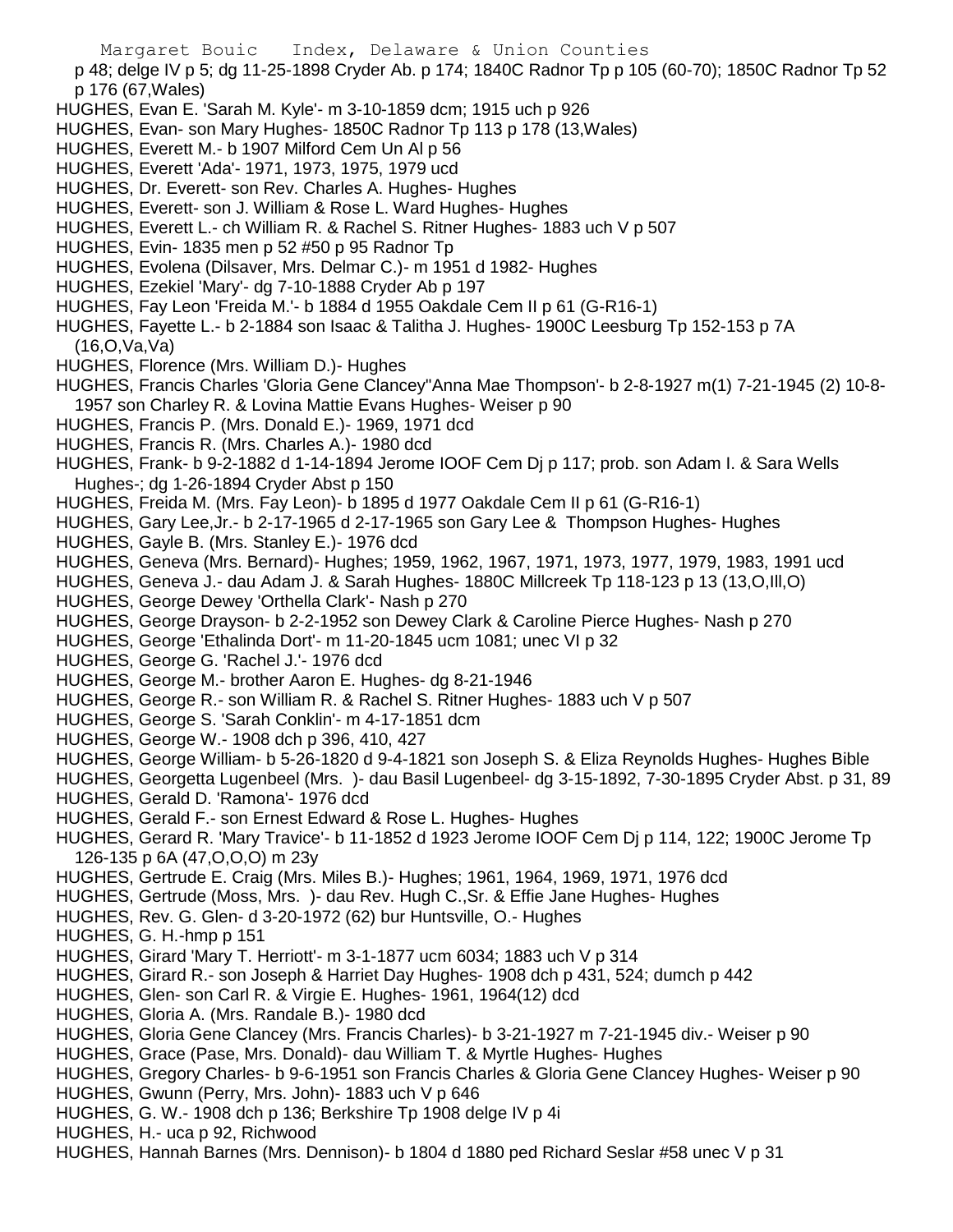- HUGHES, Hannah (Mrs. Thomas)- 1883 uch V p 507
- HUGHES, Harold- brother Mack Clark Hughes- Hughes
- HUGHES, Harriet Amelia Day (Mrs. Joseph Edgar)- b 9-5-1825 m 5-4-1851 dcm d 7-1-1898 Oller Cem p 25; Powell p 88 dau Benjamin Day- dcq Carl Kuhns 19; 1908 dch p 524; dumch p 442;dg 7-12-1898 Cryder Ab. p 160; dcc Mary Kuhns Bryant 11
- HUGHES, Harriet Jane (Bird, Mrs. Oliver Perry)- b 8-13-1868 d 5-10-1952 Newhouse Cem p 4- dau Joseph E. & Harriet Day Hughes- Newhouse 13152; 1908 dch p 499, 524; dumch p 443
- HUGHES, Harriet Jane (Domigan, Mrs. Fred Angus)- b 11-7-1884 m 6-9-1909 d 8-23-1955 dau Dorrance & Emma Newhouse Hughes- Newhouse 131411; 1908 dch p 789; dumch p 443
- HUGHES, Harriott M. (Mrs. Aaron E.)- dg 8-21-1946
- HUGHES, Harry A.- son Rev. Hugh C.,Sr. & Effie Jane Hughes- Hughes
- HUGHES, Harry C. 'Virginia Dawson''Mildred Nichols'- Hughes
- HUGHES, Harry E. 'Edna L.'- 1959, 1962, 1967 ucd
- HUGHES, Harry DeKalb 'Edna Hasselbring'- b 10-1-1910 d 10-27-1979 Somerford Tp Cem.- son Azel & Martha Ann Knox Hughes- Hughes
- HUGHES, Harry W. 'Mildred Hux'- m 11-23-1939- son J. Carl & Hazel Hughes-Hughes; 1961, 1964, 1969, 1981, 1976, 1980 dcd
- HUGHES, Haskell- son Miles B. & Gertrude Craig Hughes- Hughes
- HUGHES, Hazel (Mrs. Rev. Henry H.)- Hughes
- HUGHES, Hazel (Mrs. J. Carl)- Hughes
- HUGHES, Heather Lynn- b 1-30-1982 dau Willard & Patty Hughes- Hughes
- HUGHES, Helen (Holly, Mrs. )- dau Charles & Iva Hughes- Bateman
- HUGHES, Helen M. (Bumgarner, Mrs. Linfred)- b 5-6-1904 d 5-2-1987 (82) Claibourne Cem- dau John & Minnie Blake Hughes- Hughes
- HUGHES, Helen Renner (Mrs. Don R.)- b 8-6-1900 d 3-27-1993 (92) Oak Grove Cem dau Henry & Addie Jackman Renner- Hughes; 1961, 1964, 1969, 1971, 1976, 1980 dcd
- HUGHES, Rev. Henry H 'Hazel'- d 12-6-1967 (78) Oak Grove Cem- Hughes
- HUGHES, Henry P. 'Betty P.'- 1961 dcd
- HUGHES, Herbert L.- son Aaron E. & Harriott N. Hughes- Hughes; dg 8-21-1946
- HUGHES, Herbert- son Rev. Hugh C.,Sr. & Effie Jane Hughes- Hughes
- HUGHES, Hettie Staats (Baker, Mrs. )(Mrs. Cyrus)- b 8-7-1889 d 4-5-1976 (86) Hopewell Cem-djlm p 89- dau Riley & Alice Casto Staats- Hughes
- HUGHES, H. H.- brother Aaron E. Hughes- dg 8-21-1946
- HUGHES, Holly- b 1964 ch James A. & Sandra N. Hughes- 1971, 1973, 1977 ucd
- HUGHES, Homer "Buster"- son Homer W. & Ethel Marie Hardin Hughes- Hughes
- HUGHES, Homer H. 'Ethel'- d 8-12-1964 (56) Oak Grove Cem son Maude Essig- Hughes
- HUGHES, Homer H.- son Aaron E. & Harriott M. Hughes- dg 8-21-1946
- HUGHES, Homer,Jr.- son Homer H. & Ethel Hughes- Hughes
- HUGHES, Homer W. "Bus"'Ethel Marie Hardin'- Hughes
- HUGHES, Howard- Un Al p 40
- HUGHES, Howard Ashburn 'Mary Iona Russell'- b 8-15-1885 m 10-12-1907 d 3-14-1956 ped Paul Michael Longberry 26; delge II p 25; ped Thomas Longberry #172 26, unec IX p 64
- HUGHES, Rev. Hugh C.,Sr.'Effie Jane Drake'- d 2-14-1961 (70) Galena Cem- son Uriah & Nettie Hamilton Hughes- Hughes; dcq Hugh Hughes,Jr. 2
- HUGHES, Hugh Carl,Jr.'Bernice Gomes'- son Rev. Hugh C.,Sr. & Effie Jane Drake Hughes- Hughes; ped 1
- HUGHES, Hugh C. 'Rachel Paff'- dcq Carl Hughes 8
- HUGHES, Ida- b 1858 Oak Grove Cem Powell p 433
- HUGHES, Ida Jenette (Seslar, Mrs. Nathan)- b 1869 d 1890 dau Jasper Newton & Mary Coffelt Hughes- ped Richard Seslar #58 5; unec V p 310
- HUGHES, Ina M. (Mrs. Thurman E.)- 1983 ucd
- HUGHES, Iva (Mrs. Charles)- Bateman
- HUGHES, Iola (Hansel, Mrs. )- sister William Lawrence Hughes- Hughes
- HUGHES, Irene Dyer (Mrs. Dewey)- dau Rosia E. Dyer- Hughes
- HUGHES, Irwin- b 1858 Oak Grove Cem Powell p 433
- HUGHES, Isaac 'Talitha J.'- b 5-1832; 1900C Leesburg Tp 152-153 p 7A (68,Va,O,Va)- m 41y
- HUGHES, Iva Edith (Hempy, Mrs. Charles W.)- b 2-6-1916 m 3-12-1934 d 3-11-1993 (77) Waldo Cem- dau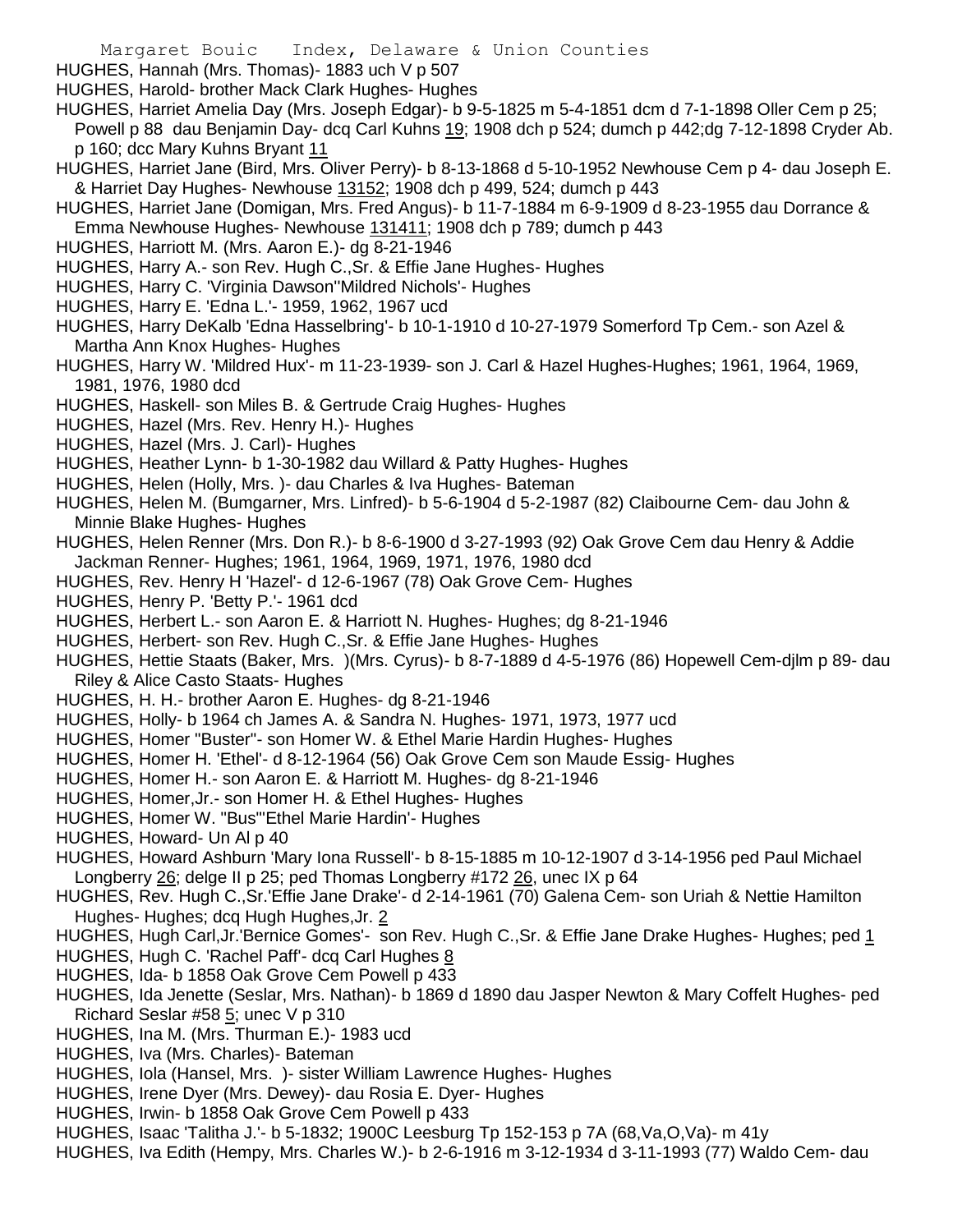- Miles B. & Gertrude Craig Hughes- Hughes
- HUGHES, Jack- 1979, 1981 ucd
- HUGHES, Jack- son Charles W. & Laura B. Hughes- Hughes
- HUGHES, Jack- son Clarence A. & Mary Hughes- Hughes
- HUGHES, Jack D. 'Vyler Harmon'- b 9-27-1930 d 12-27-1990 Eden Cem, Licking Co son David & Anna Mae Rice Hughes- Hughes
- HUGHES, Jackie (Thomas, Mrs. )- dau Jack D. & Vyler Harmon Hughes- Hughes
- HUGHES, Jacob 'Bessie Satterfield'- Hughes
- HUGHES, Jadeen (Wallace, Mrs. )- dau Jack D. & Vyler Harmon Hughes- Hughes
- HUGHES, James- historian- Powers p 152, 163, 174
- HUGHES, James- 1883 uch V p 592, 594
- HUGHES, James- 1975 ucd Milford
- HUGHES, James- d 1-20-1891 dg 1-23-1891 Cryder Ab p 44; Harlem Tp
- HUGHES, James- 1980 dcd Harlem Tp
- HUGHES, James- 1880C Genoa Tp p 400B
- HUGHES, James A. 'Joanne'- 1977 ucd
- HUGHES, James A. 'Sondra'- 1959, 1971, 1973 ucd
- HUGHES, James b 1979 son Carey D. & Debbie J. Hughes- 1991 ucd
- HUGHES, James 'Celia'- Powell p 117
- HUGHES, James '---Davis'- Hughes
- HUGHES, James- son Debbie Hughes- 1979 ucd
- HUGHES, James Donald- b 4-9-1945 son Julian Yongres & Janet Fink Hughes- Freshwater p 159C
- HUGHES, Dr. James E.- picture, Fowler p 62
- HUGHES, James E.- 1840C Marysville 803 (20-30)
- HUGHES, James E. 'Eleanor E.'- 1971 dcd
- HUGHES, Dr. James H.- d 1888 son Joseph E. & Harriet Day Hughes- 1908 dch p 103, 358, 362, 524; dumch p 442; 1880 dch p 238; Fowler p 73; delge IX p 8
- HUGHES, James- b 1-6-1819 son Rev. Joseph S. & Ann Eliza Reynolds Hughes- Hughes Bible; dpc p 9; dumch p 442; Hughes
- HUGHES, James Lee 'Ruth Mae Justice'- m 12-16-1967 son Dewey Hughes- Hughes
- HUGHES, Rev. James M.- lpc p 2, 3, 6
- HUGHES, James 'Mary Ann Smothers'- m 2-21-1856 dcm
- HUGHES, James 'Mary A. Stumm'- m 11-7-1872 ucm 5167
- HUGHS, James R. 'Esther Cummins'- dcc Mary Kuhns Bryant 40
- HUGHES, James 'Ruth'- Hughes
- HUGHES, Rev. James S.- Fowler p 24, 33
- HUGHES, Jane Flenniken (Mrs. )- b 2-12-1786 dau James & Jane Dunlap Flenniken- Powers p 135
- HUGHES, Jane- b 1888 d 1912 Jerome IOOF Cem, DJ p 114- dau Gerard R. & Mary Travis Herriott Hughes
- HUGHES, Jane Taylor (Mrs. William)- b 1803 d 1881 ped Nola Crandall Freeman- unec IX p 70
- HUGHES, Janet Fink (Mrs. Julian Yongres)- b 4-26-1905 m 5-29-1939 dau Benjmain & Iowa Pearl Orr Fink-Freshwaterp 159C
- HUGHES, Janet L. (Mrs. Claude E.)- 1969 dcd
- HUGHES, Janet Susan- b 1-17-1954 dau Dewey Clark & Caroline Pierce Hughes- Nash p 270
- HUGHES, Janice C. Harman (Warden, Mrs. )(Keith A.)- m 6-18-1983 dau William Harman,Jr.- Hughes
- HUGHES, Janna (Yost, Mrs. )- dau Jack D. & Vyler Harmon Hughes- Hughes
- HUGHES, Jasper Newton 'Mary Coffelt'- b 1839 d 1917 son Dennison & Hannah Barnes Hughes- ped Richard Seslar # 58 10; unec V p 31
- HUGHES, Prof. J. B.- hmt p 55, 56, 61
- HUGHES, Jeanette- dau William A. Hughes- Hughes
- HUGHES, Jeff- son Jack D. & Vyler Harmon Hughes- Hughes; 1979 ucd
- HUGHES, Jeffery- son Neal O. & Alice Hughes- 1962(9), 1967, 1971, 1973, 1975, 1977, 1979, 1981 ucd
- HUGHES, Jeffrey- b 1956 son Arthur E. & Lou A. Hughes- 1961, 1964, 1969, 1971 dcd
- HUGHES, Jeffrey- b 1954 son Donald E. & Francis P. Hughes- 1969, 1971 dcd
- HUGHES, Jemima (Turner, Mrs. Thomas)- bc 1771 d 10-22-1854 dau Naason & Margaret Hughes- 1985 uch p 139; ped Mary T. Kuckelman #57; unec V p 30
- HUGHES, Jennie- 1880C Delaware Town p 507C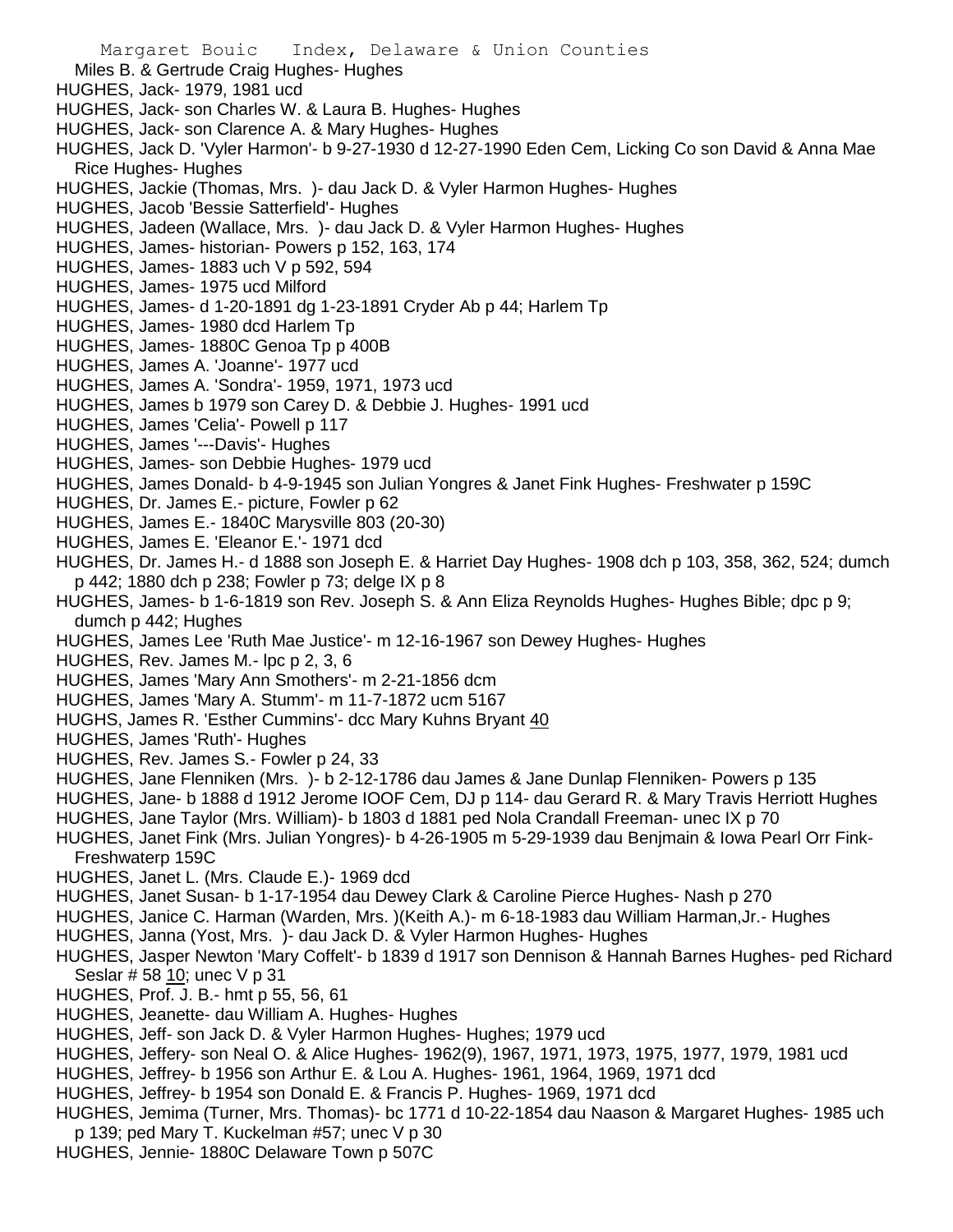Margaret Bouic Index, Delaware & Union Counties HUGHES, Jeri- b 1962 ch Pete B. & Stella Hughes- 1973 ucd HUGHES, Jerry- b 1968 son Gerald D. & Ramon Hughes- 1976 dcd HUGHES, Jerry- son Jack D. & Vyler Harmon Hughes- Hughes HUGHES, Jesse A.- son Rev. Hugh C. Sr. & Effie Jane Drake Hughes- Hughes HUGHES, J. O.- 1880 dch p 494 HUGHES, Joan (Mrs. Don)- Hughes HUGHES, Joan- b 2-16-1943 dau Julian Yongres & Janet Fink Hughes- Freshwater p 159C HUGHES, Joann G. (Mrs. Dwight m.)- d 2-9-1982 (52) Radnor Cem- Hughes; 1961, 1964, 1969, 1971 dcd HUGHES, Joanne (Mrs. James A.)- 1977 ucd HUGHES, John- d 3-10-1848 (17-5-17) Redbank Cem Powell p 114 HUGHES, John- b 1861 Oak Grove Cem Powell p 433 HUGHES, John- 1880C Delaware Town p 484C; Pabst 8 p 1 HUGHES, John- 1850C Berkshire Tp 52 p 6 (20) HUGHES, John- naturalization 10-7-1878 from Wales- delge IX p 42 HUGHES, John Alexadner 'Ellen Brooks Lorish'- m 10-21-1972 son Puller A. Hughes- Hughes HUGHES, John A.- brother William A. Hughes- Hughes HUGHES, John B.- b 1865 d 1909 Milford Cem Un Al p 40 HUGHES, John- ped Edna Rees Jetter 18; delge IV p 13 HUGHES, John Eric- b 1960 d 3-1961 son Jesse & Fisher Hughes- Hughes HUGHES, John H.- son Albert N. Hughes- Hughes HUGHES, John 'Kit'- Hughes; 1991 ucd HUGHES, John 'Locinda Pugh'- m 3-13-1845 dcm HUGHES, John 'Minnie Blake'- Hughes HUGHES, John R. 'Elizabeth S. Wilcox'- m 6-28-1852 dcm; Olentangy Gaz. Reed Abstract p 143 HUGHES, John T.- rtc p 6,8,9,10 HUGHES, Jolene Marie- b 6-9-1981 dau Eugene & Karen Hughes- Hughes HUGHES, Jon- son Jack D. & Vyler Harmon Hughes- Hughes HUGHES, Jonathan 'Rachel'- Powell p 114 HUGHES, Joseph- 1883 uch V p 193 HUGHES, Joseph 'Eliza A. Selby'- m 12-4-1845 dcm HUGHES, Joseph- naturalization 9-25-1979 from Wales- delge IX p 42; 1880C Concord Tp p 260A HUGHES, --Infant son of Joseph & Harriet E. Hughes- b d 4-1-1846 Oller Cem Powell p 88 HUGHES, --infant son Joseph & Harriet E. Hughes- b 4-1-1846 d 4-13-1846 Oller Cem Powell p 88 HUGHES, --infant dau Joseph & Harriet E. Hughes- b d 4-2-1849 Oller Cem Powell p 88 HUGHES, Joseph B.- b 1-1879 son Adam J. & Sarah Wells Hughes- 1880C Millcreek Tp 118-123 p 13 (1,O,ILL,O); 1900C Jerome Tp 262-271 p 12A (21,O,Ill,O) HUGHES, Joseph Edgar 'Harriet Amelia Day''Eliza Gallant'- b 3-6-1822 m 5-4-1851 d 6-10-1890 (70) Oller Cem p 25, Powell p 88; son Rev. Joseph Smith & Anna Eliza Reynolds Hughes- 1908 dch p 447, 499, 524; 1880 dch p 494; dumch p 442; ffd p 6, 13, 14; dcq Carl Kuhns 18; dcc Mary Kuhns Bryant 10; hadc p 89; dpc p 9; dg 11-13-1863, 11-18-1870, 7-12-1898, 7-29-1890 Cryder Ab p 36, 78, 160, 21, 25; 1850C Concord Tp 2143 p 127 (28,O) HUGHES, Joseph- son Evan Hughs- dcw Bk 3 p 168; 1850C Radnor Tp 52 p 176 (27,Md) HUGHES, Joseph H.- Pabst 2 p 6 HUGHES, Rev. Joseph Smith'Ann Eliza Reynolds'- b 5-7-1789 m 4-2-1818 d 9-24-1823 (34) or 1821 (33); Powell p 61; 1880 dch p 212, 231, 239, 240, 249, 319, 327, 331, 349, 389, 411, 426, 464, 461, 486, 494, 504, 508; 1908 dch p 82, 106, 110, 239, 240, 275, 279, 287, 380, 441, 484, 524; dumch p 442; 1883 uch III p 367; 1915 uch p 182, 203; Pabst 1 p 33, 2 p 7, 6 p 111, 8 p 1; Pabst Pion I p 62, II p 166; Cherington p 7; Hughes Bible; hmp p 18, 56, 61, 63, 120, 175; dpc p 3,7,9,10,12,17,18,55, 108; Powers Pat p 263, 266, 268; rec p 7; Fowler p 73; dcga p 3,5,7,8,9,17, 18, 19, 21, 22, 34; Del Pat & Fr. Ch.; dcq Carl Kuhns 26; lpc p

4,22; Powers p 102, 178, 179; dg 2-18-1870, 10-27-1899 Cryder Ab p 78; delge V p 41, VI p 37, IX p 53;

Reed Abst. p 147 Olent Gaz 11-3-1854; dcc Mary Kuhns Bryant 20

HUGHES, Joyce- b 1952 dau William H. & Ruth A. Hughes- 1961, 1964, 1969, 1971 dcd

- HUGHES, Joyce (Mrs. Jack)- div 11-1973- Hughes
- HUGHES, J. R. 'Elizabeth S. Wilcox'- Stark Cem Powell p 201
- HUGHES, Prof. J. S.- brother Aaron E. Hughes- dg 8-21-1946

HUGHES, Judy Inez- b 3-31-1939 dau Julian Yongres & Janet Fink Hughes- Freshwater p 159C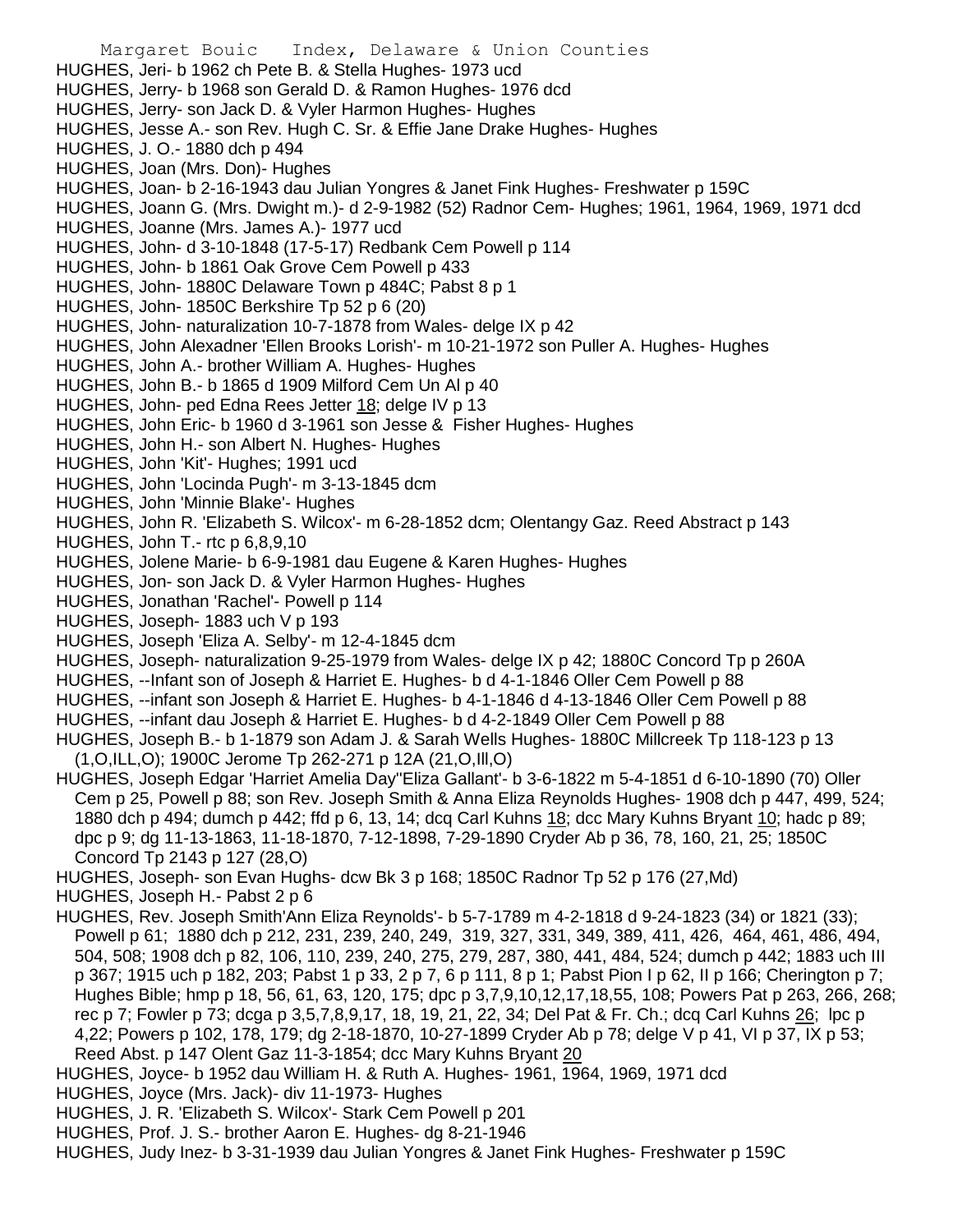- Margaret Bouic Index, Delaware & Union Counties HUGHES, Julian Yongres 'Janet Fink'- m 5-29-1939- Freshwater p 159C HUGHES, Julian Yongres- b 7-10-1940 son Julian Yongres & Janet Fink Hughes- Freshwater p 159C HUGHES, Julie Janelle- b 11-10-1977 dau James & --Davis Hughes- Hughes HUGHES, Junior- son Miles B. & Gertrude Craig Hughes- Hughes HUGHES, Justin- b 1973 son Daniel R. & Rita Hughes- 1980 dcd HUGHES, Karen (Mrs. Eugene)- Hughes HUGHES, Karen (Schnees, Mrs.)- b 1954 dau Dwight M. & Joann G. Hughes- Hughes; 1961, 1964, 1969, 1971 dcd HUGHES, Karla Lee Adkins (Mrs. William R.)- m 6-18-1983 dau Glenn Adkins- Hughes HUGHES, Karla Lee Poplin (Mrs. Terrell A.)- m 11-4-1975 Hughes; 1991 ucd HUGHES, Karry/Carey D. 'Debbie'- 1981, 1983, 1991 ucd HUGHES, Katharine Ann Zapp (Mrs. Loren Gene)- b 12-4-1939 m 8-17-1958- Weiser p 89 HUGHES, Katherine Emoline (Spencer, Mrs. Owen)- b 3-13-1908 m 12-17-1924 d 3-11-1934 dau Charley R. & Lovina Mattie Evans Hughes- Weiser p 89 HUGHES, Kathleen (Stevens, Mrs. Carleton Boyce)- m 8-1932- Genther p 191 HUGHES, Kathryn (Lyday, mrs. )- dau Robert & Ruth Amrine Hughes- Hughes HUGHES, Kathy A. (Mrs. Terry A.)- 1973 ucd HUGHES, KayLee Marie- stillborn 5-12-1993 York Cem- dau Bob & Diane Duncan Hughes- Hughes HUGHES, Keith A. 'Janice C. Harmon'- m 6-16-1983 son Dewey & Irene Hughes- Hughes HUGHES, Kenneth- son William L. & Florence Hughes- Hughes HUGHES, Kimberly Ann (Hayes, Mrs. Tim)-b 12-22-1974 dau Bill & Debbie Hughes- Hughes HUGHES, Kirk E.- b 8-28-1967 d 10-6-1982 (15) Claibourne Cem p 95; son Thurman & Linda K.Shoup Hughes- Hughes; motorcycle accident; 1973, 1975, 1977, 1979, 1981 ucd HUGHES, Kit (Mrs. John)- Hughes; 1991 ucd HUGHES, Kristen Margaret- b 10-2-1947 dau Dewey Clark & Caroline Pierce Hughes- Nash p 270 HUGHES, Lacy Jolena- b 12-20-1983 dau Dwight L. Hughes & Dana J. Grooms- Hughes HUGHES, Laura B. (Mrs. Charles W.)- d 2-15-1961 (79) bur Oak Grove- Hughes HUGHES, Laura (McGee, Mrs. )- sister Mack Clark Hughes- Hughes HUGHES, Laurie- b 1958 dau Charles & Ruth Hughes- 1976, 1980 dcd HUGHES, W. Lawrence- Hughes HUGHES, Lawrence- son Rev. Hugh C. Sr. & Effie Jane Drake Hughes- Hughes HUGHES, Lawrence L. 'Barbara R. Dostal'- Hughes HUGHES, Lee- Pabst Pion I p 137, 138 HUGHES, Leon W.- Powers Pat p 207 HUGHES, Linda- b 1953 dau Arthur E. & Lou E. Hughes- 1961, 1964, 1969, 1971 dcd; 1983 ucd HUGHES, Linda K. (Mrs. Thurman E.)- 1973, 1975, 1977, 1979, 1981 ucd HUGHES, Linda L. - engaged to Michael D. Hitchcock- Hughes HUGHES, Linda L. (Mrs.Michael L.)- 1979, 1981, 1983, 1991 ucd HUGHES, Linda Louise Cross (Mrs. Benny Justin)- m 11-2-1974 dau James H. Cross- Hughes HUGHES, Linda Shoup (Mrs. Thurman)- Hughes HUGHES, Lloyd- (11-1965) -son Roy L. & Edna Hughes- Hughes HUGHES, Locinda Pugh (Mrs. John)- m 3-13-1845 dcm HUGHES, Loren Gene 'Katharine Ann Zapp'- b 9-28-1937 m 8-17-1958 son Weiser Evans & Vida Earnestine Smith Hughes- Weiser p 89 HUGHES, Loretta- dau Henry P. & Betty P. Hughes- 1964 dcd HUGHES, Lorraine (Roush, Mrs. Robert Malick)- b 10-15-1918 m 12-25-1947- Weiser p 380 HUGHES, Lou E. (Mrs. Arthur E.)- 1961, 1964, 1969, 1971 dcd HUGHES, Lovina Ash (Mrs. Jackson)- b 1800 d after 1880 ped Gertrude Cook Bagwell #244; unec XII p 29 HUGHES, Lovina Mattie Evans (Mrs. Charles R.)- b 11-14-1890 m 8-31-1907 dau William Harvey & Hattie Anna Weiser Evans- Weiser p 89
- HUGHES, Dr. Lowell R.'Elizabeth Hanna'- son Don R. & Helen Renner Hughes- Hughes
- HUGHES, Lucile Myers (Mrs. )- dau Daniel & Emma Stimmel Myers- Hutchisson p 36
- HUGHES, N. Lucretia (Rice, Mrs. )- dau Rev. Hugh C.Sr. & Effie Jane Drake Hughes- Hughes
- HUGHES, Lucy Byxbe (Mrs. Rev. Joseph S.)- dpc p 9
- HUGHES, Lucy F.- dg 1-7-1908 delge VIII p 14
- HUGHES, Lynn 'Susie'- son Dwight M. & Joann G. Hughes- Hughes; 1961, 1964(14), 1969 dcd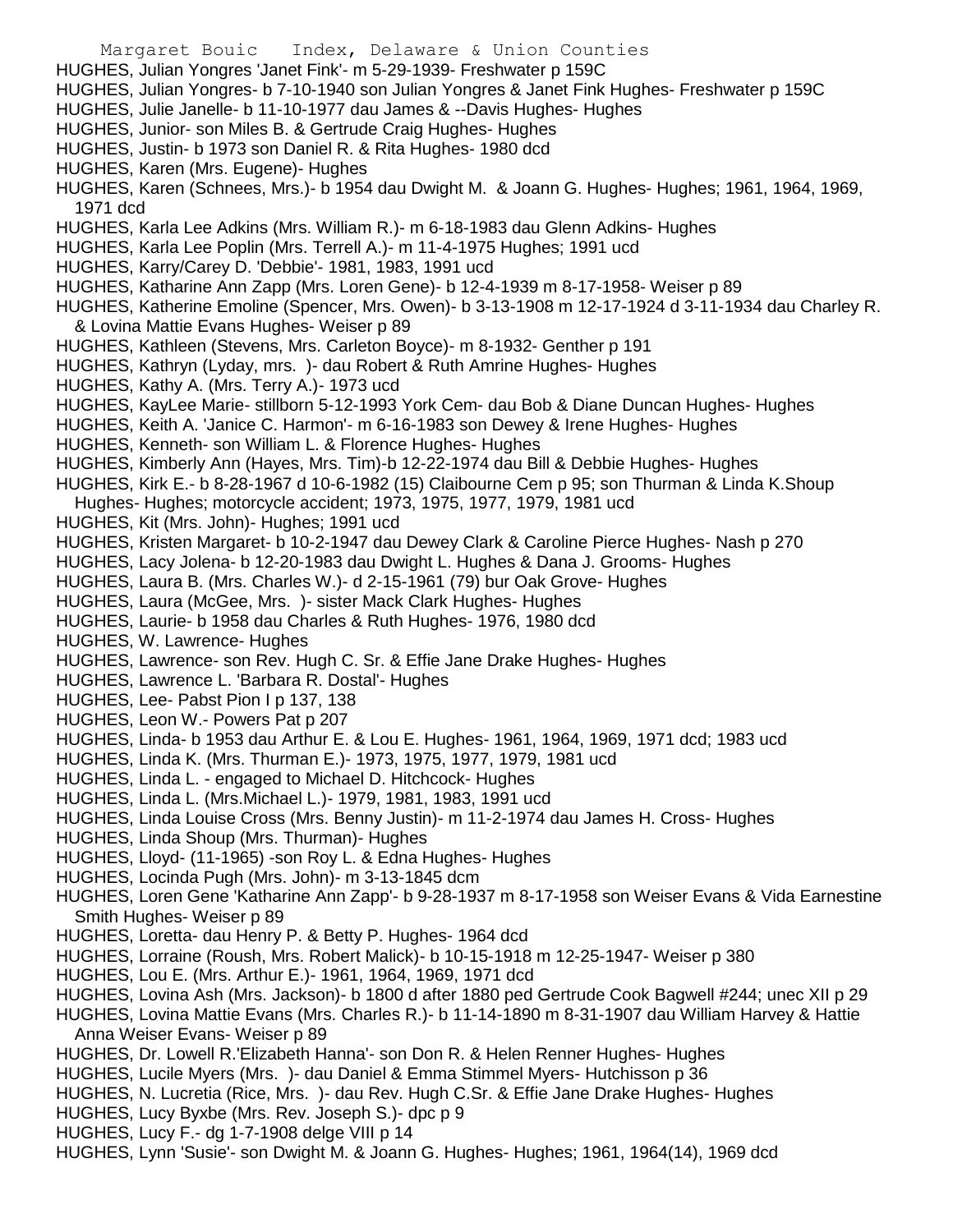- Margaret Bouic Index, Delaware & Union Counties HUGHES, Mabel (Myers, Mrs. Charles)- Hughes HUGHES, Mack Clark 'Nina'- d 6-15-1982 (68) Sunbury Mem. Pk- Hughes HUGHES, Mansil 'Mary Elizabeth Nash'- Nash p 250 HUGHES, Margaret Ann (McIntire, Mrs. )- dau Evan Hughes- dcw Bk 3 p 168; 1850C Radnor Tp 52 p 176 (23,Md) HUGHES, Margaret (Mrs. Naason)- 1985 uch p 139 HUGHES, Margaretta (Hood, Mrs. )- dau Jacob & Bessie Satterfield Hughes- Hughes HUGHES, Maria (Davis, Mrs. John H.)- 1908 dch p 704 HUGHES, Marie (Hansel, Mrs. Morgan )- m 8-23-1918 sister William Lawrence Hughes- Hughes HUGHES, Marilyn (Fremont, Mrs. Max)- dau William T. & Myrtle Hughes- Hughes HUGHES, Marilyn- d 11-26-1978 (42) Oak Grove- dau W. Lawrence Hughes- Hughes HUGHES, Marion- son Harry DeKalb & Edna Hasselbring Hughes- Hughes HUGHES, Martha Ann Knox (Mrs. Azel)- Hughes HUGHES, Martha (Neel, Mrs. Barnett)- 1883 uch V p 444 HUGHES, Martin A.- son Charles Hughes- Hughes HUGHES, Marvin(e) (Mrs. Russell)- 1961, 1964, 1969, 1971, 1976, 1980 dcd HUGHES, Mary- 1850C Radnor Tp 113 p 178 (44,Wales) HUGHES, Mary A.- d 6-22-1880 (3-10-7) dau C. W. & C. A. Hughes-- Hopewell cem djlm p 86 HUGHES, Mary Ann Smothers (Mrs. James)- m 2-21-1856 dcm HUGHES, Mary A. Stumm (Mrs. James)- m 11-7-1872 ucm 5167 HUGHES, Mary (Mrs. Clarence A.)- Hughes HUGHES, Mary (Clay, Mrs. )- sister Aaron E. Hughes- dg 8-21-1946 HUGHES, Mary Coffelt (Mrs. Jasper Newton)- b 1840 d 1909 dau John & Rachel Runyon Coffelt- ped Richard Seslar #58 11; unec V p 31 HUGHES, Mary (Cripps, Mrs. Samuel C.)- 1915 uch p 931 HUGHES, Mary (Mrs. David)- b 1807 d 1852 Radnor Cem Powell p 217 HUGHES, Mary E. Davis (Mrs. Edward (29-1879) dcb late (Anna May) HUGHES, Mary Elizabeth Nash (Mrs. Mansil)- dau John & Jennie Friar Nash- Nash p 250
- HUGHES, Mary E.- d 9-29-/2--1863 (16y14d) Oller Cem p 24, Powell p 88- dau Joseph E. & Eliza Ann Callan Hughes- 1850C Concord Tp 2143 p 127 (3,O); dg 11-13-1863 Cryder Abst. p 36; 1850C Concord Tp 2143 p 127 (3,O)
- HUGHES, Mary Etta Jane (Hatfield, Mrs. Frank Isaac)- b 1874 d 1957 dau William W. & Ruhanma Agnes Violet Hughes- ped Nola Crandall Freeeman #167 7; unec IX p 70
- HUGHES, Mary (Evans, Mrs. )(Griffith, Mrs. John)- d 1850- dumch p 79; 1880 dch p 754
- HUGHES, Mary Evans (Mrs. )- dau Evan Evans- dcw Bk 3 p 22
- HUGHES, Mary (Mrs. Ezekiel)- dg 7-10-1885 Cryder Abs. p 197
- HUGHES, Mary (Hapner, Mrs. David Franklin)- b 1835 m 11-20-1969 d 5-20-1889 dcc James Hapner 9
- HUGHES, Mary Iona Russell (Mrs. Howard Ashburn)- b 1-21-1887 m 10-12-1907 d 8-2-1978 ped Thomas M.
- Longberry #172; unec IX p 64; ped Paul Michael Longberry 27; delge II p 25
- HUGHES, Mary J.- b 8-1888 dau Gerard & Mary Travis Herriott Hughes- 1900C Jerome Tp 126-135 p 6A  $(11, 0, 0, 0)$
- HUGHES, Mary Moore- b 4-18-1902 d 7-12-1973 Milford Cem Un Al p 69
- HUGHES, Maud M. (Mrs. Charles W.)- b 1-1886; 1900C Leesburg Tp 142-143 p 6B (20,O,Ger,ILL) m 3 y 1 ch
- HUGHES, Mary (Owens, Mrs. John)- m 3-13-1845 dcm dau Evan Hughes- dcw Bk 3 p 168
- HUGHES, Mary (Scott, Mrs. )- dau Aaron E. & Harriott M. Hughes- Hughes
- HUGHES, Mary S.- dau Mary Hughes- 1850C Radnor Tp 113 p 178 (10,Wales)
- HUGHES, Mary Smith- b d 11-13-1823 dau Joseph S. & Eliza Reynolds Hughes- Hughes Bible
- HUGHES, Mary Travis Herriott (Mrs. Girard)- b 1856 m 3-1-1877 ucm 6034 d 1927 Jerome IOOF DJ p 114 dau James W. & Margery Cunningham Herriott- 1883 uch V p 314; 1900C Jerome Tp 126-135 p 6yA (44,O,Penn,O)
- HUGHES, Melissa- b 1960 dau Bernard & Geneva Hughes- 1967, 1971, 1973, 1977, 1979 ucd
- HUGHES, Merald- son William T. & Myrtle Hughes- Hughes
- HUGHES, Merritt- son Rev. Charles Hughes- Hughes
- HUGHES, Michael- naturalization 10-13-1884 from Wales to US 6-14-1866; delge IX p 42
- HUGHES, Michael 'Barbara'- son Harry W. & Mildred Hux Hughes- Hughes; 1964, 1969, 1971, 1976, 1980 dcd
- HUGHES, Michael- b 1957 son James E. & Eleanor E. Hughes- 1971 dcd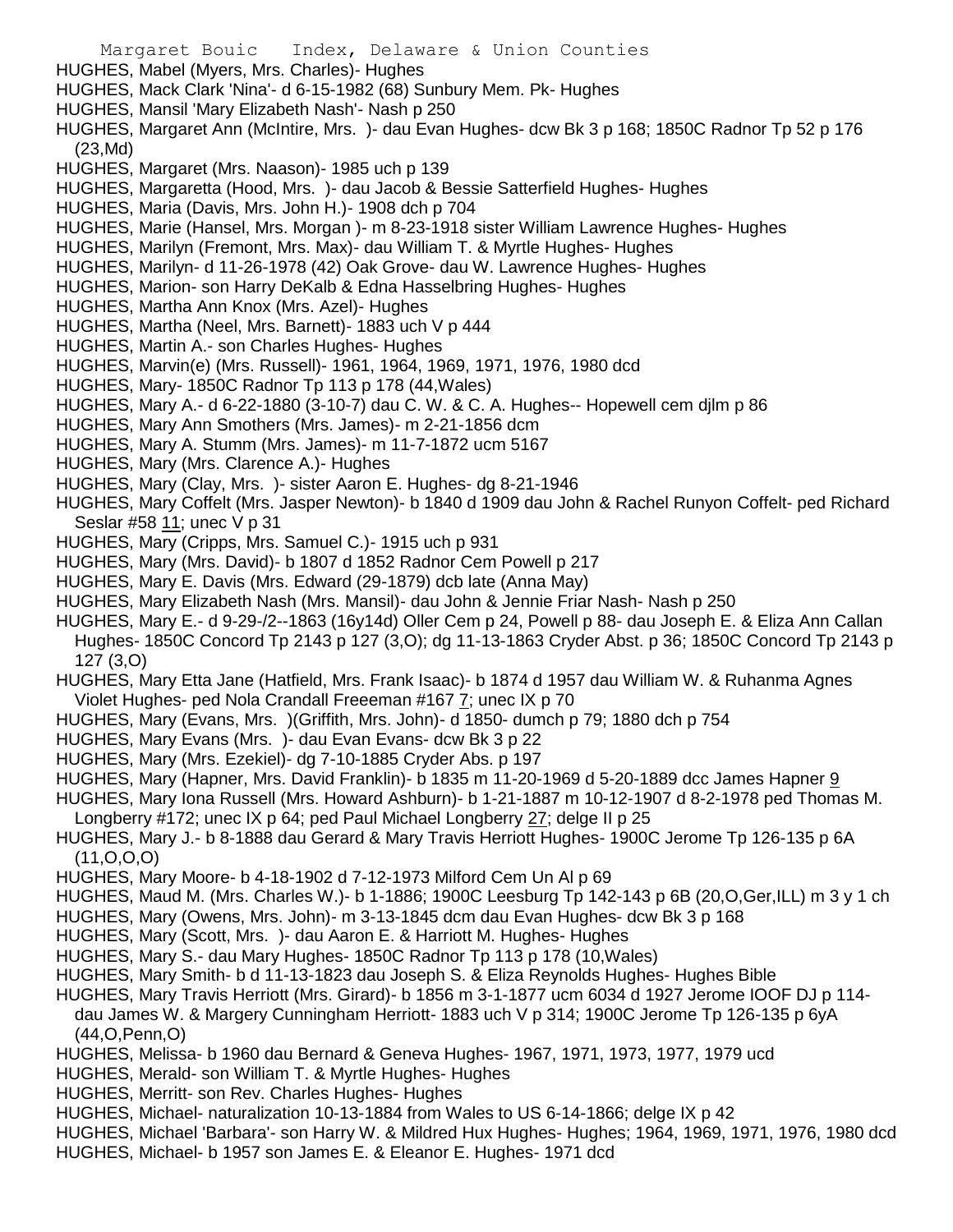- Margaret Bouic Index, Delaware & Union Counties
- HUGHES, Michael L. 'Linda L.'- 1979, 1971, 1973 ucd
- HUGHES, Michael- son Harry W. & Mildred D. Hughes- Hughes; 1961 dcd
- HUGHES, Mildred (Bancroft, Mrs. Charles)- m 1924- Genther p 185
- HUGHES, Mildred Bechtel (Mrs. Walter Raymond)- m 2-12-1949 Weiser p 90
- HUGHES, Mildred Hux (Mrs. Harry W.)- m 11-23-1939- Hughes
- HUGHES, Mildred D. Nichols (Mrs. Harry C/W.)- Hughes; 1961, 1964, 1969, 1971, 1976, 1980 dcd
- HUGHES, Miles B. 'Gertrude Craig'- Hughes
- HUGHES, Minnie Blake (Mrs. John)- b 1869 d 1921 Un Al p 40; Hughes
- HUGHES, Miriam (Morehart, Mrs. James)- dau Harry DeKalb & Edna Hasselbring Hughes- Hughes
- HUGHES, Monnie (Bailey, Mrs. )- sister Mack Clark Hughes- Hughes
- HUGHES, Myrtle G. (Mrs. William T.)- d 7-10-1979 Praire Cem- Hughes
- HUGHES, Naason 'Margaret'- 1985 uch p 139
- HUGHES, Nancy F. Derry (Mrs. Demosthenese)- m 4-1-1863 dcm
- HUGHES, Nathen- son Karry & Debbie Hughes- 1981, 1983 ucd
- HUGHES, Neal O, 'Alice M.'-1959, 1962, 1967, 1971, 1973, 1977, 1979, 1981, 1983, 1991 ucd
- HUGHES, Nellie- granddau Elizabeth Kyle- Pabst Pion I p 137, 138
- HUGHES, Nettie (Childers, Mrs. Clyde)- Hughes
- HUGHES, Nettie Hamilton (Mrs. Uriah)- dcq Hugh Carl Hughes,Jr. 5
- HUGHES, Nina (Mrs. Mack Clark)- Hughes
- HUGHES, Nina (Pierce, Mrs. Robert)- dau Charles Hughes- Hughes
- HUGHES, Nona (Boda, Mrs. Rodney E.)- Hughes
- HUGHES, Norma Jean (Eesley, Mrs. )- dau Robert & Ruth Amrine Hughes- Hughes
- HUGHES, Olive Penn (Mrs. Richard)- m 12-3-1876 ucm 5979
- HUGHES, Oma (Chappell, Mrs. )- dau Miles B. & Gertrude Craig Hughes- Hughes
- HUGHES, Opal Marie (Milar, Mrs. Charles Augustis)- b 8-21-1908 m 12-31-1927 dau Howard Ashburn & Mary Iona Russell Hughes- ped Paul Michael Longberry 13, delge II p 25; ped Thomas Longberry 13; unec IX p 64
- HUGHES, Opel (Wright, Mrs. James)- dau Charles Hughes- Hughes
- HUGHES, Ortha (Hoffman, Mrs. Jack)- dau Charles Hughes- Hughes
- HUGHES, Orthella Clark (Mrs. George Dewey)- Nash p 270
- HUGHES, Pamela Joyce- b 3-4-1951 dau Patricia Marilyn Hughes- Weiser p 89
- HUGHES, Pamela Sue Morelock (Mrs. David Michael)- b -3-4-1958 m 2-27-1975 dau Richard Minton & Jacqueline Charlene Mazingo Morelock- Cowgill p 35
- HUGHES, Pat C. (Mrs. Cecile)- d 5-25-1981 bur Cumberland Pa- Hughes
- HUGHES, Patricia Ann- d 8-11-1983 (45) bur Washington CH- dau Harry C. & Virginia Dawson Hughes-**Hughes**
- HUGHES, Patricia Ann (Folland, Mrs. Robert)- dau Wilbur E. & Elizabeth Griffith Hughes- Hughes
- HUGHES, Patricia Marilyn (Hodges, Mrs. Elton,Jr.)- b 5-18-1934 m 2-27-1953 dau Weiser Evans & Vida Earnestine Smith Hughes- Weiser p 89
- HUGHES, Patty (Mrs. Willard)- Hughes
- HUGHES, Paul- son Clifford Hughes- Hughes
- HUGHES, Paul- son William D. & Florence Hughes- Hughes
- HUGHES, Peggy (Mrs. Phillip K.)- 1969, 1971, 1976 dcd
- HUGHES, Pete B. 'Stella May Hinderer'- Hughes; McKitrick p 286; 1962, 1967, 1971, 1973, 1975, 1977, 1979, 1981, 1983, 1991 ucd
- HUGHES, Philip Allen- b 5-31-1943 son Weiser Evans & Vida Earnestine Smith Hughes- Weiser p 89
- HUGHES, Phillip K. 'Peggy'- 1969, 1971, 1976, 1980 dcd
- HUGHES, Philip (9-1961) son Dr. Lowell R. & Elizabeth Hannah Hughes- Hughes
- HUGHES, Puller A.- Hughes
- HUGHES, Rachel (Mrs. Jonathan)- d 9-1835 (39) Redbank Cem Powell p 114
- HUGHES, Rachel- (5-1961)- dau Dr. Lowell H. & Elizabeth Hannah Hughes- Hughes
- HUGHES, Rachel Paff(Mrs. Hugh C.)- dcq Hugh Carl Hughes, Jr 9
- HUGHES, Rachel S. Ritner (Mrs. William R.)- m 12-1853 dau Peter & Rachel W. Pitner- 1883 uch V p 507
- HUGHES, Rachel Taylor (Mrs. Workman)- dau Matthew & Nancy Jane Hutchisson Taylor- Nash p 435
- HUGHES, Ralph- Cowgill p 35
- HUGHES, Ralph- son Rev. Charles A. Hughes- Hughes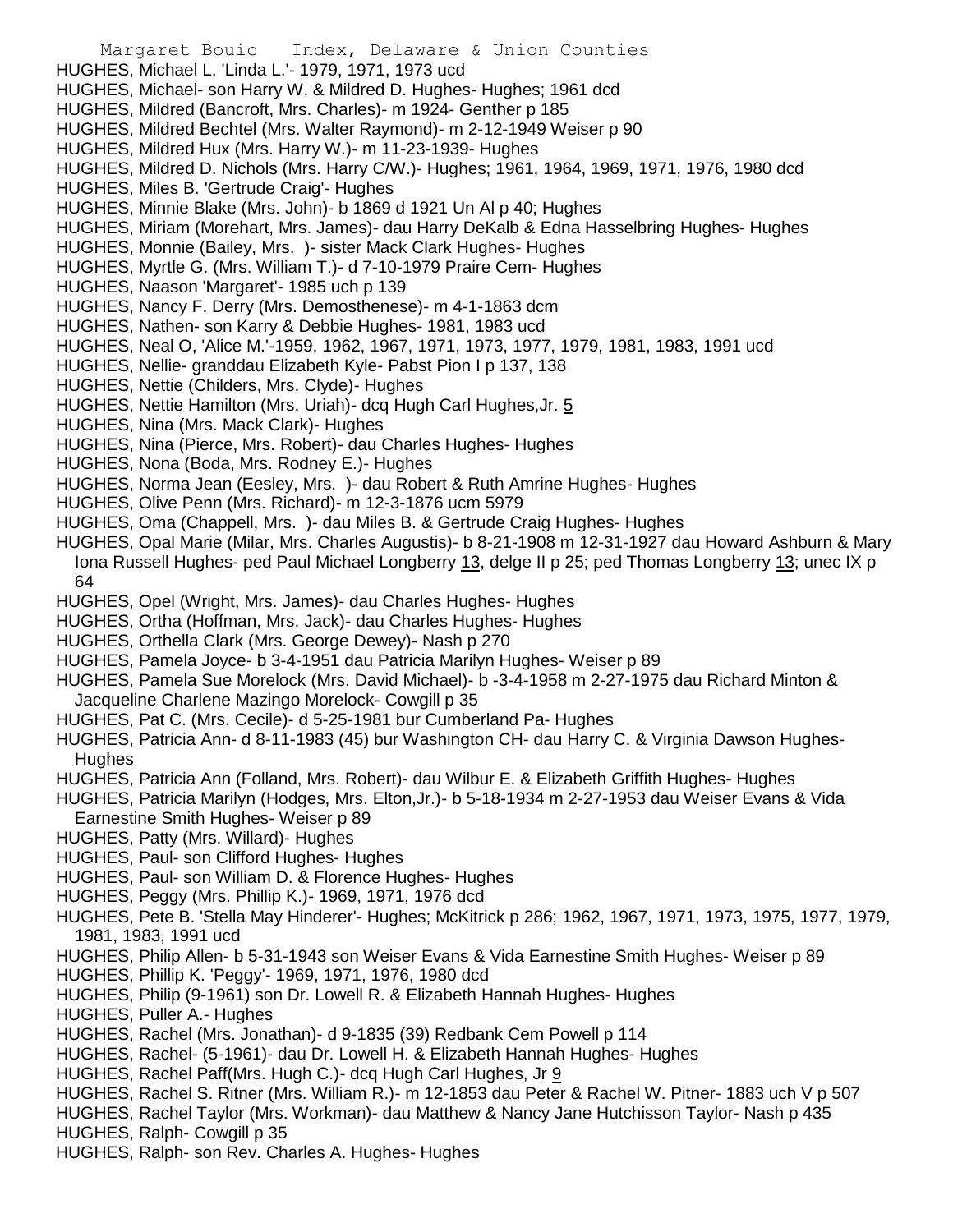- HUGHES, Ramona (Mrs. Gerald D.)- 1976 dcd
- HUGHES, Randale 'Gloria A.'- 1980 dcd
- HUGHES, Randle,Jr. 'Carol Lynn Hall'- m 6-28-1980 son Randle Hughes,Sr.- Hughes
- HUGHES, Randle,Sr.- son Mack Clark & Nina Hughes- Hughes
- HUGHES, Rebecca (Chidlaw, Mrs. Rev. Benjamin W.)- m 5-1843 dg 7-15-1892 Cryder Abstract p 98
- HUGHES, Rebecca- dau Henry P. & Betty P. Hughes- 1961 dcd (9)
- HUGHES, Rhonda Sue- b 2-9-1958 dau Thomas Harvey & Donna Sue Perry Hughes- Weiser p 90
- HUGHES, Rhuhama Agnes Violet (Mrs. William W.)- b 1842 d 1919 ped Nola Crandall Freeman #167 15; unec IX p 70
- HUGHES, Richard (1622)- Genther p 6
- HUGHES, Richard- son Clifford Hughes- Hughes
- HUGHES, Richard 'Olive Penn'- m 12-3-1876 ucm 5979
- HUGHES, Richard- b 1967 son Pete B. & Stella Mae Hinderer Hughes- 1967, 1971, 1973, 1975, 1977, 1979, 1981, 1983, 1991 ucd
- HUGHES, Rita (Mrs. Daniel R.)- 1980 dcd
- HUGHES, Robert- naturalization 9-25-1879 delge IX p 42
- HUGHES, Robert A.- b 1957 son Rufus B. & Alberta E. Hughes- 1964, 1971, 1976 dcd
- HUGHES, Robert- b 1955 son Donald E. & Francis P. Hughes- 1969, 1971 dcd
- HUGHES, Robert F.- son J. Carl & Hazel Hughes- Hughes
- HUGHES, Robert L. 'Sue M.'- 1983 ucd
- HUGHES, Robert R.- 1880C Radnor Tp p 471C
- HUGHES, Robert- son Ruffles & Alberta Keller Hughes- Hughes; 1961(4) dcd
- HUGHES, Robert 'Ruth Amrine'- Hughes
- HUGHES, Robert- son J. William & Rose L. Ward Hughes- Hughes
- HUGHES, Roberta (Mrs. )- Lombard Bible- unec V p 19
- HUGHES, Robin- son Carl R. & Virgie Hughes- 1961, 1964(17) dcd
- HUGHES, Robin S. 'Ronda'- 1975 ucd
- HUGHES, Roger 'Caroline Knisely'- Hughes
- HUGHES, Rollin- son Rev. Charles A. Hughes- Hughes
- HUGHES, Ronda (Mrs. Robin S.)- 1975 ucd
- HUGHES, Rory R. 'A. Sue'- son Russell & Marvine Hughes- 1961, 1964(16), 1971 dcd; 1981 ucd
- HUGHES, Rose L. (Mrs. Ernest Edward)- Hughes; 1980 dcd
- HUGHES, Rose L. Ward (Mrs. William)- b 1878 d 1967 Milford Cem Un Al p 56; Hughes
- HUGHES, Rose Mary (Rice, Mrs. )- dau David & Anna Mae Rice Hughes- Hughes
- HUGHES, Roy L. 'Edna'- d 11-16-1965 (36) Fairview Mem. Pk.- son William D. & FLorence Hughes- Hughes
- HUGHES, Ruffles/Rufus B. 'Alberta E. Keller'- b 4-6-1923 d 7-30-1993 Shoup Cem- son Miles B. & Gertrude Craig Hughes- Hughes; 1961, 1964, 1969, 1971, 1976, 1980 dcd
- HUGHES, Russel- son Albert E. & Ruth Hughes- 1961(16), 1964 dcd
- HUGHES, Russlyn- b 1958 ch Russell & Marvine Hughes- 1961, 1964, 1969, 1971, 1976 dcd
- HUGHES, Ruth Amrine (Mrs. Robert)- b 9-13-1904 d 1-14-1964 dau George & Bessie Crist Amrine- Hughes
- HUGHES, Ruth A. (Mrs. William H.)- 1961, 1964, 1969, 1971, 1976, 1980 dcd
- HUGHES, Ruth (Mrs. Charles)- 1976 dcd
- HUGHES, Ruth E. (Mrs. Albert E.)- 1961, 1964, 1969, 1971 dcd
- HUGHES, Ruth (Mrs. G. Glen)- Hughes
- HUGHES, Ruth (Mrs. James)- Hughes
- HUGHES, Ruth J. (Deisher, Mrs. Wilbur M.)- d 9-8-1977- Hughes
- HUGHES, Ruth Mae Justice (Mrs. James Lee)- m 12-10-1967 dau Jesse T. Justice- Hughes
- HUGHES, Ruth (Tarpy, Mrs. James)- dau Clarence A. & Mary Hughes- Hughes
- HUGHES, Ryan- b 1975 son Daniel R. & Rita E. Hughes- 1980 dcd
- HUGHES, Sadie (Archer, Mrs. Frank)- dau Charles Hughes- Hughes
- HUGHES, Samuel Jr.- Powers p 49 (1805); Pabst 8 p 3
- HUGHES, Samuel 'Elizabeth'- dbg p 21; Powell p 100; 1908 dch p 298, 451; 1880 dch p 317, 319; dpc p 18; Pabst 5 p 4; 1820C Delaware Tp
- HUGHES, Rev. Samuel K.- 1908 dch p 241, 279; Pabst 3 p 1,3; hmp p 58, 69, 83, 147, 151, 171, 203; lpc p 22; delge VIII p 14; dg 1-7-1908
- HUGHES, Sandra N. (Mrs. James A.)- 1971, 1973, ucd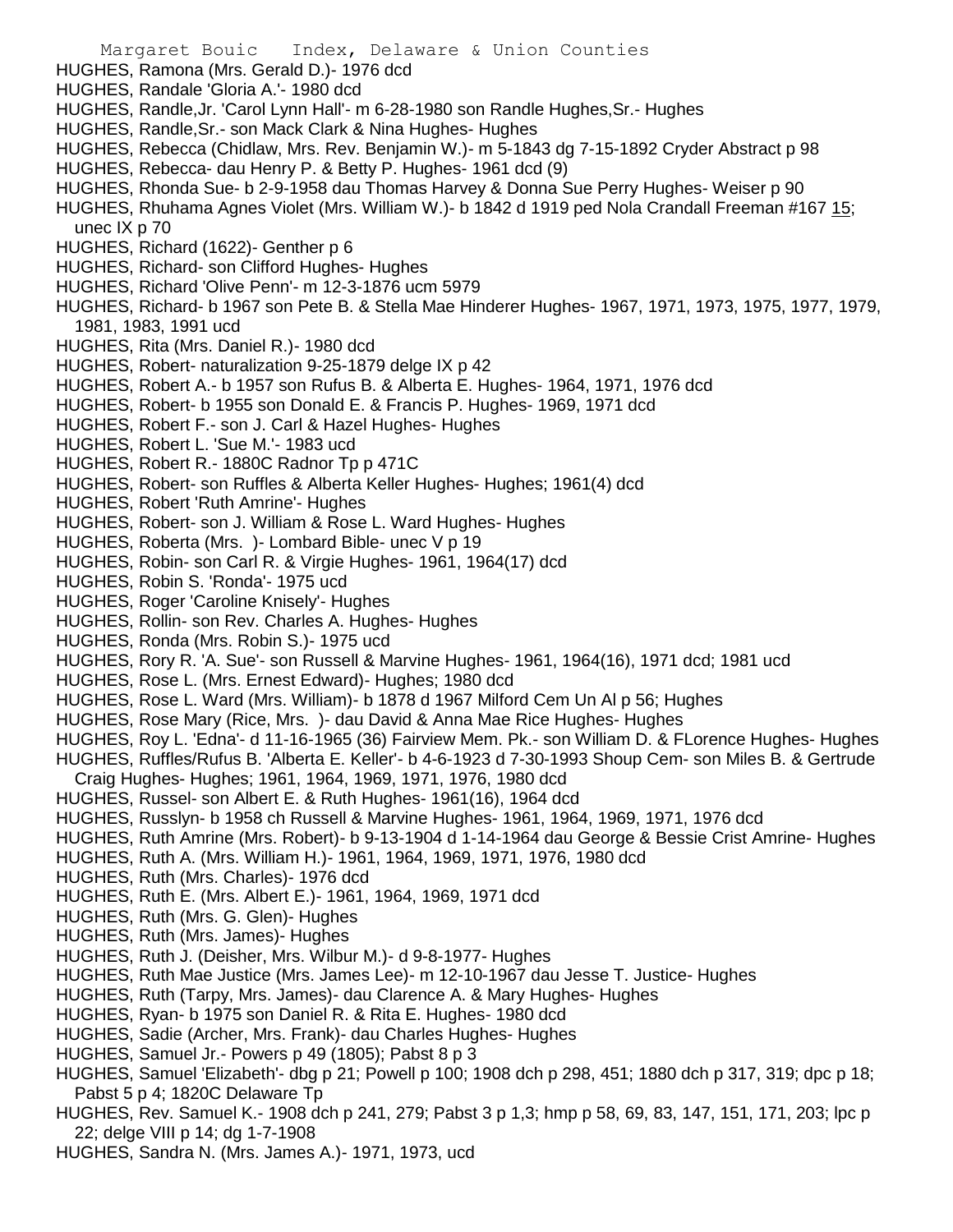- HUGHES, Sarah Conklin (Mrs. George S.)- m 4-17-1851 dcm
- HUGHES, Sarah E. (Smith, Mrs. Frederick)- d 1886 dau Joseph E. & Harriet Day Hughes- 1908 dch p 524; dumch p 443
- HUGHES, Sarah Jane- dau Evan Hughes- dcw Bk 3 p 168; 1850C Radnor Tp 52 p 176 (20,Md)
- HUGHES, Sarah- dau John Hughes- Hughes
- HUGHES, Sarah (Lewis, Mrs. John)- 1880 dch p 761, 782; 1908 dch p 600; dumch p 53
- HUGHES, Sarah Lynn- b 1-28-1979 dau Benny Hughes- Hughes
- HUGHES, Sarah (McKitrick, Mrs. John)- b 10-14-1807 d 3-21-1881 (73-5-7) bur Watkins- McKitrick p 265, 268, 269, 272
- HUGHES, Sarah M. Kyle (Mrs. Evan)- m 3-10-1859 dcm; 1915 uch p 926
- HUGHES, Sarah W. Wells (Mrs. Adam J.)- b 4-15-1845 m 1-26-1865 d 9-24-1926 Jerome IOOF Cem DJ p 117- 1880C Millcreek Tp 118-123 p 13 (35,O,Va,O)
- HUGHES, Sarah (Mrs. William Lawrence)- Hughes
- HUGHES, Scott- b 1960 son Phillip K. & Peggy Hughes- 1969, 1971, 1976 dcd
- HUGHES, Sean Thomas- b 7-19-1989 son Keith & Janice Harmon Hughes- Hughes
- HUGHES, Shane- son Benny Hughes- Hughes
- HUGHES, Sharon- (12-1965) dau Roy L. & Edna Hughes- Hughes
- HUGHES, Sherry- b 1969 ch Steven F. & Diana S. Hughes- 1973 ucd
- HUGHES, Sidney- b 1-1884 dau Gerard & Mary Travis Hughes- Hughes- 1900C Jerome Tp 126-135 p 6A (16,O,O,O)
- HUGHES, Rev. S. K.- 1850C Delaware Town 949 p 76 (32,Ky)
- HUGHES, Sondra (Mrs. James A.)- 1959 ucd
- HUGHES, Rev. S. R.- 1908 dch p 484, 508
- HUGHES, Stanley E. 'Gayle B.'- 1976 dcd
- HUGHES, Stanley- son Mack Clark & Nina Hughes- Hughes
- HUGHES, Stella Mae Hinderer (Mrs. Peter)- dau Clarence & Esther Fry Hinderer- McKitrick p 286; 1962, 1967, 1971, 1973, 1975, 1977, 1979, 1981, 1983, 1991 ucd
- HUGHES, Stephen Carl- son Jesse & Fisher Hughes- Hughes
- HUGHES, Stephen Wayne 'Carolyn Maxene Phillians'- m 10-9-1966 son Delora Hughes- Maugans Anc p 8
- HUGHES, Steven- son Carl R. & Virgie E. Hughes- 1961, 1964(14) dcd
- HUGHES, Steven F. 'Diana S.'- 1973 ucd
- HUGHES, Steven William 'Candace Doland'- son Allen & Sue Hughes- Hughes
- HUGHES, Sue (Mrs. Allen)- Hughes
- HUGHES, A. Sue (Mrs. Rory R.)- 1981 ucd
- HUGHES, Susan- b 1967 dau Robin S. & Ronda L. Hughes- 1975 ucd
- HUGHES, Sue M. (Mrs. Robert L.)- 1983 ucd
- HUGHES, Susie (Mrs. Lynn)- 1969 dcd
- HUGHES, Suzana Louise- dau Jesse & Fisher Hughes- Hughes
- HUGHES, Talitha J. (Mrs. Isaac)- b 2-1840; 1900C Leesburg Tp 152-153 p 7A (60,Va,Va,Va)
- HUGHES, Tammara Kay(Francis, Mrs. Kirby Mark)- m 8-26-1989 dau James & Ruth Hughes- Hughes
- HUGHES, Tammy- b 1957 dau Russell & Marvine Hughes- 1961, 1964, 1969, 1971, 1976, 1980 dcd
- HUGHES, Tammy- b 1972 ch Steven F. & Diana S. Hughes- 1973 ucd
- HUGHES, Ter(r)i Jo- dau Pete B. & Stella Mae Hinderer Hughes- Hughes; 1967, 1971, 19973, 1977, 1979, 1981 ucd- engaged to Bradley Scott Lemaster
- HUGHES, Terrell A. 'Karla'- 1991 ucd
- HUGHES, Dr. Terry- dentist; Hughes
- HUGHES, Terry A. 'Kathy A.'- 1973 ucd
- HUGHES, Terry- ch Carl R. & Virgie E. Hughes- 1961, 1964(10) dcd
- HUGHES, Terry- b 1951 ch James E. & Eleanor E. Hughes- 1971 dcd
- HUGHES, Terry 'Karla Lee Poplin- m 11-4-1975 Hughes
- HUGHES, Thomas- 1880 Concord Tp p 266A
- HUGHES, Thomas (1784) Powers p 144
- HUGHES, Thomas- 1869 wsc p 2,6,12
- HUGHES, Rev. Thomas- 1880 dch p 567;1908 dch p 284; 1869 wsc p 2; Pabst 8 p 13, 17, 24
- HUGHES, Thomas- b 1810 d 1872 Oak Grove, Powell p 433; dg 5-10-1872 (61) Cryder Ab p 96
- HUGHES, Thomas Albert- son Jesse & Fisher Hughes- Hughes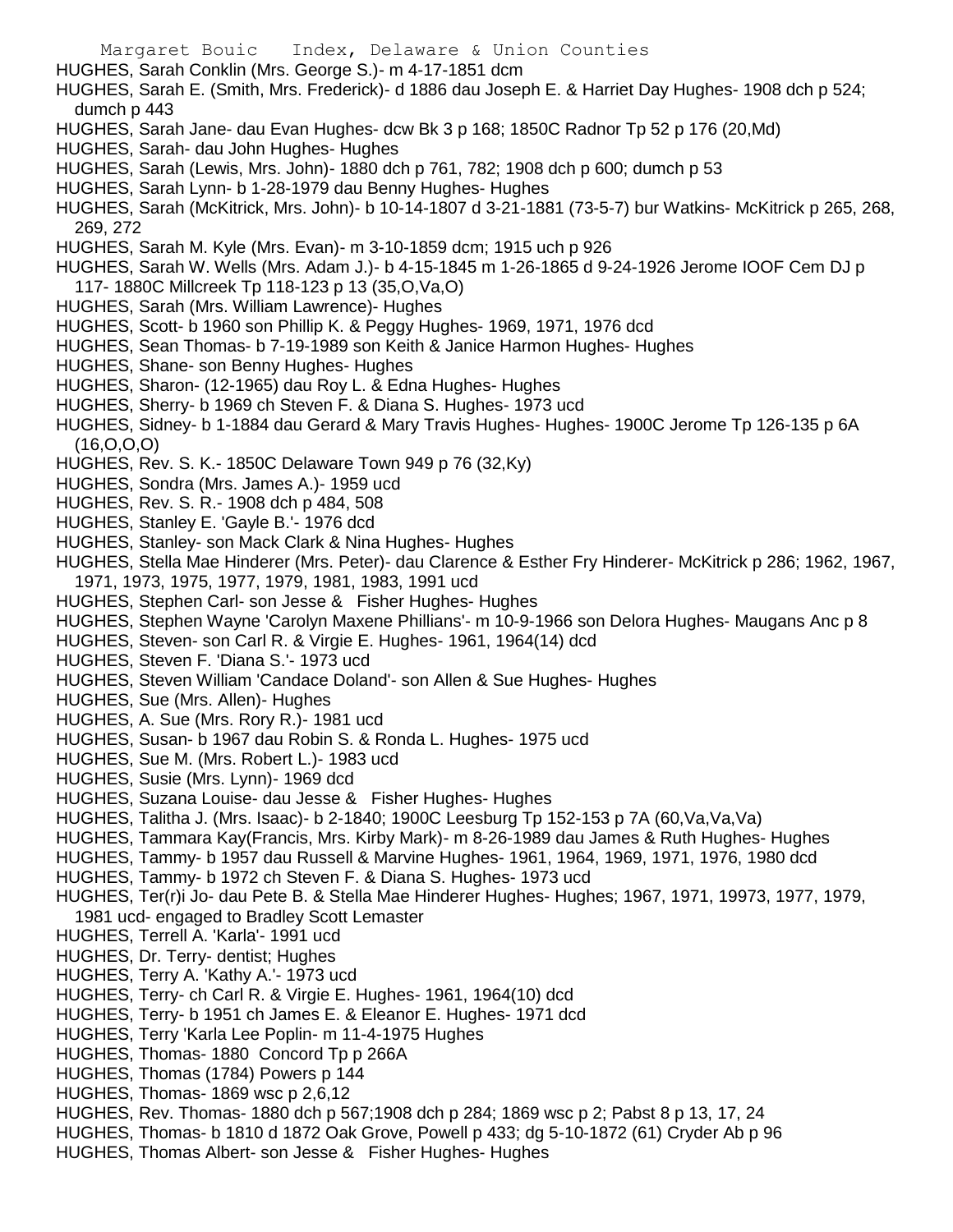- Margaret Bouic Index, Delaware & Union Counties HUGHES, Thomas Chad- b 4-11-199- son John & Kit Hughes- Hughes HUGHES, Thomas H.- 1880C Radnor Tp p 475C HUGHES, Thomas 'Hannah'- 1883 uch V p 507 HUGHES, Thomas Harvey 'Donna Sue Perry'- b 8-31-1940 m 9-7-1958 son Weiser Evans & Vida Earnestine Smith Hughes- Weiser p 89 HUGHES, Thomas H.- son William R. & Rachel S. Ritner Hughes- 1883 uch V p 507 HUGHES, Thomas J.- dcw Bk 4 p 27(4) witness HUGHES, Thomas W.- 1847; delge V p 33 HUGHES, Thurman 'Ina M.''Linda K.Shoup'- Hughes; 1973, 1975, 1977, 1979, 1981, 1983 ucd HUGHES, J. Todd- b 1966 son Michael & Barbara Hughes- 1969, 1971, 1976, 1980 dcd HUGHES, Tom 'Unis'- Hughes HUGHES, Tommy- 1869 wsc p 13; Pabst 8 p 25 HUGHES, Tracie- b 1961 ch Charles & Ruth Hughes- 1976, 1980 dcd HUGHES, Travis- son Cornelious Hughes- Hughes HUGHES, Ulah Jean (Freeman, Mrs. Raymond J.)- b 1-3-1925 m 6-26-1943 d 4-2-1987 Milford Cem- dau Jacob & Bessie Satterfield Hughes- Hughes HUGHES, Unis (Mrs. Tom)- Hughes HUGHES, Uriah 'Nettie Hamilton'- son Hugh Carl & Rachel Paff Hughes- dcq Hugh Carl, Sr. 4 HUGHES, Vida Earnestine Smith (Mrs. Weiser Evans)- b 12-19-1910 m 6-25-1933 Weiser p 89 HUGHES, Viola (Laughery, Mrs. )- dau Aaron E. & Harriott M. Hughes- dg 8-21-1946 HUGHS, Virgie (Mrs. Carl R.)- 1961, 1964 dcd HUGHES, Virgie V. (Pletcher, Mrs. Fred)- b 6-3-1899 d 6-9-1986 (87) Milford Cem- dau J. William & Rose L. Ward Hughes- Hughes HUGHES, Virginia Bell (Burkholder, Mrs. George Clyde)- m 9-27-1941 Weiser p 124 HUGHES, Virginia Dawson (Mrs. Harry C.)- d 1948 Hughes HUGHES, Virginia (Warner, Mrs. Clarence)- m 3-7-1919 Genther p 199 HUGHES, Vyler Thomas (Mrs. Jack D.)- Hughes HUGHES, Walter D.- b 1893 d 1963 Milford Cem Un Al p 40 HUGHES, Walter Raymond 'Mildred Bechtel'- b 2-7-1919 m 2-12-1949 d 2-11-1958 son Charley R. & Lovina Mattie Evans Hughes- Weiser p 90 HUGHES, Warren R.- Hughes HUGHES, Wayne- 1969 dcd Troy Tp HUGHES, W. B.- brother Aaron E. Hughes- dg 8-21-1946 HUGHES, Weiser Evans 'Vica Earnestine Smith'- b 2-15-1910 m 6-25-1933 son Charley R. & Lovina Mattie Evans Hughes- Weiser p 89 HUGHES, Wilbur E. 'Elizabeth Griffith'- m 8-21-1931- Hughes HUGHES, Will- dg 1-7-1908 delge VIII p 14 HUGHES, Willard 'Patty'- Hughes HUGHES, Willard- b 1956 son Bernard & Geneva Hughes- 1959, 1962, 1967, 1971, 1973, 1977 ucd HUGHES, William- Powers p 29; witness 1814 HUGHES, J. William- b 1868 d 1958 Milford Cem Un Al p 56 HUGHES, William "Uncle Billy"'Anna May'- d Sat dg 2-12-1949 (82) HUGHES, William A.- d 4-10-1966 Hughes HUGHES, William Allen- son Homer W. & Ethel Marie Hardin Hughes- Hughes HUGHES, ---(Johnson, Mrs. Guy)- dau W. B. & Anna May Hughes- dg 2-12-1949 HUGHES, ---(Shepherd, Mrs. Noble)- dau W. B. & Anna May Hughes- dg 2-12-1949 HUGHES, ---(Hansel, Mrs. Morgan)- dau W. B. & Anna May Hughes- dg 2-12-1949 HUGHES, ---(Hansel, Mrs. Carl)- dau W. B. & Anna May Hughes- dg 2-12-1949 HUGHES, William D. 'Florence'- Hughes HUGHES, William D. ' Hughes'- hmp p 207 HUGHES, William F.- son Rev. Hugh C. Sr. & Effie Jane Drake Hughes- Hughes HUGHES, William H. 'Ruth'- 1961, 1964, 1969, 1971, 1976, 1980 dcd HUGHES, William 'Jane Taylor'- ped Nola Crandall Freeman #167 28; unec IX p 70
- HUGHES, William L.- brother Don R. Hughes- Hughes
- HUGHES, William L.- son Joseph E. & Harriet Day Hughes- 1908 dch p 524; dumch p 442
- HUGHES, William Lawrence 'Sarah'- d 2-14-1983 (78) cremated, Oak Grove-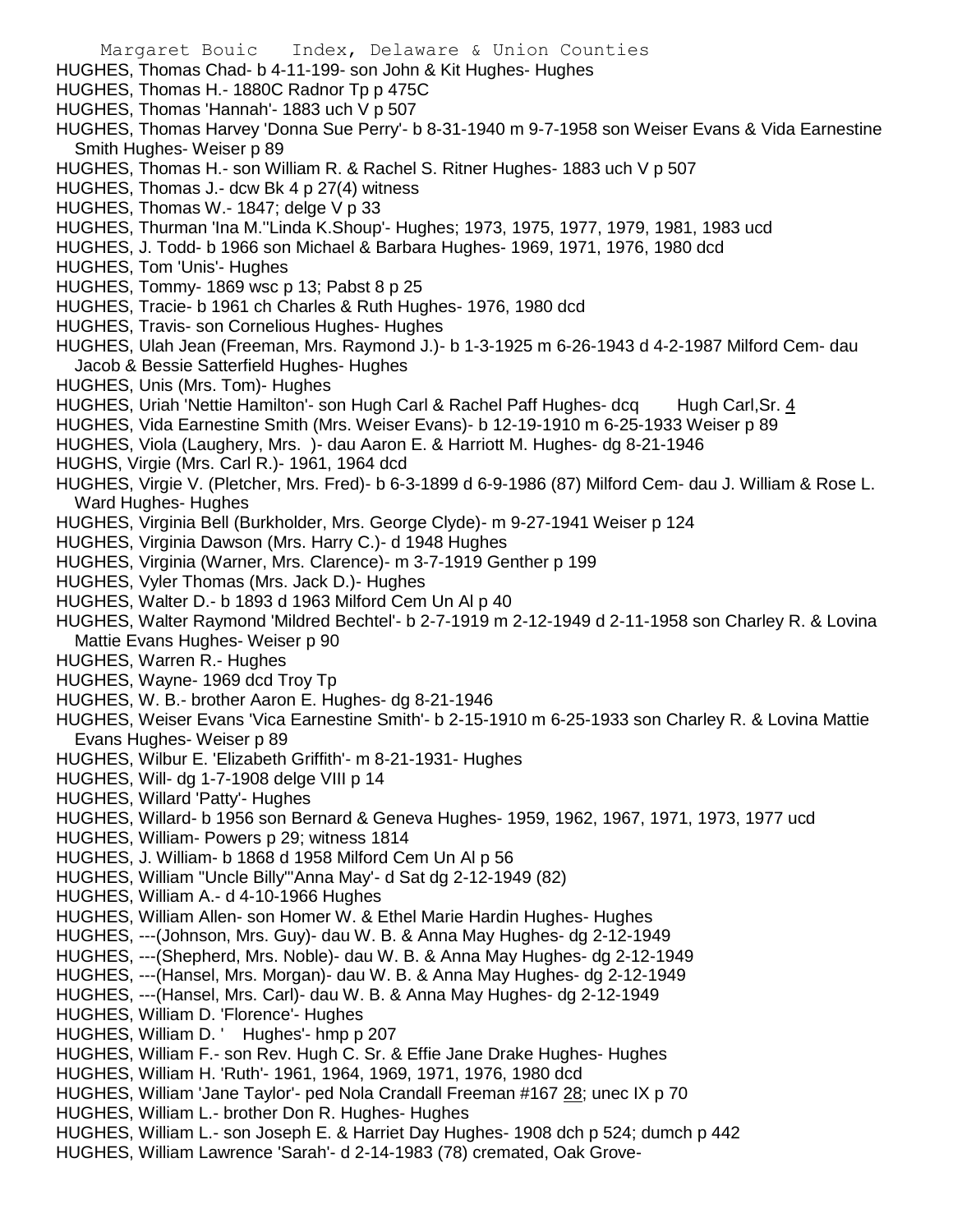Margaret Bouic Index, Delaware & Union Counties HUGHES, William L.- son William R. & Rachel S. Ritner Hughes- 1883 uch V p 507 HUGHES, William Robert- son Wilbur E. & Elizabeth Griffith Hughes- Hughes HUGHES, William 'Rose L. Ward'- Hughes HUGHES, William R. 'Rachel S. Ritner'- b 7-30-1828 m 12-1853 son Thomas & Hannah Hughes- 1883 uch V p 507 HUGHES, William- son W. Lawrence Hughes- Hughes HUGHES, William R. 'Karla Lee Adkins;- m 6-18-1983 son Robert Hughes- Hughes HUGHES, William T. 'Myrtle'- d 8-2-1980 (89) bur Marion- Hughes HUGHES, William- son William B. & Anna May Hughes- dg 2-12-1949 HUGHES, William- son William Lawrence & Sarah Hughes- Hughes HUGHES, William- b 1956 son William & Ruth Hughes- 1961, 1964, 1969, 1971 dcd HUGHES, William W. 'Ruhama Agnes Violet'- b 1838 d 1876 son William & Jane Taylor Hughes- ped Nola Crandall Freeman #167 14; unec IX p 70 HUGHES, Workman 'Rachel Taylor'- Nash p 435 HUGHETT, Ludwick- Powers p 47 HUGHEY, Isabella (Riddle, Mrs. John)- m 11-4-1824 Madison Co unec V p 15 HUGHS, see Hughes HUGHS, Bible- delge VII p 11 HUGHS, Reed Abstact p 2, 6, 7, 8, 9, 10, 11, 56, 58, 59, 80 HUGHS, Mrs.- Sbc p 36 HUGHS, Amy Catherine (Kuhns, Mrs. )- Hughs HUGHS, Ann- Pres. Ch- delge I p 20 HUGHS, Anna- dau Henry & Henryetta Hughs- 1880C Richwood 217-230 p 20 (6,O,Ky,O) mulatto HUGHS, Asa- 1880C Delaware Town p 491A; delge VII p 24; dg 1-3-1902 HUGHS, Betty Lou Rausch (Mrs. Douglas)- b 5-19-1927 m 1-9-1934 dau Louis E. & Frances Thiergartner Rausch- Rausch 18511 II p 279, III p 306 HUGHS, Blanch- dau James & Mollie E. Hughs- 1880C Richwood 278-294 p 26 (2,O,Ky,Pa) HUGHS, Charles- son Henry & Henryetta Hughs- 1880C Richwood 217-230 p 20 (12,O,Ky,O) mulatto HUGHS, Charles 'Rachel Wickel'- m 8-29-1850 Madison Co unec XI p 46 HUGHS, Christina- 1880C Delaware Town p 491A HUGHS, Daniel- Pres. Ch- delge I p 20 HUGHS, Daniel 'Elizabeth Robeson'- m 2-11-1845 Madison Co unec X p 9 HUGHS, Douglas 'Betty Lou Rausch'- m 1-9-1934 Rausch (18511) III p 306 HUGHS, Downing G.- 1835 men p 57 #5 p 106 Trenton Tp HUGHS, Eddie 'Patty Riddle'- son Sidney Edgar,Jr. & Joan Fry Hughs- 1985 uch p 79 HUGHS, Eliza- dau Henry & Henryetta Hughs- 1880C Richwood 217-230 p 20 (9,O,Ky,O) Mulatto HUGHS, Eliza (Lane, Mrs. Eli)- m 5-7-1818 Madison Co unec IV p 30 HUGHS, Elizabeth J. Marshall (Mrs. John L.)- m 5-20-1875 mt 3 p 13 HUGHS, Elizabeth Robeson (Mrs. Daniel)- m 2-11-1845 Madison Co unec X p 9 HUGHS, Erin Anne (4-1985) dau Eddie & Patty Riddle Hughs- 1985 uch p 79 HUGHS, Estella- dau Henry & Henryetta Hughs- 1880C Richwood 217-230 p 20 (1,O,Ky,O) HUGHS, George- 1880C Berkshire Tp p 429A HUGHS, George- son Henry & Henryetta Hughs- 1880C Richwood 217-230 p 20 (14,O,Ky,O) mulatto HUGHS, Georgetta Lugenbeel (Mrs. )- sister Andrew Lugenbeel- dg 10-6-1899; Cryder Abs p 220 HUGHS, Harry- son Henry & Henryetta Hughs- 1880C Richwood 217-230 p 20 (7,O,Ky,O) mulatto HUGHS, Henry 'Henryetta'- 1880C Richwood 217-230 p 20 (43,Ky,RI,RI) mulatto HUGHS, Henryetta (Mrs. Henry)- 1880C Richwood 217-230 p 20 (35,O,Ger,Pa) white HUGHS, Isaac- Hopewell Cem djlm p 80 HUGHS, Ivor- delge VII p 24 dg 1-3-1901 HUGHS, James- from Va (1812) delge IX p 60 HUGHS, James- trial- dcga p 9 Del Pat & Fr Chon 1-21-1820 HUGHS, James- 1827 Delaware ; delge III p 66 HUGHS, James H.- 1880C Delaware Town p 531C HUGHS, James 'Mollie E.'- 1880C Richwood 278-294 p 26 (38,Ky,Ky,Ky) HUGHS, Dr. James R. 'Phebe G. Newton'- m 11-22-1821 dcga p 2 Del Pat & Fr Chron; Reed Abs p 2 HUGHS, Rev. J. C.- delge VI p 25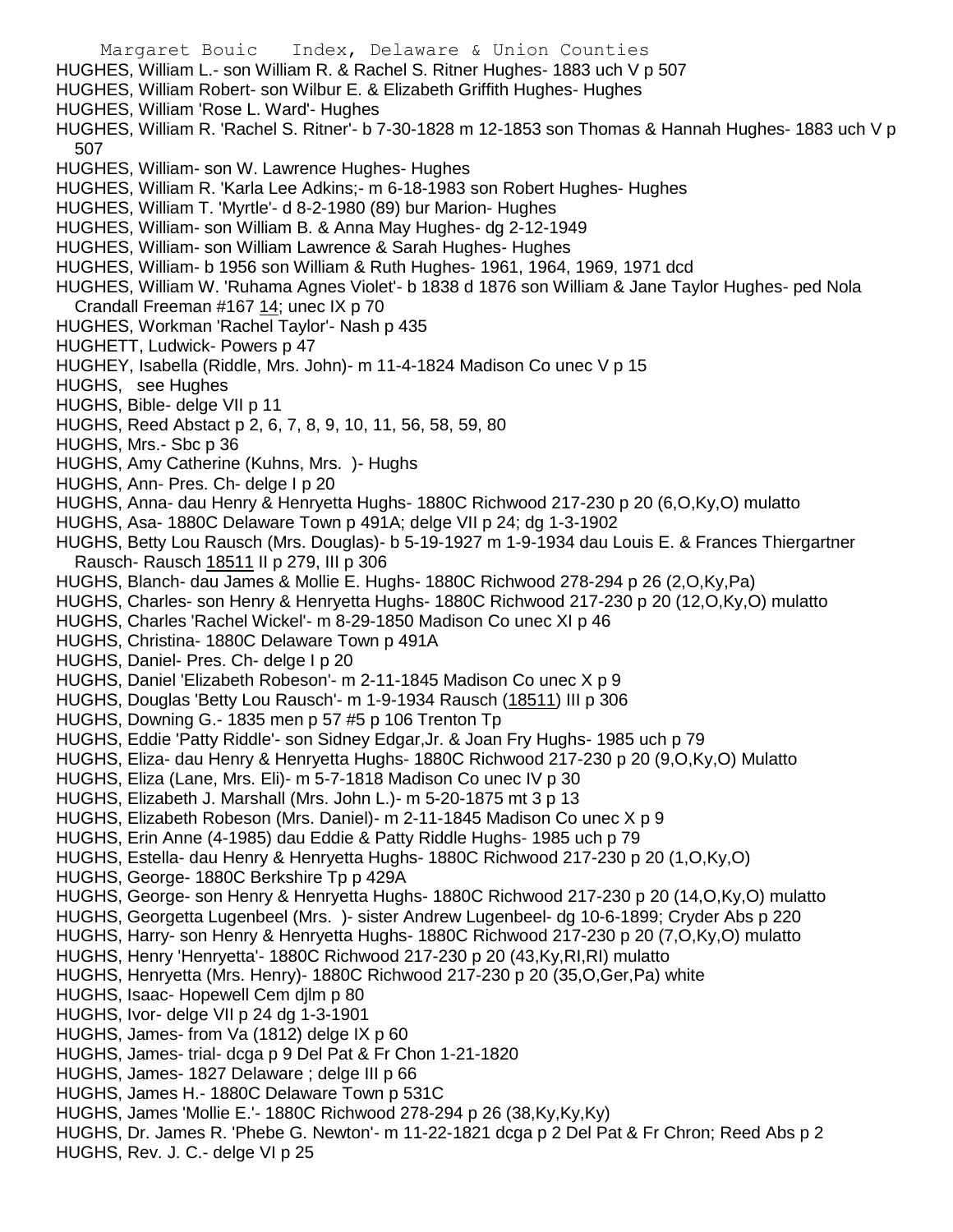Margaret Bouic Index, Delaware & Union Counties HUGHS, Jennie Rutherford (Mrs. )- b 8-14-1859 d Tues (92) dg 6-3-1952 sister Thomas & Lee Rutherford HUGHS, Joan Fry (Mrs. Sidney Edgar,Jr.)- b 7-28-1925 m 5-13-1947 dau Roy S. & Hazel Fry- 1985 uch p 78, 79 HUGHS, John- delge VII p 24; dg 1-3-1902 HUGHS, John- Pres. Ch. delge I p 20 HUGHS, John- son James & Mollie E. Hughs- 1880C Richwood 278-294 p 26 (5,O,Ky,Pa) HUGHS, John L. 'Elizabeth J. Marshall'- m 5-20-1875 mt 3 p 13 HUGHS, Jonathan- 1830C Genoa Tp delge III p 72 HUGHS, Joseph- 1826 Radnor Tp delge VII p 19 HUGHS, Joseph- 1826 Delaware - delge VI p 66; Reed Abst p 4 HUGHS, Joseph L.- Troy Tp 1826 delge VII p 61 HUGHS, Joseph S.- Reed Abstract p 4, 58, 61 HUGHS, Josie (Gill, Mrs. Jesse)- Maugans Anc p 41 HUGHS, J. S.- dcga p 5 Delaware Patron & Fr Ch HUGHS, Louis M.- grandson of Alpens & Catharine Sturm; 1880C Leesburg Tp 178 p 18 (7,O,O,O) HUGHS, Lucy- b 1789 d 1816 Oak Grove Cem Powell p 433 HUGHS, Mollie E. (Mrs. James)- 1880C Richwood 278-294 p 26 (28,Pa,Pa,Pa) HUGHS, Nancy (Darmitzel, Mrs. Bill)- dau Sidney Edgar,Jr. & Joan Fry Hughs- 1985 uch p 9 HUGHS, Patty Riddle (Mrs. Eddie)- 1985 uch p 79 HUGHS, Phebe G. Newton (Mrs. James R.)- m 11-22-1821 dcga p 2 Del Pat & Fr Chron HUGHS, Rachel Wickel (Mrs. Charles)- m 8-29-1850 Madison Co unec XI p 46 HUGHS, Ryan Jack (7-1985) son Eddie & Patty Riddle Hughs- 1985 uch p 79 HUGHS, Samuel- Scioto Tp 1826- delge VII p 48 HUGHS, Samuel- dcga p 22 Del Pat & Fr Chron 12-10-1823; Reed Abs p 62 HUGHS, Samuel- Pres. Ch- delge I p 20, 29 HUGHS, Samuel- 1826 Delaware ; delge III p 67, IX p 29 HUGHS, Sidney- d 1960 (73) bur New Mexico- brother of Mrs. Lewis Baughman and Mrs. Josie Gill- Hughs HUGHS, Sidney Edgar,Jr. 'Joan Fry'- m 5-13-1947- 1985 uch p 79 HUGHS, S. K.- Reed Abst p 115 HUGHS, Thomas H.- naturalization 11-9-1878 from Wales; delge IX p 42 HUGHS, Uriah- 180C Berkshire Tp p 428C HUGUS, Adele (Armstrong, Mrs. )- dau Lloyd Victor Hugus- Hugus HUGUS, Elaine H.- dau Lloyd Victor Hugus- Hugus HUGUS, Lloyd Victor- d 4-20-1970 (83) Hugus HUHL, Annie Matilda Wolfe (Mrs. Lester)- b 3-11-1906 dau Elmer & Anna Elizabeth Snyder Wolfe- Weiser p 529 HUHL, Lester 'Annie Matilda Wolfe'- Weiser p 529 HUHN, Eleanor P. (Beck, Mrs. Henry)- b 6-3-1860 m 1883 dau Henry & Mary Margaret Oakeley Huhn- Weiser p 221 HUHN, Elizabeth Shaw (Mrs. John Richards)- Weiser p 221 HUHN, Henry 'Mary Margaret Oakeley'- b 7-3-1832 m 9-25-1855- Weiser p 221 HUHN, John Richards 'Elizabeth Shaw'- b 7-8-1856 son Henry & Mary Margaret Oakeley Huhn- Weiser p 221 HUHN, Marguerite Shaw- b 1889- dau John Richards & Elizabeth Shaw Huhn- Weiser p 221 HUHN, Mary C. (Porter, Mrs. William R.)- b 2-22-1858 m 1880 dau Henry & Mary Margaret Oakeley Huhn-Weiser p 221 HUHN, Mary Margaret Oakeley (Mrs. Henry)- b 2-23-1833 m 9-25-1855 d 9-22-1877 son George W. & Charlotte Francisca Richards Oakeley- Weiser p 221 HUITHER, Marilyn R. (Mrs. Thomas V)- 1991 ucd HUITHER, Thomas V. 'Marilyn R.'- 1991 ucd HUKILL, David 'Naomi Shiry'- m 9-26-1841 Madison Co unec IX p 55 HUKILL, Naomi Shiry (Mrs. David)- m 9-26-1841 Madison Co unec IX p 55 HUKILL, Robin Diane- Hukill- engaged to James Doup HU(C)KMAN, Hannah (Dodds, Mrs. Andrew)- m 1-29-1822 ucm 21; 1883 uch III p 283; Dodds 1 HULA, Judy (Kuechle, Mrs. Richard)- m 8-16-1958 Rausch 16613 III p 299 HULBERT, Beryl (Bell, Mrs. Frank Leroy)- Graham (16643); Richey 7 HULBERT, James- deceased, estate Olentangy Gaz. 12-1-1854 Reed Ab p 148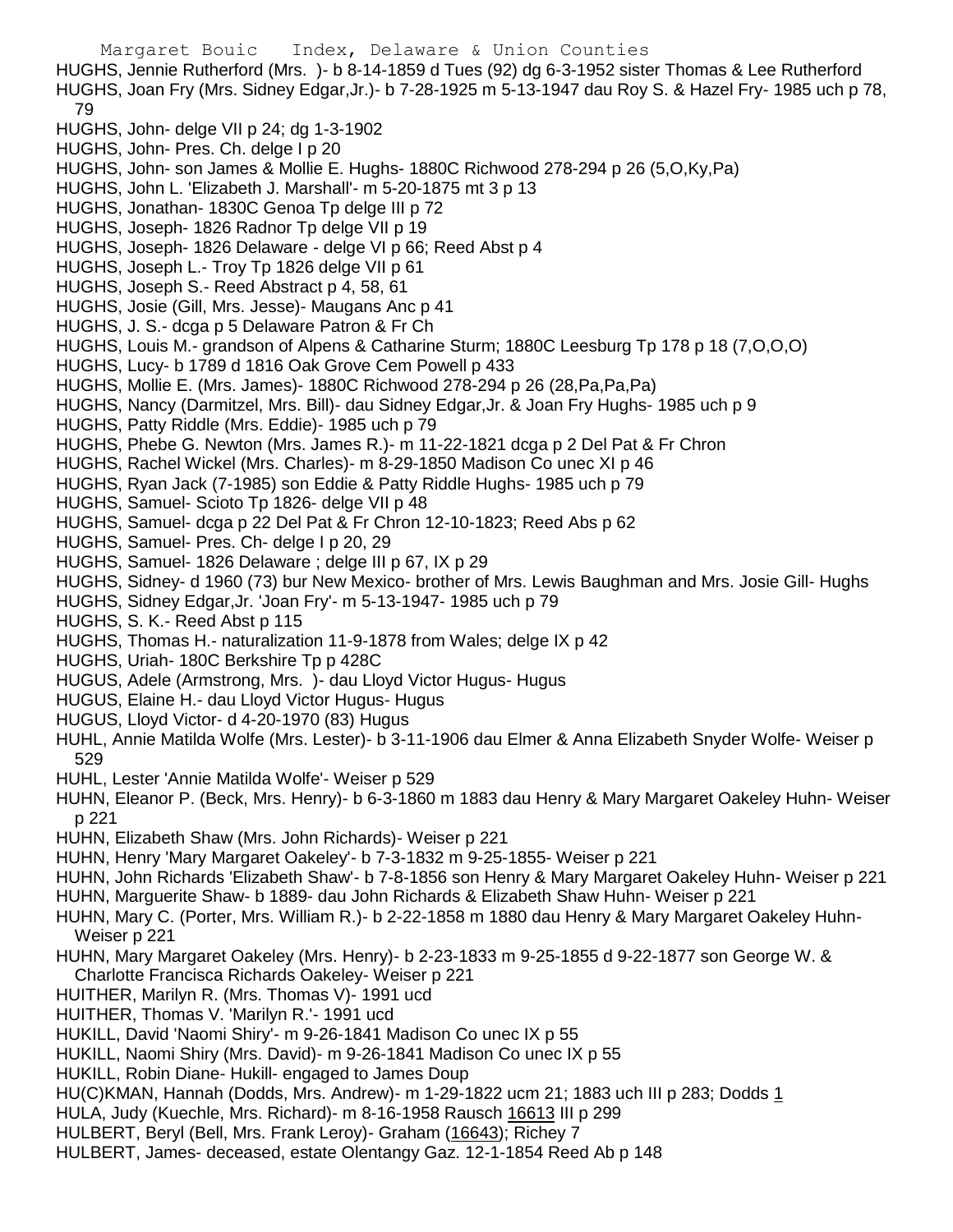- Margaret Bouic Index, Delaware & Union Counties HULBERT, Lydia (Lyman, Mrs. Ambrose)- m 12-8-1849 dcm HULBERT, Mary (Andrews, Mrs. Charles)- m 1-14-1819 Madison Co unec IX p 55 HULBEST, James- 1840C Berlin Tp p 206 (50-100) free colored HULBIRD, -- Delaware Patron 4-24-1828 Reed Abst p 89 HULBIRD, Rev.- dcga p 42 Del Pat & Fr Chronicle HULBIRD, Cyrus- d Lower Sandusky age 45; dcga p 43 Del Pat & Franklin Chron HULBURT, Hazel Mae Cronbaugh (Mrs. )- d 7-5-1980 (65) bur Panama,NY- Hulburt HULEN, Hulen, Ila- Mitchell (1128164) HULICK, James S. 'Rilla Liggett' m 3-7-1874 ucm 5454 HULICK, Rilla Liggett (Mrs. James S.)- m 3-7-1874 ucm 5454 HULING, Edna (Clark, Mrs. James E.)- 1915 uch p 919 HULINGS, Aleine (Kahle, Mrs. Don)- Weiser p 699 HULK, see Hults? HULL, ---1908 dch p 141 HULL, A. A. 'Margaret A. Kirklay'- m 11-9-1843 Madison Co unec X p 7 HULL, Abraham- 1810; Sunbury Tp delge VII p 62; VIII p 54, 55 HULL, A. J.- 1852; unec IV p 32 HULL, Alfred- son Mahlon & Eve Snook Hull- dumch p 328 HULL, Alice (Thomas, Mrs. Benjamin)- dau Mahlon & Eve Snook Hull- dumch p 328 HULL, Amelia (Bidlack, Mrs. Charles F.)- delge VIII p 16 HULL, Amos- son David & Sarahage Hull- 1850C Genoa Tp 457 p 46 (10,O) HULL, L. Andrew- Hull HULL, Anna- d 10-25-1825 (7m) dau Nathaniel & Nancy Hill- Wyatt Cem- Powell p 305 HULL, April- b 1985 dau Dennis N. & Shirley E. Hull- 1991u cd HULL, Artemesia/Attie Scribner (Mrs. George W.)- 1850C Radnor Tp 190 p 181 (26,O); dg 12-4-1891 Cryder Abstract p 73 HULL, L. Augusta Lincoln (Mrs. John)- dau Thomas & Rachel Kay Lincoln- dumch p 368 HULL, Aurelia (Keeler, Mrs. Col. D.)- dumch p 495; Powell p 90 HULL, B.- 1835 men p 39 #60 p 70 Lincoln Tp HULL, Benjamin- 1826 Concord Tp delge V p 54 HULL, Mrs. (1852) unec III p 61 HULL, Benjamin- 1840C Radnor Tp p 102 (40-50); delge IV p 4; 1835 men p 53 #121 p 98 Radnor Tp; delge VII p 19 HULL, Benjamin 'Elizabeth Newsone'- heir of John Roush- dumch p 165, 328; Powell p 225; dcw Bk 2 p 279 HULL, Benjamin 'Nancy Meeks'- m 10-9-1842; dcw Bk 3 p 246; 1850C Taylor Tp 1115-1133 p 166 (65,NJ)
- HULL, Benjamin S. 'Mary'- 1850C Orange Tp 1663 p 109 (49,Ct)
- HULL, Betty Louise Lowe (Mrs. Dr. Bruce A.)- b 8-1-1852 n 6-25-1977 dau Fred & Jean Stimmel Lowe-Longbrake p 55
- HULL, Betty (Salisbury, Mrs. )- dau Creston & Lola L. Styer Hull- Hull; 1949, 1959 (16) ucd
- HULL, Betty (Welker, Mrs. )- dau Howard C. & Clara Williams Hull- Hull
- HULL, Bill- Longbarke p 55
- HULL, Blanche (Hanby, Mrs. Harry)(Jolliff, Mrs. )- m 6-1936 dau John C. & Stella Wallace Hull- Hull; Genther p 185
- HULL, Brad- son Bill Hull- Longbrake p 55
- HULL, Dr. Bruce A. 'Betty Louise Lowe'- m 6-25-1977 son Bill Hull- Longbrake p 51, 55
- HULL, C.- 1880 dch p 302
- HULL, Caleb- gd of Sidney Crumb- Olentangy Gaz 9-23-1853 Reed Abst p 132
- HULL, Carl L.'Leone E. Strine' m 9-8-1917 d 7-10-1971 (76) Green Mound Cem- Hull
- HULL, Carolyn Jo (Field, Mrs. )- dau Howard C. & Dorothy Glassmeyer Hull- Hull
- HULL, Catherine Hains (Mrs. Daniel)- b 4-22-1820 m 9-1837 dau Daniel & Elizabeth Young Hains- dcc Ethel Osborn 15
- HULL, Catharine Marckle (Mrs. Johnson)- m 7-5-1827 Madison Co unec V p 27
- HULL, Catherine (Mrs. John)- 1850C Liberty Tp 1598 p 106 (60,Pa)
- HULL, Charles- b 1858 d 1859 Oak Grove Cem Powell p 433
- HULL, Charles C.- unclaimed letter 1845; unec XI p 29
- HULL, Charles 'Enid Shroyer' Cowgill p 35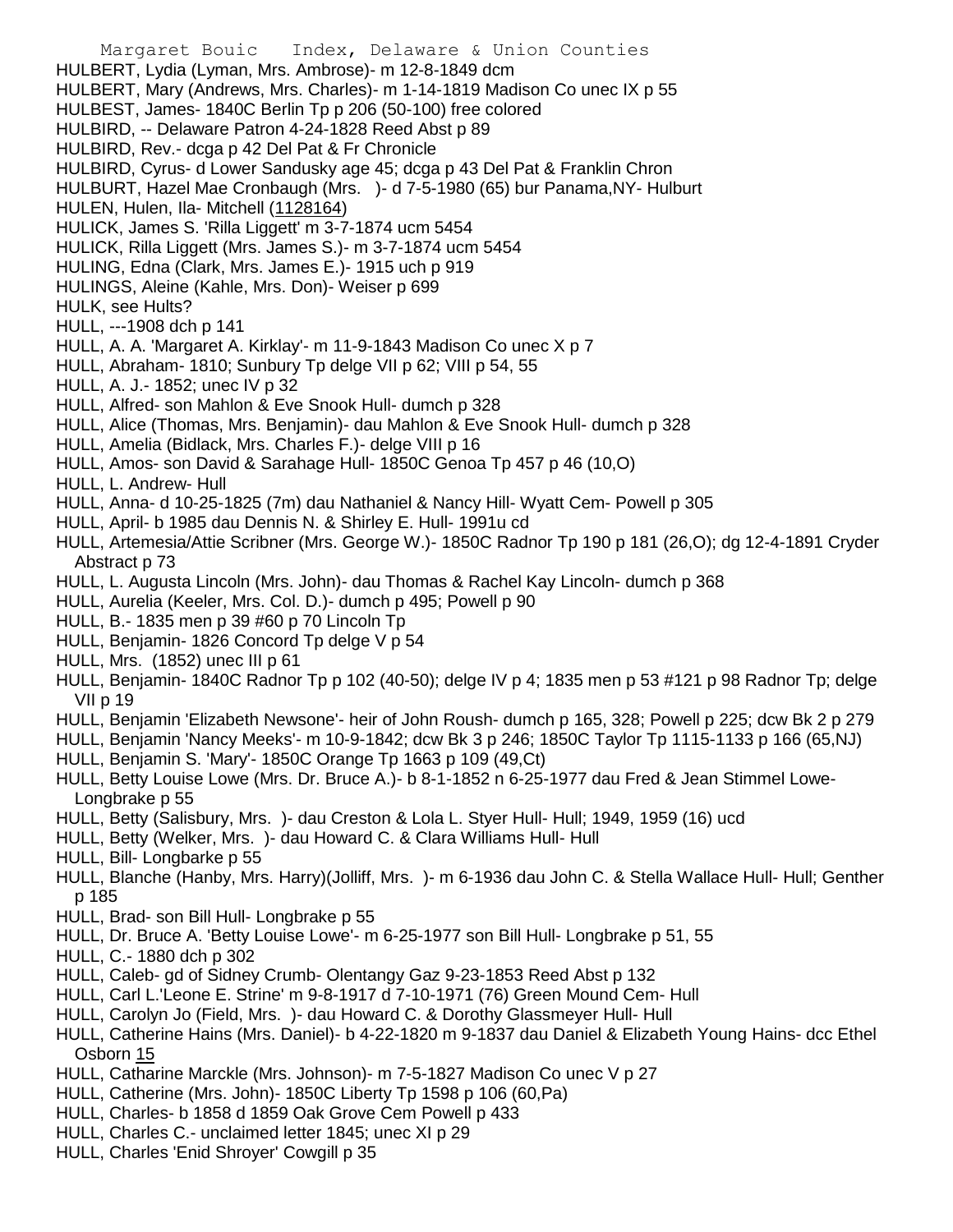- HULL, Charles 'Madaline Beadle'- b 5-22-1908 m 2-14-1936- Weiser p 371
- HULL, Charles S.- son William Thomas & Estella Hull- 1880C Taylor Tp 120-121 p 11 (1,O,O,O)
- HULL, Charles T.- unec I p 14 York Pres. Ch
- HULL, Charles W.- b 3-1870 son Joseph C. & Jane Fulton Hull- 1870C Taylor Tp 2 p 1 (7/12,O)
- HULL, Charles T. 'Jane'- 1860C Taylor Tp 934-949 p 125 (41,Md)
- HULL, Charlotte (Bingham, Mrs. )- dau Howard C. & Dorothy Glassmeyer Hull- Hull
- HULL, Chester- 1850C Delaware Town 1055 p 83 (24,O)
- HULL, Christopher James- b 8-22-1989 son Walter & Dayton Hull- Hull
- HULL, C. J.- unec I p 14 York Pres Ch.
- HULL, Clara Williams (Mrs. Howard C.)- Hull
- HULL, Clarissa (Conklin, Mrs. Ezra M.)- m 2-28-1847 dcm d 3-14-1859 dg 4-20-1897 Cryder Abs. p 114
- HULL, Clyde 'Elsie'- Hull
- HULL, Coln'll- Freshwater p 16 (1694)
- HULL, Connie (Rowlen, Mrs. )- dau Howard C. & Dorothy Glassmeyer Hull- Hull
- HULL, Cornelius 'Dorothy'- d 3-20-1960 (94) bur Cary Cem, Prospect,- Hull
- HULL, Cornleius 'Jane Ann Wyatt'- m 2-27-1848 dcm; 1908 dch p 396; delge VI p 50 (1864)
- HULL, Craig- son Elwin & Lillian Hull- Hull
- HULL, Creston J. 'Lola L. Styer'- b 3-5-1913 m 3-22-1942 d 10-15-1993 (80) Maskill Cem- son John C. & Stella Wallace Hull- Hull; 1985 uch p 46; 1949, 1959, 1962, 1971, 1973, 1975, 1977, 1979, 1981, 1983, 1991 ucd
- HULL, Daisy Jackson (Mrs. Raymond)(Turner, Mrs. )- Hull
- HULL, Dale (Shoup, Mrs. Estley)- m 10-20-1917 dau Thomas & Estella Gantt Hull- 1985 uch p 127
- HULL, Daniel 'Catherine Hains'- b 5-30-1811 m 9-1837- dcc Ethel Osborn 14
- HULL, Daniel- son David Hull- Maugans Anc p 189
- HULL, Daniel- son Mahlon & Eve Snook Hull- dumch p 328
- HULL, Daniel Wade 'Freda Cyrene Bailey'- b 7-25-1895 d 2-26-1966 bur Cleveland- Maugans Anc p 189
- HULL, Darius R. 'Jane Dorsey'- Powell p 96
- HULL, David Charles- b 5-26-1939 son Charles & Madaline Beadle Hull- Weiser p 371
- HULL, David- b 1925 son Daniel Wade & Freda Cyrene Bailey Hull- Maugans Anc p 189
- HULL, David- b 1978 son Denny N. & Shirley E. Hull- 1981, 1983, 1991 ucd
- HULL, David- son Jerome & Doris G. Humes Hull- Hull
- HULL, David M.- 1980 dcd Harlem Tp
- HULL, David 'Sarahage'- 1850C Genoa Tp 457 p 45 (45,NJ)
- HULL, Dennis N. 'Shirley E.'- 1981, 1983, 1991 ucd
- HULL, Donald P. 'Katherine/Kathryn'- 1969, 1971 dcd
- HULL, Donna (Bryant, Mrs. )- dau Howard C. & Dorothy Glassmeyer Hull- Hull
- HULL, Donna Jean- dau Jerome & Doris G. Humes Hull- Hull
- HULL, Doris G. Humes (Mrs. Jerome)- b 11-2-1901 d 8-1-1993 (91) dau Arthur & Hallie Walter Humes- Hull
- HULL, Dorothy Glassmeyer (Mrs. Howard C.)- Hull; 1981, 1983, 1991 ucd
- HULL, Dorothy (Lasson, Mrs. John)- b 1921 dau Daniel Wade & Freda Cyrene Bailey Hull- Maugans Anc p 189
- HULL, Dorothy (Mrs. Cornleius)- Hull
- HULL, Miss E.- unclaimed letter delge VII p 10
- HULL, Edna (Maine, Mrs. Oliver Bamber)- Asp (1774)
- HULL, Edna (Shively, Mrs. )- sister Carl L. Hull- Hull
- HULL, Edna (Warner, Mrs. )- dau Thomas & Estella Gantt Hull- Hull
- HULL, Edward- hadc [ 91
- HULL, Edward- son Jerome & Doris G. Humes Hull- Hull
- HULL, Eileen (Midlam, Mrs. )- dau Thomas & Flossie Hart Hull- Hull
- HULL, Eleanor (Anderson, Mrs. Dr. Geo.)- m 7-1821 dcga p 15 Franklin Chron; Reed Abst p 39
- HULL, Elisabeth C.- dau John C. Hull- 1850C Taylor Tp 1107-1124 p 164 (16,Md)
- HULL, Elizabeth (Gaylord, Mrs. Samuel)- Powers Pat p 108
- HULL, Elizabeth- dau Joseph C. & Jane Fulton Hull- 1860C Taylor Tp 935-950 p 125 (8,O)
- HULL, Elizabeth L. (Smeltzer, Mrs. Samuel)- b 6-9-1851 m 10-5-1869 d 9-17-1927 dau Daniel & Catherine Hains Hull- dcc Ethel Osborn 7
- HULL, Elizabeth Newson (Mrs. Benjamin)- d 8-7-1841 (58) Radnor Cem Powell p 225- dau Abram Newsondumch p 328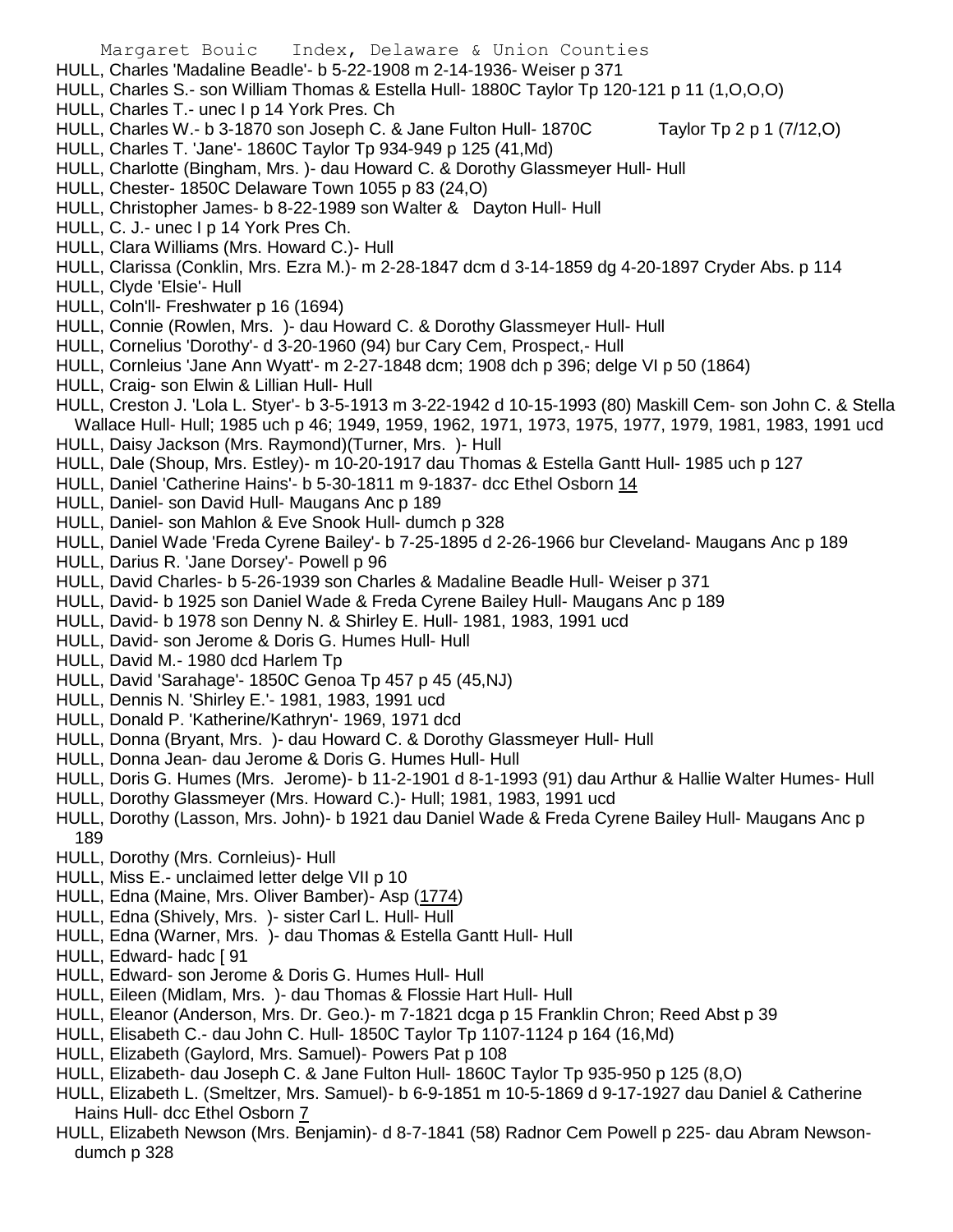- HULL, Elizabeth (Mrs. Samuel)- Pabst 8 p 95
- HULL, Elizabeth (Southard, Mrs. Abraham)- dau Francis Hull- dumch p 131; 1883 uch V p 414
- HULL, Elizabeth (Thompson, Mrs. Moses)- m 5-14-1857 ucm 2560; mt 5-20-1857; unec XII p 15
- HULL, Elizabeth (Thompson, Mrs. Samuel)- dcq John Humes 31; dcc Eugene Taggart 27
- HULL, Elizabeth (White, Mrs. Frederick)- dumch p 64
- HULL, Ellin- dau Benjamin S. & Mary Hull- 1850C Orange Tp 1663 p 109 (9,O)
- HULL, Elsie (Mrs. Clyde)- d 1-28-1960- Hull
- HULL, Elwin "Al"'Lyla Phillians''Lillian'- b 4-5-1917 d 2-20-1993 (75) Fairview Mem. Pk- son Thomas & Flossie Hart Hull- Hull; dg 12-25-1949; Hanawalt 5; Phillians 3
- HULL, Emeline Amanda Dorsey (Mrs. )- d 3-6-1840 (2-4-14) Powell p 96 dau Darius R. & Jane Dorsey- Hull;
- HULL, E. M. Gant (Mrs. William Thomas)- Hull
- HULL, Emmet P. 'Myrtle'- b 1888 d 1955 Price Cem djlm p 65
- HULL, Enid Shroyer (Mrs. Charles)- Cowgill p 35
- HULL, Estella M. Gantt (Mrs. William Thomas F.)- b 1857 m 3-14-1878 ucm 6233 d 1936 Claibourne Cem p 83; 1985 uch p 127; 1880C Taylor Tp 120-121 p 11 923,O,Va,Va)
- HULL, Esther (LeMasters, Mrs. LeRoy)- 1985 uch p 90
- HULL, Estheram- 1870C Jackson Tp 114 p 16 (20,O)
- HULL, Ethel M. Hatfield (Coder , Mrs. William)(Mrs. Joseph/James)- b 9-26-1907 m(2) 6-20-1953 d 1-17-1977
- (69) Raymond Cem lptw p 40- dau Frank & Teresa Lucasey Hatfield- Hull; 1967, 1971 ucd
- HULL, Ethyl M. (Mrs. James)- 1975 ucd
- HULL, Eugene Leroy 'Nancy Lee Shade'- b 1-19-1929 m 12-8-1956- Weiser p 731
- HULL, Eve Snook (Mrs. Mahlon)- dau Henry Snook- dumch p 328
- HULL, Mrs. E. W.- Pabst 8 p 31
- HULL, Florence I. (Hitt, Mrs. David L.)- m 12-24-1879 ucm 6621
- HULL, Florence- dau Joseph C. & Jane Fulton Hull- 1883 uch V p 678; 1870C Taylor Tp 2 p 1 (7,O)
- HULL, Florence (Mrs. Robert E.)- Hull
- HULL, Flossie Hart (Mrs. Thomas)- Hull; dg 12-25-1949
- HULL, ---(Bell, Mrs. Wymond)- dau Thomas I. & Flossie Hart Hull- dg 12-25-1949
- HULL, ---(Ebejay, Mrs. Moses)- dau Thomas I. & Flossie Hart Hull- dg 12-25-1949
- HULL, ---(Gatton, Mrs. Grover)- dau Thomas I. & Flossie Hart Hull- dg 12-25-1949
- HULL, Frances Anna/Francina- dau Joseph C. & Jane Fulton Hull- 1883 uch V p 678; 1870C Taylor Tp 2 p 1 (18,O)
- HULL, Francis- dumch p 131
- HULL, Frank A. 'Lou R. Smart'- b 1862 m 1901 d 1934 Hutchisson p 62
- HULL, William Frank 'Nellie Reading''Nina Penn'- b 10-14-1881 m(2) 1941 d 1-11-1966 Hopewell Cem- son Thomas & Estella Gantt Hull Hull; Cowgill p 17
- HULL, Franklin- son Jerome & Doris G. Humes Hull- Hull
- HULL, Freda Cyrene Bailey (Mrs. Daniel Wade)- b 3-2-1898 d 4-7-1967 bur Cleveland- dau Winnie Fred & Roxanna Osborn Bailey- Maugans Anc p 189; 1985 uch p 145
- HULL, Freda M. (Kempton, Mrs. Orvel August)- m 1-13-1943- Hull
- HULL, Gen.- Powers Pat p 164, 165, 166, 187; delge VIII p 62
- HULL, George W. 'Artemesia/Attie Scribner'- b 7-1824 d 11-29-1891 -1850C Radnor Tp 190 p 181 (26,O); dg 112-4-1891 Cryder Abst p 73
- HULL, G. J.- 1908 dch p 148
- HULL, Gladden V. 'Mary'- d 3-30-1967 (66) bur Reedley Calif.- Hull
- HULL, Grace (Mrs. Park)- dpc p 73, 87; 1964, 1969, 1971, 1976, 1980 dcd
- HULL, H. 'Margaret Osborne'- m 6-12-1853 Olentangy Gaz 6-24-1853 Reed Abst.
- HULL, Hallie (Ruffer, Mrs. )- dau Cornelius Hull- Hull
- HULL, Harman- Wyatt Cem dg 10-26-1894 Cryder Abst p 183
- HULL, Rev. Harry A. 'Marjorie Miller'- Hull
- HULL, Harry- son Hazel F. Hull- Hull
- HULL, Hazel (Mrs. )- Hull; 1969, 1971 dcd
- HULL, Hazel F. (Mrs. Orville L.)- b 1892 d 1-10-1973 (80) Claibourne Cem- Hull; 1949 ucd
- HULL, Helen Louise Smith (Mrs. Robert W.)- b 6-25-1918 m 6-26-1938 Claibourne Cem p 101- dau Carl Leroy & Ethel Bryan Gabriel Smith- Cowgill p 17
- HULL, Hellen M. (Kidd, Mrs. William L.)- m 8-15-1864 dcm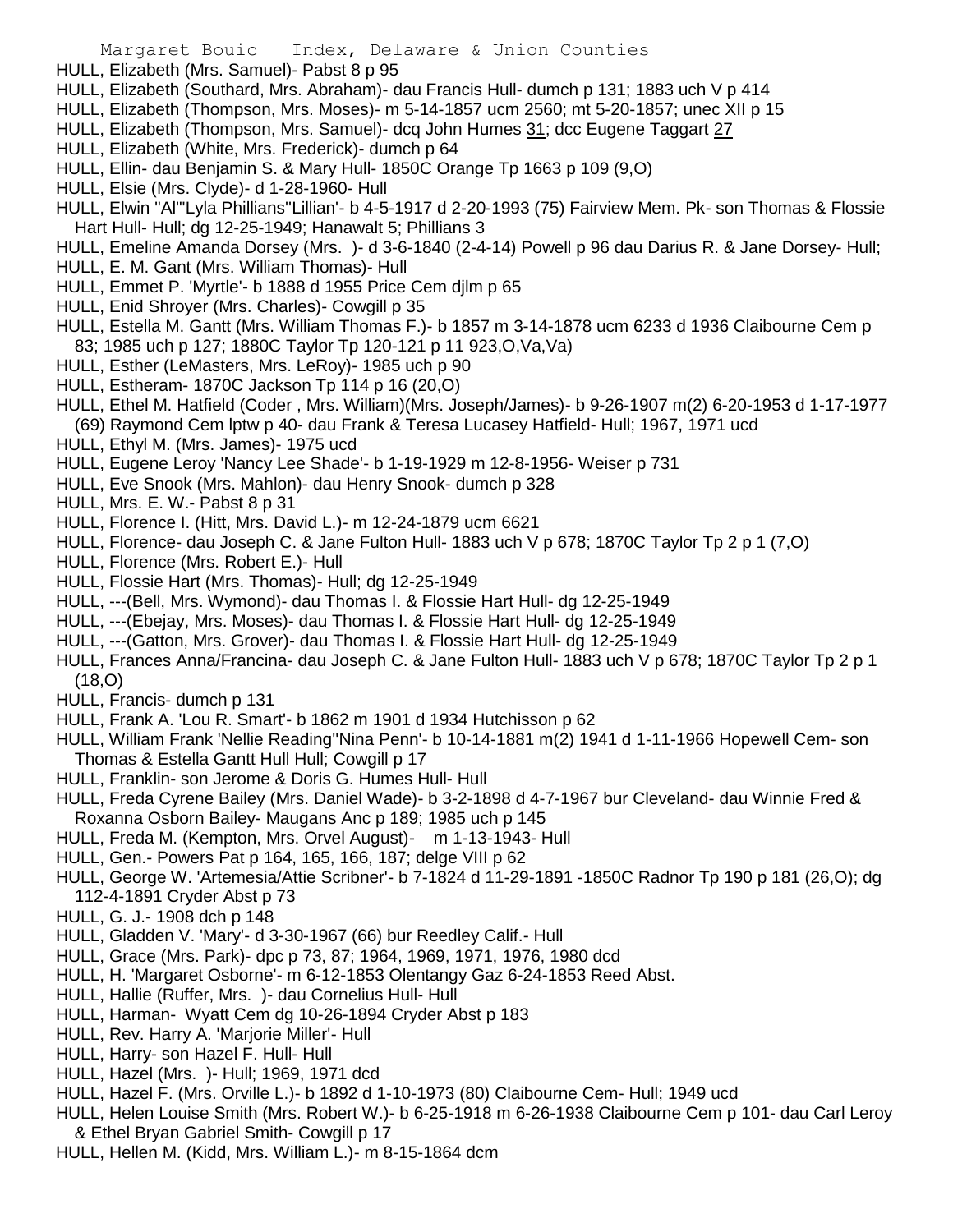- HULL, Helen- dau Robert E. & Florence Hull- Hull; Sbc p 38
- HULL, Henry- 1810- Delaware Tp delge VIII p 53
- HULL, Henry- son Mahlon & Eve Snook Hull- dumch p 328
- HULL, Henry- son Solomon & Elizabeth Hull- Pabst 8 p 95
- HULL, Herbert- son Jerome & Doris G. Humes Hull- Hull
- HULL, Herman W. 'Mary J.'- 1908 dch p 396; Powell p 305; 1880C Marlborough Tp p 344C
- HULL, Hiram- 1880 dch p 404; 1908 dch p 255, 257
- HULL, Hopewell 'Mary Martin'- Maugans Anc p 210
- HULL, Howard C. 'Clara Williams'- Hull
- HULL, Howard C. 'Dorothy Glassmeyer'- b 7-17-1924 d 9-18-1982 (58) Claibourne Cem p 45 son Howard C. & Clara Williams Hull- Hull; 1977, 1979, 1981, 1983, 1991 ucd
- HULL, Imogene Hoskins (Mrs. C. Sylvester)- b 3-13-1881 d 7-6-1965 Hopewell Cem djlm p 80 dau William Cordyne & Isabelle Ross Hoskins- Hoskins p 18; Hoskins 4; 1915 uch p 825; 1949, 1959, 1962 ucd
- HULL, Isaac J.- son David & Sarahage Hull- 1850C Genoa Tp 457 p 46 (22,Pa)
- HULL, Jack- son Carl L. & Leone E. Strine Hull- Hull
- HULL, James- 1835 men p 43 #170 p 77 Marlborough Tp
- HULL, James- son Benjamin S. & Mary Hull- 1850C Orange Tp 1663 p 109 (1,O)
- HULL, James Joseph'Ethel M. Hatfield'- b 5-26-1920 m 6-20-1953 d 6-2-1980 (60) Raymond Cem- son
- Raymond & Daisy Jackson Hull- Hull; 1967, 1971, 1973, 1975 ucd
- HULL, James 'Mary Brundige'- m 9-1828 Del Pat 9-18-1828 Reed Abst p 92; dcga p 44 Del Pat. & Fr Chonicle
- HULL, Jane Ann Wyatt (Mrs. Cornelius)- m 2-27-1848 dcm
- HULL, Jane (Mrs. Charles T.)- 1860C Taylor Tp 934-949 p 125 (35,Va)
- HULL, Jane Dorsey (Mrs. Darius R.)- Powell p 96
- HULL, Jane Fulton (Mrs. Joseph C.)- b 1828 d 1910 Claibourne Cem p 62; 1883 uch V p 678; 1860C Taylor Tp 935-950 p 125 (32,Md); 1870C Taylor Tp 211 (42,Md); 1880C Taylor Tp 121-122 p 11 (52,O,Md,Irel) uca p 79
- HULL, Jane T. L. (Mrs. John C.)- b 1790 Newark NJ d 5-3-1874 (84) Oakdale Cem 151, I p 78 (D-R2-22); 1883 uch V p 63; 1850C Taylor Tp 1108-1124 p 164 (56,Del); 1860C Taylor Tp 933-948 p 124 (67,Del); 1870C Taylor Tp 3 p 1 (80,Delaware)
- HULL, Janice (Teater, Mrs. William)- dau Stanley V. & Lelah Drumm Hull- Hull
- HULL, Jasper G.- son George W. & Artemesia Hull- 1850C Radnor Tp 190 p 181 (3,O)
- HULL, J. C. F.- son G. W. & Artemesia Scribner Hull- dg 12-4-1891 Cryder Abst p 73
- HULL, Mrs. J. C.- 1852 unec IV p 33
- HULL, Jedediah- dcq Roy Scott 54
- HULL, Jerome 'Doris G. Humes'- d 1974 Hull
- HULL, Jerome,Jr.- son Jerome & Doris G. Humes Hull- Hull
- HULL, J. G.- son G. W. & Artemesia Scribner Hull- dg 12-4-1891 Cryder Ab p 73
- HULL, John- 1840C Concord Tp (50-60)
- HULL, John- Nash p 178
- HULL, John C.- 1883 uch V p 678, 680, 684; mt 3 p 5
- HULL, John C.- 1975, 1977, 1979, 1981, 1983 ucd
- HULL/HALL, John- 1860C Brown Tp 818-777 p 108 (8,O); delge II p 19
- HULL, John 'Catherine'- 1850C Liberty Tp Un Co 1598 p 106 965,Pa) or Null?
- HULL, John C.- b 1954 son J. Creston & Lola L. Styer Hull- Hull; 1959, 1962, 1967, 1971 ucd
- HULL, John C. 'Jane L.'- b 1787 Ireland d 12-30-1872 (85) moved here 11-6-1893 Oakdale Cem 150 I p 78 (D-R2-22); 1883 uch V p 63; mt 8-15-1860 (71); 1850C Taylor Tp 1107-1124 p 164 (60-Irel); 1860C Taylor Tp 933-948 p 125 (70,Irel); 1870C Taylor Tp 3 p 1 (83,Irel)
- HULL, John C. 'Stella Wallace'- b 1885 d 1971 Maskill Cem lptw p 94; Hull; 1949, 1959, 1967, 1971, 1973 ucd
- HULL, John H.- 1883 uch IV p 521
- HULL, John H.- son Estheram Hull- 1870C Jackson Tp 114-111 p 16 (1,O)
- HULL, John L. 'Augusta Lincoln'- dumch p 368
- HULL, John 'Nancy E. Berry'- m 11-2-1869 ucm 4635
- HULL, John- son Samuel & Elizabeth Hull- Pabst 8 p 95
- HULL, John- son Thomas & Estella Gantt Hull- Hull
- HULL, Johnny Joe- b 3-19-1958 son Eugene Leroy & Nancy Lee Shade Hull- Weiser p 731
- HULL, Johnson 'Catharine Marckle'- m 7-5-1827 Madison Co unec V p 27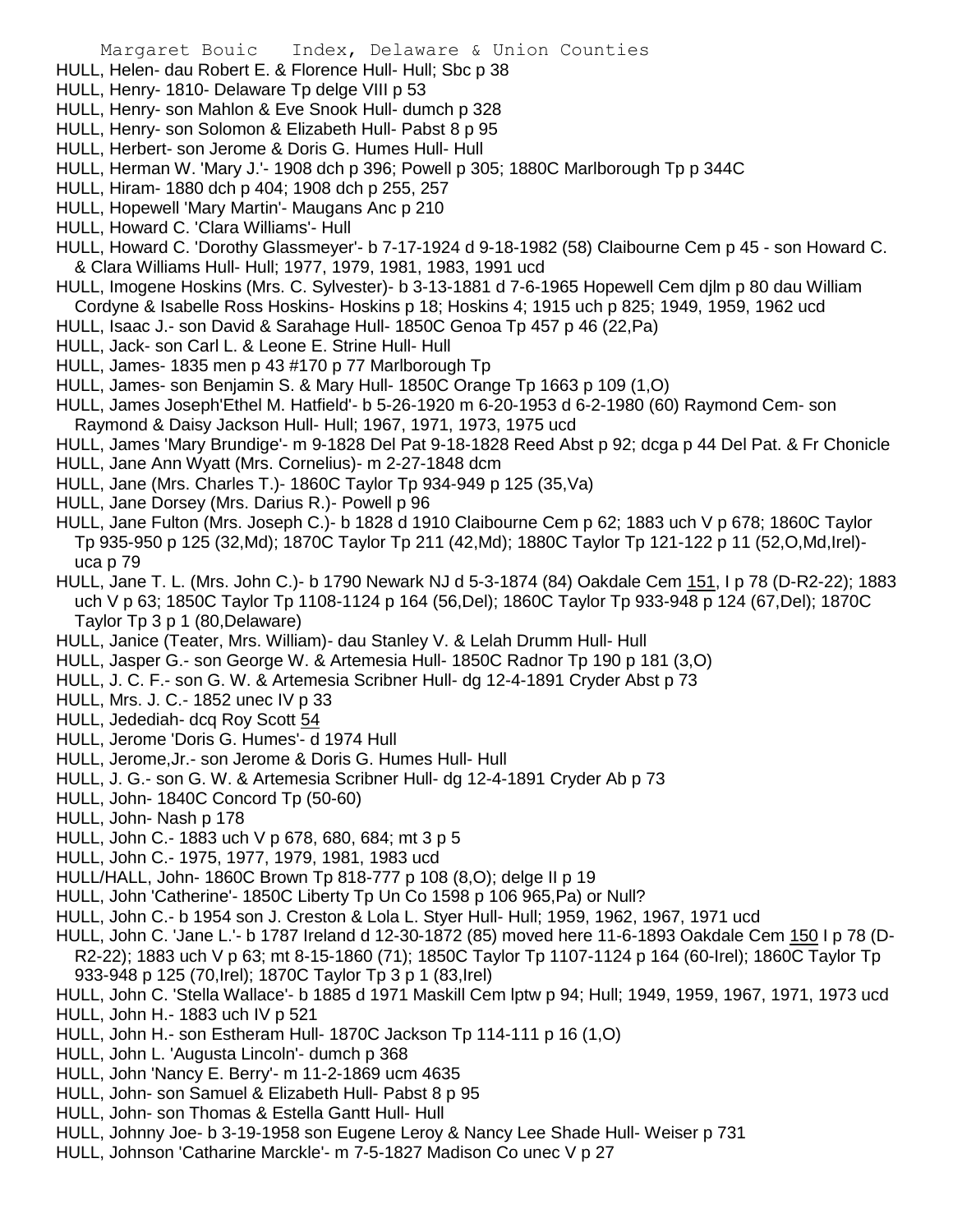HULL, Joseph- 1845 unclaimed letter- unec XI p 29

- HULL, Joseph C. 'Jane Fulton'- b 1824 d 1910 Claibourne Cem p 62 1915 uch p 273, 511; 1883 uch III p 339, IV p 433, V p 678; 1850C Taylor Tp 1107-1124 p 164 (26,Pa); 1860C Taylor Tp 935-950 p 125 (35,Pa);
- 1870C Taylor Tp 2 p 1 (46,Md); 1880C Taylor Tp 121-122 p 11 (55,Pa, Irel,Irel); mt 3 p 5
- HULL, Joseph James- b 1920 d 1980 WWII Raymond Cem lptw p 40; 1977, 1979, 1981 ucd
- HULL, J. W. unclaimed letter delge VII p 10
- HULL, Kate (Godard, Mrs. William K.)- m 12-10-1863 dcm
- HULL, Katherine V. (Mrs. Donald P)- 1969 dcd
- HULL, Kathy Lynn Hall (Mrs. Thomas E.)- dau Miles Hull- m 9-7-1968- Hull
- HULL, LaVone (Baker, Mrs. Morley C.)- d 1960- Hull
- HULL, Leandeer- son Benjamin S. & Mary Hull- 1850C Orange Tp 1663 p 109 (5,O)
- HULL, Lelah E. Drumm (Mrs. Stanley V.)- b 1-10-1905 m 11-25-1925 d 7-14-1984 Oakdale Cem II p 105 (H-R1-13); Hull
- HULL, Lena Trent (Green, Mrs. William J.)- m 11-20-1907- Howison (308)
- HULL, Leone E. Strine (Mrs. Carl)- d 10-26-1960 (73) Green Mound Cem- Hull
- HULL,---- Phinney (Mrs. Lewis)- d last week, sister of G. W. & R. E. Phinney dg 7-4-1899; Cryder Abst p 206; bur Walnut Grove Cem dg 7-4-1899 Cryd. p 206
- HULL, L. F.- dcw Bk 4 p 35(5)witness
- HULL, Lillian Rosetta Parker (Mrs. Elwin)- d 12-23-1979 (57) Fairview Mim. Pk- dau Howard Parker- Hull
- HULL, Lois Elizabeth (Dickerman, Mrs. Benoni)- dau Jedediah Hull- dcq Roy Scott 27; Ella Davis Weber 13 HULL, Lois (Fillinger, Mrs. )- dau Thomas & Flossie Hart Hull- Hull
- HULL, Lola L. Styer (Mrs. J. Creston)- m 3-22-1942 Hull; 1985 uch p 46; 1949, 1959, 1962, 1967, 1971, 1973, 1975, 1977, 1979, 1981, 1983, 1991 ucd
- HULL, Lola K. (Luke, Mrs.William Russell)- dau John C. & Stella Wallace Hull- Hull
- HULL, Lou R. Smart (Mrs. Frank A.)- b 1876 m 1901 d 1956 dau Joseph Turney & Mary Lyons Hutchisson Smart- Hutchisson p 62
- HULL, Lucinda (Keiser, Mrs. Henry)- dau Mahlon & Eve Snook Hull- dumch p 328
- HULL, Lucretia (Simpson, Mrs. John)- m 2-28-1839 dcm
- HULL, Lucy J. Ferguson (Mrs. )- dau Rev. James & Margaret Finley Ferguson- Maugans Anc p 161
- HULL, Luff S. 'Rachel Brundige'- m 10-1825 Del Pat 10-20-1825 Reed Ab p 75; dumch p 102; 1840C Marlborough Tp 255 (30-40); dcga p 31
- HULL, Luna- b 1839 d 1862 Oak Grove Powell p 433
- HULL, L. W.- son G. W. & Artemesia Scribner Hull- dg 12-4-1881 Cryder Ab p 73
- HULL, Lyla Phillians (Mrs. Elwin)(Beagle, Mrs. Harold)(McKitrick, Mrs. Forest)- dau Ivan & Ruth Hanwalt Phillians- opc 694; dpc p 87; Phillians 3; Hanawalt 5; McKitrick
- HULL, Madaline Beadle (Mrs. Charles)- b 6-23-1917 m 2-14-1936 dau Malvin & Rose Flarski Beadle- Weiser p 371
- HULL, Mahlon 'Eve Snook'- son Benjamin Hull- dumch p 165, 328
- HULL, Margaret A. Kirklay (Mrs. A. A.)- m 11-9-1843 Madison Co unec X p 7
- HULL, Margaret Osborne (Mrs. H.)- m 6-12-1853 Olentangy Gaz 6-24-1853 Reed Abs p 129
- HULL, Maria (Bentley, Mrs. Robert)- m 4-6-1851 dcm
- HULL, Maria (Conklin, Mrs. A. V.)- dau Nathaniel & Nancy Wyatt Hull- 1908 dch p 600
- HULL, Marian J. (Joles, Mrs. )(Pierce, Mrs. William)- b 5-29-1911 d 5-23-1991 (80) Maskill Cem- dau John & Stella Wallace Hull- Hull
- HULL, Marjorie (Boyce, Mrs. )- dau Hazel F. Hull- Hull
- HULL, Marjorie Miller (Mrs. Rev. Harry)- d 4-24-1970 dau Arthur C. Miller- Hull
- HULL, Marrha (Patten, Mrs. Robert)- m 3-31-1836 dcm
- HULL, Martha- d 6-22-1848 (22y4m) Radnor Cem Powell p 225 dau Benjmain & Betsy Hull
- HULL, Martha- dau Solomon & Elizabeth Hull- Pabst 8 p 95
- HULL, Martin- son Benjamin S. & Mary Hull- 1850C Orange Tp 1663 p 109 (12,O)
- HULL, Mary- dg 1-7-1908 delge VIII p 14
- HULL, Mary (Bell, Mrs. Israel)- b 1813 m 11-28-1833 d c 1852 ped Ethel Temple Jensen 13; delge III p 51
- HULL, Mary (Mrs. Benjamin S.)- 1850C Orange Tp 1663 p 109 (42,Ct)
- HULL, Mary Brundige (Mrs. James)- m 9-1828 Del Patron 9-18-1828; Reed Abs p 92; dcga p 44
- HULL, Mary Ellen- dau Jerome & Doris G. Humes Hull- Hull
- HULL, Mary (Elliott, Mrs. David W.)- m 3-12-1840 dcm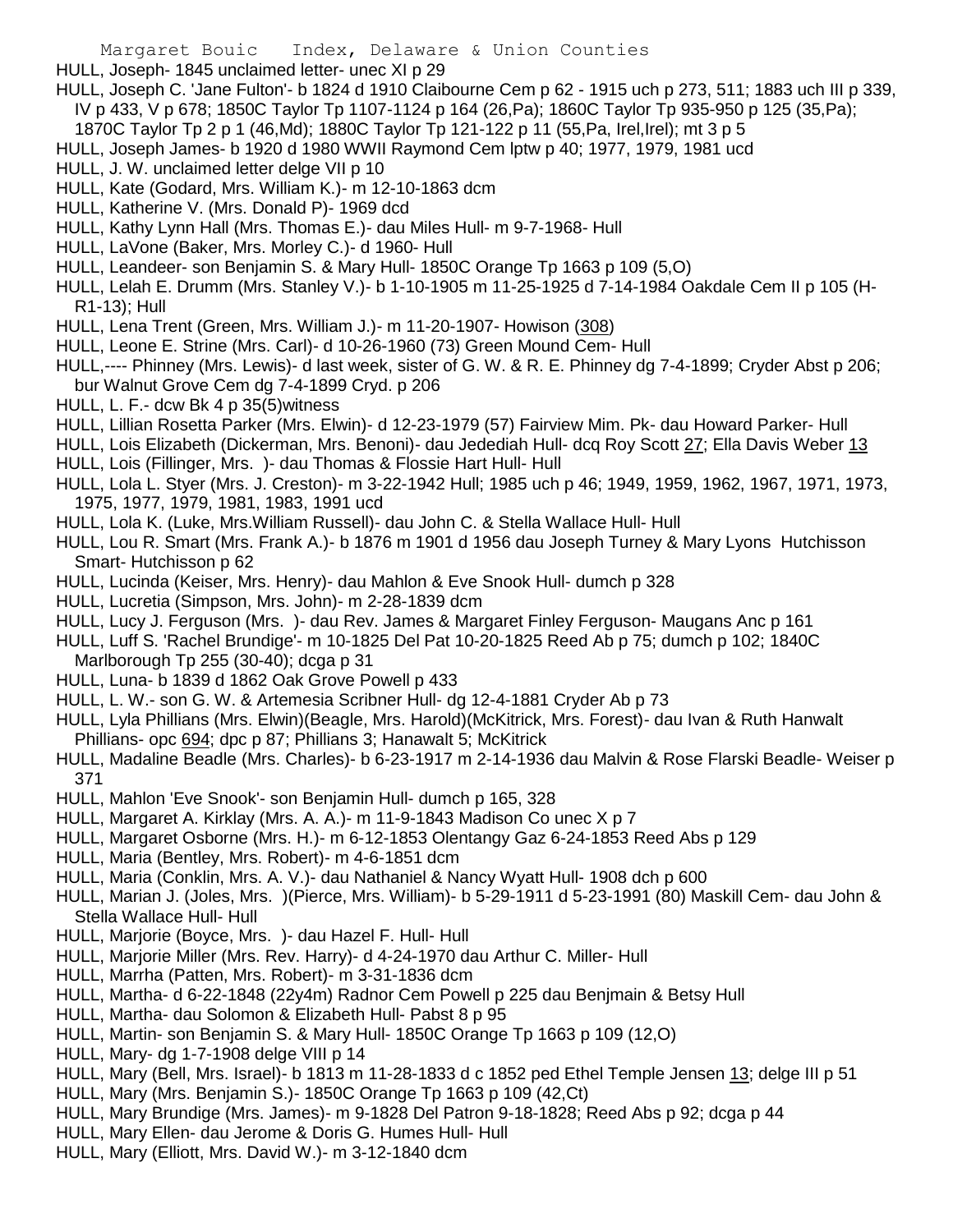- HULL, Mary E. Rogers (Mrs. William)- m 2-5-1856 mt 3-26-1856
- HULL, Mary (Factor, Mrs. )- sister Thomas I. Hull- dg 12-25-1949
- HULL, Mary (Mrs. Gladden V.)- Hull
- HULL, Mary J.- Oak Grove Powell p 433
- HULL, Mary J. (Mrs. Herman W.)- d 2-23-1874 (41-6-12) Wyatt Cem Powell p 305
- HULL, Mary Martin (Mrs. Hopewell)(Hall, Mrs. Justinian)- b 1645 dau John & Esther Rogers Martin- Maugans Anc p 216
- HULL, Melvin- son William Frank & Nellie Reading Hull- Hull
- HULL, Mercer- son David & Sarahage Hull- 1850C Genoa Tp 457 p 46 (19,O)
- HULL, Meredith A. (Mrs. Walter J.)- 1977, 1979, 1981, 1983 ucd
- HULL, Meriah- dau Benjamin & Mary Hull- 1850C Orange Tp 1663 p 109 (20,NY)
- HULL, Mildred Yarborough- sister Carl L. Hull- Hull
- HULL, Myrtle (Mrs. Emmet P.)- b 1881 d 1946 Price Cem djlm p 65
- HULL, Nancy E. Berry (Mrs. John)- m 11-2-1869 ucm 4635; 1870C York Tp 96-94 p 13 (20,O)
- HULL, Nancy Lee Shade (Mrs. Eugene Leroy)- b 8-20-1937 m 12-8-1956 dau Luther William & Zella May Tillison Shade- Weiser p 731
- HULL, Nancy Meeks (Mrs. Benjamin)- m 10-9-1842 dcm; 1850C Taylor Tp 1115-1133 p 166 (45,Pa); dcw Bk 3 p 246
- HULL, Nancy Wyatt (Mrs. Nathaniel)- 1908 dch p 600; Powell p 305
- HULL, Nathaniel- adm of Henry Vansile- O State Gaz. 2-14-1833 Reed Ab p 18
- HULL, Nathaniel'Nancy Wyatt'- Powell p 305; 1908 dch p 600; delge VI p 55, 57, 71; VIII p 8; 1820C Liberty Tp Delaware Co; 1835 men p 40 #38 p 72 Mlb. Tp; 1840C Marlborough Tp p 248 (40-50); hadc p 38
- HULL, Nellie Reading (Mrs. William Frank)- d 1934- Hull
- HULL, Nina Penn (Allman, Mrs. )(Mrs. William Frank)- b 3-15-1886 m 8-5-1941 d 6-17-1963 Hopewell Cem-Hull
- HULL, Olive A.- dau George W. & Artemisia Hull- 1850C Radnor Tp 190 p 101 (10/12,O)
- HULL, Oliver- b 1980 son Dennis N. & Shirley E. Hull- 1981, 1983, 1991 ucd
- HULL, Orvilla F. (Hakes, Mrs. Nathan L.)- Asp (380-5)
- HULL, Mrs. Orville- 1959, 1962 ucd
- HULL, Orville L. 'Hazel'- b 1886 d 1956 Claibourne Cem p 92; 1949 ucd
- HULL, Otis R. 'Violet J. George'- b 6-2-1906 n 12-12-1933 d 1-3-1994 (87) Claibourne Cem p 101- son William Frank & Nellie Reading Hull- Hull; 1973, 1975, 1977, 1979, 1981, 1983, 1991 ucd
- HULL, Park 'Grace'- son Thomas & Flossie Hart Hull- Hull; 1964, 1969, 1971, 1976, 1980 dcd; dg 12-25-1949
- HULL, Patricia (Wells, Mrs. )- dau Elwin & Lillian Hull- Hull
- HULL, Patrick- b 1974 son George G. & Rachel J. Hughes Hull- 1976 dcd
- HULL, Phoebe Ann (Newson, Mrs. Abraham B.)- dau Mahlon & Eve Snook Hull- dumch p 165, 328
- HULL, Prascilla (Scott, Mrs. Samuel)- dcq Roy Scott 65; Scott
- HULL, Rachel Brundige (Mrs. Luff S.)- m 10-1825 dau Nathaniel Brundige- dumch p 102; dcga p 31
- HULL, Rachel J. (Mrs. George G.)- 1976 dcd
- HULL, Rachel Markle (Mrs. William)- m 11-21-1824 Madison Co unec V p 15
- HULL, Rachel- dau Solomon & Elizabeth Hull- Pabst 8 p 95
- HULL, Raymond 'Daisy Jackson'- Hull
- HULL, Rebecca A.- dau David & Sarahage Hull- 1850C Genoa Tp 457 p 46 (17,O)
- HULL, Rebecca- dau David Hull- Maugans Anc p 189
- HULL, Robert Sbc p 37
- HULL, Robert E. 'Florence'- d 9-26-1973- Hull
- HULL, Robert Eugene- b 3-28-1957 son Eugene Leroy & Nancy Lee Shade Hull- Weiser p 731
- HULL, Robert Wilton 'Helen Louise Smith'- b 6-22-1916 m 6-26-1938 d 10-11-1988 Claibourne Cem p 101,
- WWII- son William Frank & Nellie Reading Hull- Cowgill p 17
- HULL, Roger Edward 'Sara Ann Lumbard'- son Jack Hull- m 6-29-1963- Hull
- HULL, Rosalind- dau Joseph C. & Jane Fulton Hull- 1883 uch V p 678
- HULL, Rose Mary (Linn, Mrs. )- dau Howard C. & Dorothy Glassmeyer Hull- Hull
- HULL, ---(Runyan, Mrs. )- sister Carl L. Hull- Hull
- HULL, Ruth (Hughes, Mrs. )- dau Hazel F. Hull- Hull
- HULL, Sally- dau Rev. Harry A. & Marjorie Miller Hull- Hull
- HULL, Rev. Samuel- 1883 uch V p 432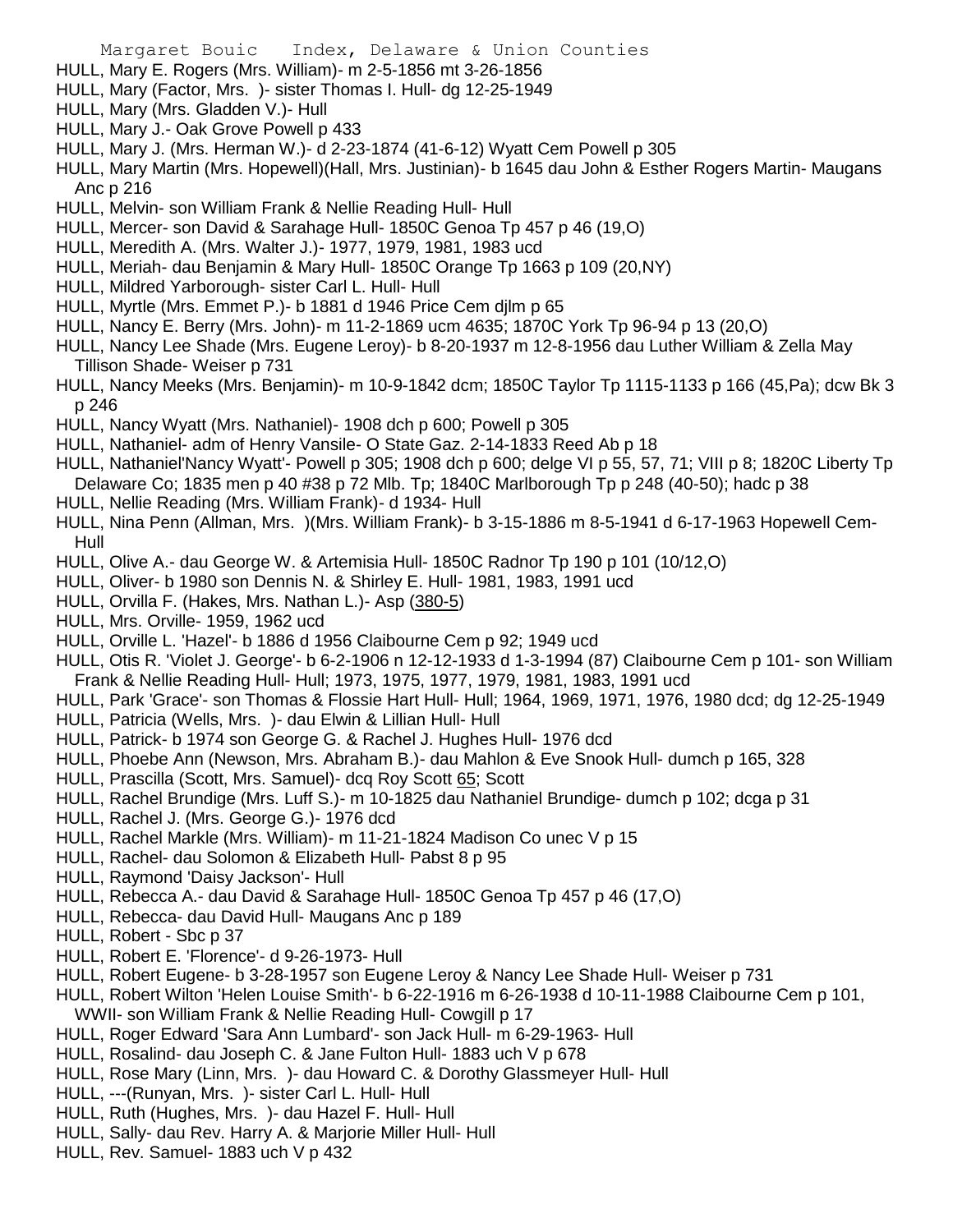- HULL, Samuel- 1835 men p 40 #29 p 72 Marlborough Tp; 1840C Mlb. Tp 250 (30-40); delge VIII p 65; estate, Olentangy Gaz 5-13-1853 Reed Abst p 128; hadc p 38 (1849 Mlb Tp); Pabst Pion I p 113, 116; delge VII p 64
- HULL, Samuel E.- 1908 dch p 396
- HULL, Samuel- son Solomon & Elizabeth Hull- Pabst 8 p 95
- HULL, Sandy (Curtis, Mrs. )(Reynolds, Mrs. )- dau Elwin & Lillian Hull- Hull
- HULL, Sara Ann Lumbard (Mrs. Roger Edward)- dau Loava Coughlin- Hull
- HULL, Sarah A.- dau John C. Hull- 1850C Taylor Tp 1107-1124 p 164 (21,Md)
- HULL, Sarah Ann (West, Mrs. Aaron)- m 3-9-1843 Madison Co unec IX p 65
- HULL, Sarah (Atkins, Mrs. William)- m 9-11-1836 dcm
- HULL, Sarah- dau Joseph C. & Jane Fulton Hull- 1860C Taylor Tp 935-950 p 1125 (2,O); 1870C Taylor Tp 2 p 1 (11,O); 1880C Taylor Tp 121-122 p 11 (21,O,Pa,Md)
- HULL, Sarah J. Jones (Mrs. Wyman)- m 12-25-1860 dcm
- HULL, Sarah (Kirkley, Mrs. James M.)- m 2-224-1842 unec IX p 56
- HULL, Sarahage (Mrs. David)- 1850C Genoa Tp 457 p 45 (46,Pa)
- HULL, Sharon (Burnett, Mrs. )(Wheeler, Mrs. )- dau Elwin & Lillian Hull- Hull
- HULL, Sharon Louise- b 5-2-1946 dau Charles & Madaline Beadle Hull- Weiser p 371
- HULL, Shirley Ann (Pelphrey, Mrs. )(Morelock, Mrs. Richard Menton)- b 10-9-1936 dau Charles & Enid Shroyer Hull- Cowgill p 35
- HULL, Shirley E. (Mrs. Dennis M.)- 1981, 1983, 1991 ucd
- HULL, Solomon 'Elizabeth'- Pabst 8 p 95; 1835 men p 48 #36 p 87 Peru Tp
- HULL, Stanley V. 'Lelah E. Drumm'- b 1-9-1900 m 11-25-1925 d 2-17-1990 (90) Oakdale Cem II p 105 (H-RI-13)- son William Thomas & Estella M. Gant Hull- Hull
- HULL, Stella Wallace (Mrs. John C.)- b 1894 m 4-28-1910 d 1970 Maskill cem lptw p 74; Hull; 1949, 1959, 1962, 1967, 1971 ucd (infant dau d 1917)
- HULL, Susan D. (Mrs. )- Hull
- HULL, Susan Marie (Butler, Mrs. Timothy Frank)- m 8-16-1969 dau Rev. Harry A. & Marjorie Miller Hull- Hull
- HULL, C. Sylvester 'Imogene Hoskins'- b 1879 d 1-1956 Hopewell Cem djlm p 80; 1915 uch p 825; Hoskins 4; Hoskins p 18
- HULL, Tammy (Kiser, Mrs. )- dau Elwin & Lillian Hull- Hull
- HULL, Thomas Edwin 'Kathy Lunn Hull'- m 9-7-1968 son Park Hull- Hull
- HULL, Thomas 'Flossie Hart'- Hull
- HULL, Thomas- 1964 dcd cs Troy Tp
- HULL, Thomas I. 'Flossie' d Sunday (62) dg 12-25-1949 Oak Grove Cem
- HULL, Violet J. George (Mrs. Otis R.)- b 1910 m 12-12-1933-Claibourne Cem p 101; 1973, 1975, 1977, 1979, 1981, 1983 ucd; Hull
- HULL, Walter ' Dayton'- son Hazel Hull- Hull
- HULL, Walter J. 'Meredith A.'- 1977, 1979, 1981, 1983 ucd
- HULL, Walter- son Jerome & Doris G. Humes Hull- Hull
- HULL, W. E.- hmp p 156
- HULL, Gen. William- McKitrick 192
- HULL, William Frank 'Nellie Reading'- Hull
- HULL, William- son Mahlon & Eva Snook Hull- dumch p 328
- HULL, William 'Mary E. Rogers'- m 2-5-1856 mt 3-26-1856
- HULL, William 'Rachel Markle'- m 11-21-1824 Madison Co unec V p 15
- HULL, William Thomas 'Estella M. Gant'- b 1855 d 1935 Claibourne Cem p 83- son Joseph C. & Jane Fulton Hull- Hull; 1883 uch V p 678; 1985 uch p 127; 1860C Taylor Tp 935-950 p 125 (6,O); 1870C Taylor Tp 2 p 1
- (15,O); 1880C Taylor Tp 120-121 p 11 (25,O,Pa,Md)
- HULL, Woodrow- son Jerome & Doris G. Humes Hull- Hull
- HULL, W. T. F.- uca p 79 Taylor Tp
- HULL, Wyman 'Sarah J. Jones'- m 12-25-1860 dcm
- HULLENKRAMER, Kristin- b 1971 dau Linda L. Hullenkremer- 1979, 1983 ucd
- HULLENKRAMER, Linda L. Wiley- 1979, 1981, 1983 ucd
- HULLENKRAMER, Stacy- b 1975 ch Linda L. Hullenkremer- 1979, 1983 ucd
- HULLINGER, Alva- son Arthur & Myers Hullinger- Hullinger
- HULLINGER, Arthur- Hullinger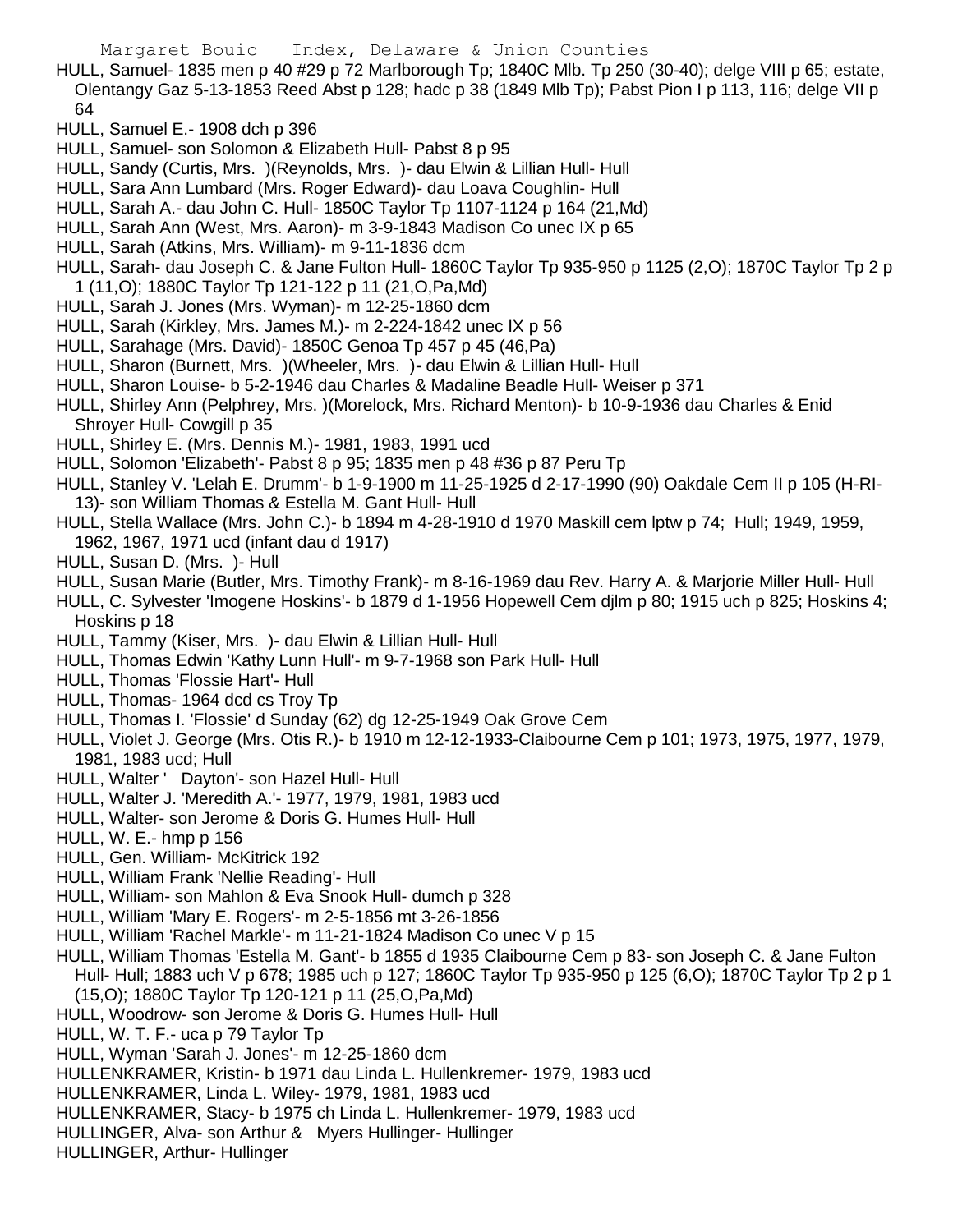- Margaret Bouic Index, Delaware & Union Counties HULLINGER, Carolyn Ruth (Wyatt, Mrs. Walter Wendall)- m 9-1962 dau Orville B. & Norma Goddard Hullinger- Hullinger HULLINGER, Eric L.- 1983 ucd HULLINGER, ---Myers (Mrs. Arthur)- d 4-13-1968 (89) bur Terre Haute, Ind.- Hullinger HULLINGER, Leona Lu (Weddle, Mrs. Terrence M.)- m 6-15-1968 dau Orville B. & Norma Goddard Hullinger-**Hullinger** HULLINGER, Myron- son Arthur & Myers Hullinger- Hullinger HULLINGER, Norma Goddard (Mrs. Orville B.)- sister Ivan Goddard- Hullinger HULLMAN, Cuno 'Louise'- 1973 ucd HULLMAN, Louise (Mrs. Cuno)- 1973 ucd HULLMAN, May- Pabst 2 p 79 HULLINGER, Hulme, Jeanette (Platt, Mrs. Cyrus)- m 11-1847 d 8-21-1877 dg 1-31-1899 Cryder Abs. p 185 HULLNER, Mary A. (Boyd, Mrs. Luther)- 2nd wife delge VII p 12, V p 74 HULLY, Rev. Joseph- rec p 5 HULME, Jeanette (Platt, Mrs. Cyrus)- m 11-1847 d 8-21-1877 dg 1-31-1899 Cryder Abs p 185 HULME, John- Pabst 8 p 47 HULME, Martha C. (Canfield, Mrs. Rev. E. H.)- dau John Hulme- Pabst 8 p 47 HULS, Albert G.- b 6-11-1846 (1920) Union Tp uninf p 17 HULS, Hobart 'Katherine C. Brown'- Huls HULS, Jack Owen- son Hobart & Katherine C. Brown Huls- Huls HULS, Katherine C. Brown (Mrs. Hobart)- b 12-9-1896 d 2-12-1988 (91) Union Cem' Huls HULS, Nettie Jane (Searles, Mrs. )- dau Hobart & Katherine C. Brown Huls- Huls HULSE, - Hoff letter is from Mellie Hulse Hoff, P. O. Box 291, Marysville, Washington 98270 HULSE, --family of Harold Mateja- unec XI p 25; Mary D. Fugate- unec V p 13, VI p 1, IX p 2; Irene Horvath unec X p 61 HULSE, Abijah A. 'Mary Elizabeth Harris'- b 8-6-1838 m 112-19-1860 d 9-28-1896 son Joseph & Achsah Gandy Hulse- Hoff letter HULSE, Achsah Gandy (Mrs. joseph)- b 11-26-1815 m 7-6-1832 d 2-24-1871 Neb. djm p 75 dau Abijah & Rebecca Harris Gandy- Hoff letter HULSE, Alcinda Foreman (Mrs. )- dau Martin & Rachel Lewis Foreman- 1880 dch p 780 HULSE, Amanda (Harris, Mrs. Josse L.)- b 2-18-1843 m 11-14-1860 d 3-1-1912 dau Joseph & Achsah Gandy Hulse- Hoff letter HULSE, Barbara Crawford (Mrs. Henry)- Hoff letter HULSE, Barbara- 12-28-1840 d 9-27-1842 bur Ill- dau Joseph & Achsah Gandy Hulse- Hoff letter HULSE, Betsey (Adams, Mrs. Moses P.) m c 1810 delge VII p 13 HULSE, Bonita Dorte (McKinnie, Mrs. Harold A.)- b 11-29-1931- Weiser p 111 HULSE, Caroline Maloon (Mrs. Henry Adelbert)- hoff letter HULSE, Carrie Applington (Mrs. Myron Wade)- m 8-30-1888- Hoff letter HULSE, Clara L. Rogers (Mrs. Joseph Andy)- m 8-30-1871 Hoff letter HULSE, Frederick- 1908 dch p 396 HULSE, Henry- 1883 uch V p 418 HULSE, Henry Adelbert 'Caroline Maloon'- b 6-8-1836 d 2-24-1894 Oregon- son Joseph & Achsah Gandy Hulse- Hoff letter HULSE, Henry 'Barbara Crawford- Hoff letter HULSE, Henry 'Rachel Sweet'- b 1782 d 1851 ped Irene Prouty Horvath 46; unec XII p 28 HULSE, Henry 'Polly Wilson'- m 9-23-1825 ucm 92; 1915 uch p 451, 452; 1883 uch III p 284, p 418; 1830C Leesburg Tp 495 p 298 (40-50) Powell p 262 HULSE, Hontas- 1880C Leesburg Tp 62 p 177B (6) niece of Henry & Sarah Smith HULSE, Ida M. Dillon (Mrs. Sanford Elmore)- m 5-8-1876- Hoff letter HULSE, Jacob E. 'Lydia Dale'- b 11-11-1832 m 10-11-1853 d 6-17-1898 son Joseph & Achsah Gandy- Hoff letter HULSE, Jane (Brannan, Mrs. Joseph)- b after 7-9-1787 d 2-2-1859 bur Ill- sister Henry Hulse; 1883 uch V p 422; Powell p 262; 1850C Leesburg Tp 264-266 p 40 (64,Pa); Hoff letter HULSE, Jane (White, Mrs. Isaac)- 1883 uch V p 421
- HULSE, Joseph- b c 1755 d 1821 ped Irene Prouty Horvath #305 92; unec VII p 28
- HULSE, Joseph 'Achsah Gandy'- b 2-4-1811 Clark Co O. m 7-6-1832 d 11-30-1881 Saline co Neb. djlm p 75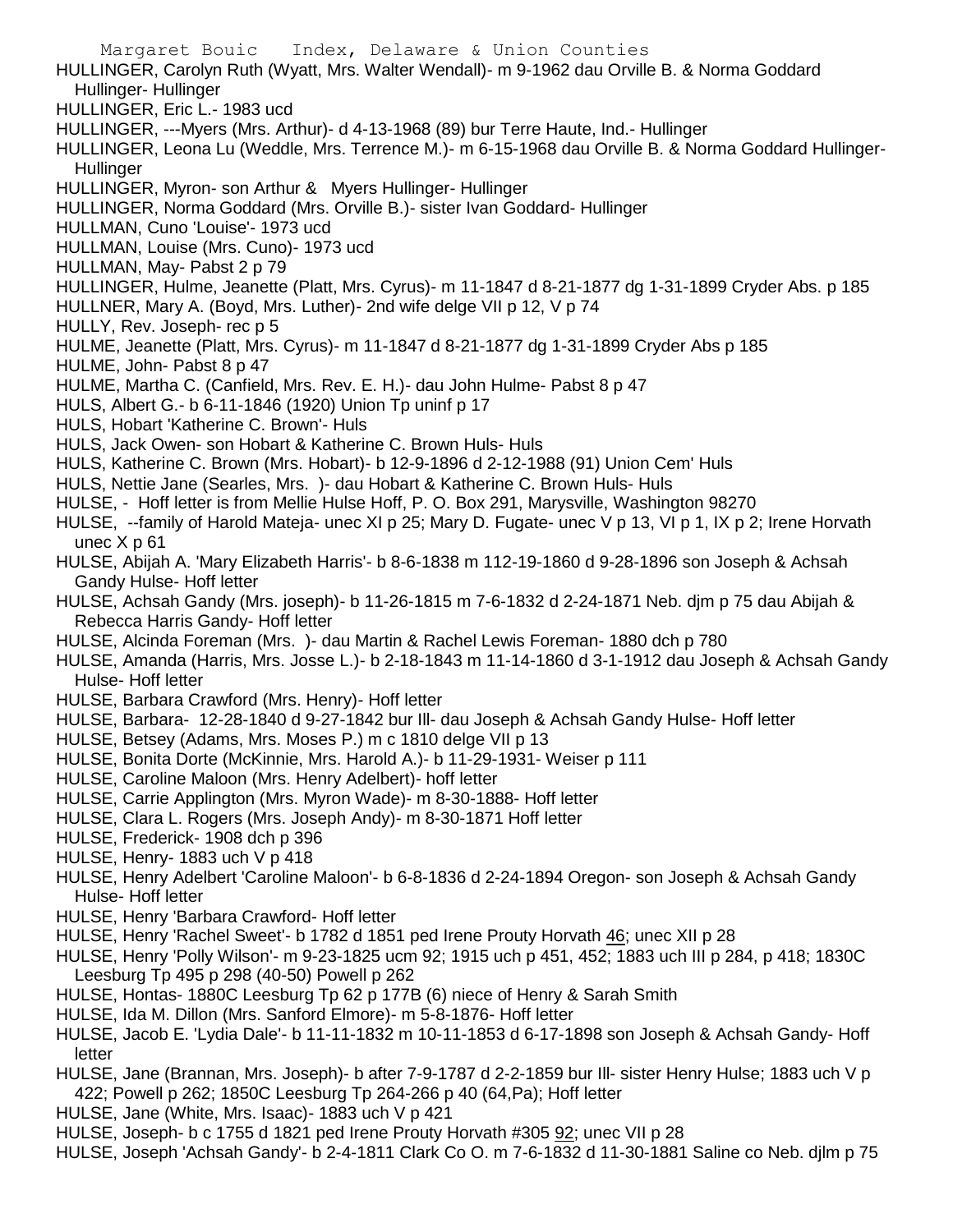son Henry & Barbara Crawford Hulse- Hoff letter

- HULSE, Joseph Andy 'Clara L. Rogers'- b 4-25-1850 m 8-30-1871 d 5-8-1908 son Joseph & Achsah Gandy Hulse- Hoff letter
- HULSE, J. P.- 1840C Allen Tp 763 (40-50)
- HULSE, Lydia Dale (Mrs. Jacob E.)- m 10-11-1853 Hoff letter
- HULSE, Lydia (Elliott, Mrs. Samuel)- b 1817 d 1883 dau Henry & Rachel Sweet Hulse- ped Irene Prouty Horvath #305 23; unec XII p 28
- HULSE, Marquis L. 'Sarah J. Walker'- b 4-30-1845 Ill d 5-20-1908 Oregon- son Joseph & Achsah Gandy- Hoff letter
- HULSE, Mary Elizabeth Harris (Mrs. Abijah)- m 12-19-1860 Iowa- Hoff letter
- HULSE, Mary Couch (Mrs. Sanford Elmore\_ Hoff letter
- HULSE, Mary E. Thomas (Mrs. Perry S.)- m 4-9-1871 Neb.- Hoff letter
- HULSE, Myron Wade 'Carrie Applington'- b 1-27-1857 m 8-30-1888 d 11-11-1911 son Joseph & Achsah Gandy Hulse- Hoff letter
- HULSE, Nettie (Benson, Mrs. Horace W.)- dumch p 46
- HULSE, Orien- 1880C Troy Tp p 335A
- HULSE, Perry S. 'Mary E. Thomas'- b 10-28-1847 m 4-9-1871 d 1-15-1912 son Joseph & Achsah Gandy Hulse- Hulse
- HULSE, Polly Wilson (Mrs. Henry)- m 9-23-1825 ucm 92; sister Emery Wilson- 1883 uch III p 284, V p 418; 1830C Leesburg Tp 495 p 298 (20-30)
- HULSE, Rachel Sweet (Mrs. Henry)- ped Irene Prouty Horvath 47; unec XII p 28, 47
- HULSE, Rebecca- b 2-7-1835 d 4-1-1835 (1m23d) Un Co Brannon Cem djlm p 75 dau Joseph & Achsah Gandy Hulse- Hoff letter
- HULSE, Sanford Elmore 'Mary Couch''Ida M. Dillon'- b 5-24-1852 m 5-8-1876 d 9-1916 son Joseph & Achsah Gandy Hulse- Hoff letter
- HULSE, Sarah J. Walker (Mrs. Marquis L.)- Hoff letter
- HULSE, Veronica (Lawrence, Mrs. Myron)- 1-6-1831 m 11-22-1849 d 3-24-1891 Ill. dau Joseph & Achsah Gandy Hulse- Hoff letter
- HULSE, William- 1880C Troy Tp p 335A
- HULSE, Willie- son Alcinda Forman Hulse- 1880 dch p 780
- HULSIZER, Catherine (Chamberlain, Mrs. Gideon)- d 1837 dau Christopher Hulsizer- dumch p 183
- HULSIZER, Christopher- dumch p 183
- HULTS, see Hultz
- HULTS, Mr.- Pabst 2 p 64
- HULTS, Almira Andrus (Mrs. Raymond)- d 7-12-1888 (73) Cheshire Cem Powell p 55; dau Timothy Andrus; dg 3-12-1897 Cryder Abst p 109; 1850C Berkshire Tp 77 p 8 (34,NY)
- HULTS, Charlena- dau Raymond & Almira Hults- 1850C Berkshire Tp 97 p 8 (7,O)
- HULTS, Charles- d 4-2-1971 (75) bur Cheshire Cem- Hults; 1961, 1964 dcd
- HULTS, Charles- 1908 dch p 396; Pabst 1 p 48
- HULTS, Charles R.- son Charles Hults- Hults
- HULTS, Edith- Pabst 8 p 105, 106, 107, 108, 109, 110
- HULTS, Eliza- dau Raymond & Almira Hults- 1850C Berkshire Tp 97 p 8 (16,O)
- HULTS, Eliza (Vienot, Mrs. Eugene F.)- m 9-1-1858 dg 7-28-1899 Cryder Ab p 209
- HULTS, Emma Ekelberry (Mrs. William)- dau Ezekiel & Julia Edelblute Ekelberry- opc 323
- HULTS, Forrest- Delaware Mausoleum delge III p 58; dg 1-7-1908 delge VIII p 14
- HULTS, Frederick- son Raymond & Almira Hults- dg 3-12-1897 Cryder Ab p 109; 1850C Berkshire Tp 97 p 8 911,O)
- HULTS, George- Pabst 1 p 48
- HULTS, Georgie (child, age 9) son W. H. Hults- killed by locomotive dg 8-31-1894 Cryder Ab. p 178
- HULTS, Gertrude G.- 1961, 1964, 1969, 1971 dcd
- HULTS, Gertrude- Delaware Mausoleum- delge III p 58
- HULTS, Hattie Townley- d Wed dg 8-23-1895 Cryder Abst p 35
- HULTS, Henry- hadc p 92; CCC 1900 Berlin Tp; 1908 dch p 396; 1880C Berlin Tp p 372C
- HULTS, Hugh- Pabst 1 p 48
- HULTS, James- Pabst 1 p 48
- HULTS, Jesse- d 5-6-1863 (78-3-16)) Cheshire Cem Powell p 50, 60b; 1835 men p 13 #44 p 18 Burlin Tp;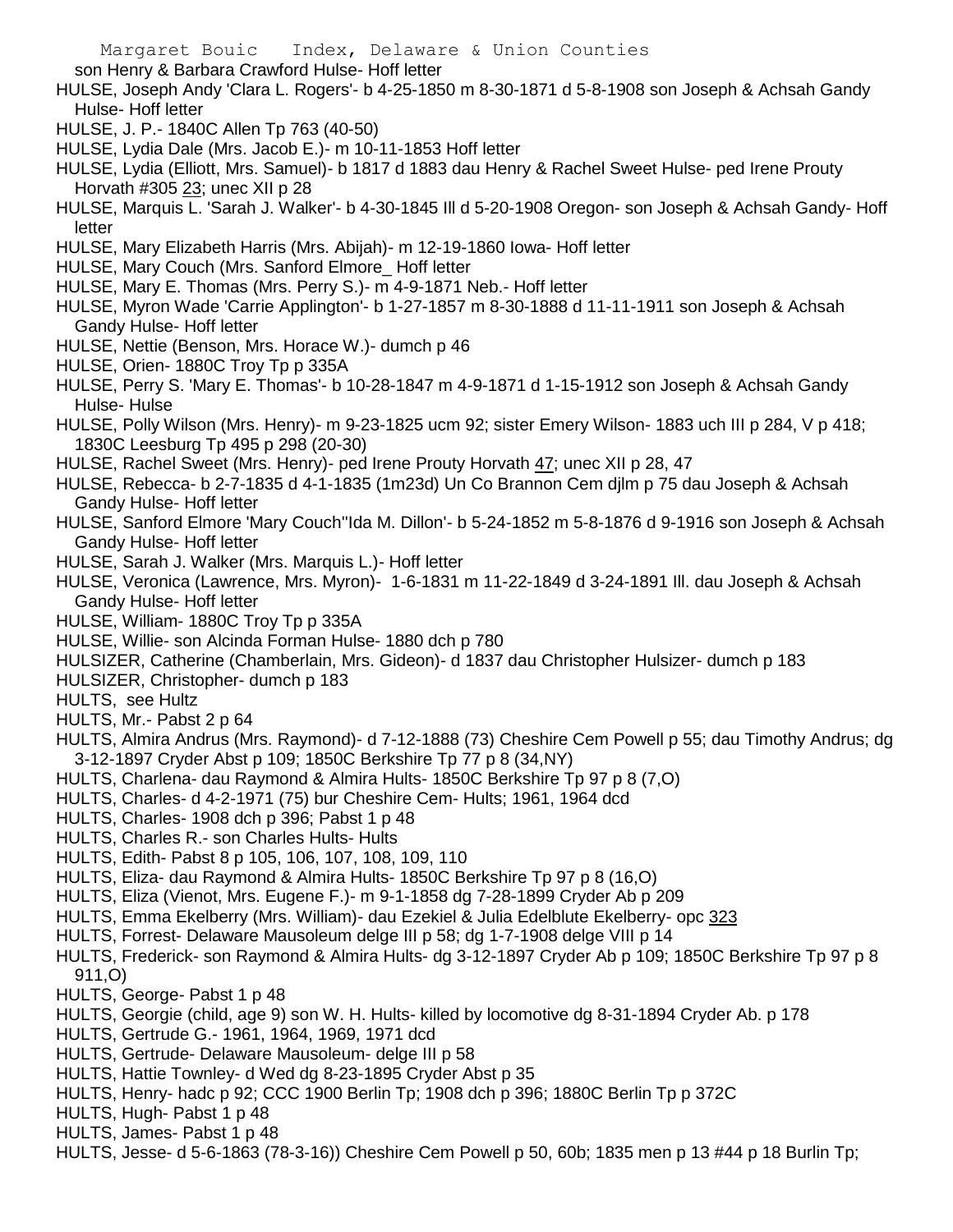- 1840C Berlin Tp p 207 (50-60)
- HULTS, John F.- 1908 dch p 396
- HULTS, John 'Matilda Beakley'- m 3-10-1836 dcm
- HULTS, Lucretia Dutcher, Mrs. Homer)- m 1882; Pabst 8 p 55
- HULTS, Lydia- Pabst 1 p 48
- HULTS, Margaret Beddow (Mrs. Raymond)- m 7-28-1887 dg 3-12-1897 Cryder Ab p 109
- HULTS, Martin- d 10-8-1871 (34-3-16) Cheshire Cem Powell p 55; son Raymond & Almira Hults- dg 3-12-1897 Cryder Ab p 109; 1850C Berkhsire Tp 77 p 8 (13,O)
- HULTS, Matilda Beakley (Mrs. John)- m 3-10-1836 dcm
- HULTS, Mary (Mrs. Willis)- Delaware Mausoleum- delge III p 57
- HULTS, M. V.- delge IX p 19
- HULTS/HULTZ, Phebe (Slone, Mrs. W. C.)(Mrs. Jesse)- d 9-30-1863 (78-3-16)) Cheshire Cem Powell p 53, 60b; Pabst 1 p 48; dcw Bk 4 p 107(12)
- HULTS, Raiman- 1835 men p 5 #9 p 1 Berkshire Tp
- HULTS, Raymond 'Almira Andrus'- b 4-19-1810 NY m 1833 d 3-4-1897 (86-10-16) Cheshire Cem Powell p 55; 1840C Berkshire Tp p 180 (20-30); 1850C Berkshire Tp 77 p 8 (34,NY); hadc p 16, 18; CCC p 52; 1849 Berlin Tp
- HULTS, ---(Watkins, Mrs. Thomas)- dau Raymond & Almira Andrus Hults- dg 3-12-1897 Cryder Abs p 109
- HULTS, Ruth Emma d 2-21-1975 (65) Oak Grove Cem- Hults; 1961, 1964 dcd
- HULTS, Silas P.- 1880C Troy Tp p 333A
- HULTS, Stephen- son Charles R. Hults- d 3-10-1895 (64-4-29) Cheshire Cem; dg 3-15-1895 Cryder Abs p 13; Hults; 1880C Berlin Tp p 364A
- HULTS, Mrs. Stephen- d 2-23-1893 963) dg 3-3-1893 Cryder Ab p 114
- HULTS, W. H.-father of Georgie- dg 8-17-1894 Cryder Ab p 176; 1908 dch p 442
- HULTS, William- 1880C Berlin Tp p 360A
- HULTS, Mrs. William- dg 4-15-1898 Cryder Abs p 152; attended funeral of Mrs. Kirkpatrick- dg 4-15-1898 Cryder Abs.
- HULTS, Willis 'Emma Ekelberry'- son Henry & Sophia Hults- opc 322
- HULTS, Willis 'Mary'- Delaware Mausoleum- delge III p 57,VIII p 14; dg 1-7-1908
- HULTZ, see Hults
- HULTZ, Arthur 'Pauline Rengert'- d 1986 son George Hultz- Hultz; 1964, 1969, 1971, 1976 dcd
- HULTZ, Carol Ann (Schneider, Mrs. William Lane)- m 6-21-1964 dau Arthur & Pauline K. Rengert Hultz- Hultz
- HULTZ, Eliza (Roleson, Mrs. Dewit C.)- m 7-4-1855 dcm
- HULTZ, Eliza J. Roleson (Mrs. John F.)- m 12-25-1860 dcm
- HULTZ, Elizabeth Beckley (Mrs. John)- dau Samuel & Susan Beckley- Beckley 1
- HULTZ, Elmira Andrews- dau Timothy Andrews- dcw Bk 4 p 41(6)
- HULTZ, Emma (Humes, Mrs. )- sister George Hultz- Hultz
- HULTZ, Emmitt G. 'Grace M. Conklin'- Hultz
- HULTZ, George- d 3-16-1960 (62) Marion Cem- Hultz
- HULTZ, Grace M. Conklin (Mrs. Emmitt G.)- Hultz
- HULTZ, Henry- 1875 Berlin Tp CCC p 31
- HULTZ, Henry 'Sophia Roloson'- m 5-18-1856 dcm
- HULTZ, Jack- son George Hultz- Hultz
- HULTZ, James 'Lydia Phillips'- m 11-24-1845 dcm
- HULTZ, James- son Jesse Hultz- dcw Bk 4 p 107(12)
- HULTZ, Jesse 'Phebe'- 1880 dch p 463; 1908 dch p 380, 442; will dcw Bk 4 p 107 (12) 1863
- HULTZ, John 'Elizabeth Beckley'- Beckley 1
- HULTZ, John F.'Eliza J. Roleson'- m 12-25-160 dcm; 1880C Berkshire Tp p 418C
- HULTZ, Lydia Phillips (Mrs. James)- m 11-24-1845 dcm
- HULTZ, Mary Ann (Grumley, Mrs. Frank C.)- 1880 dch p 662
- HULTZ, Mary E. (Mrs. W.)- 1880 dch p 809
- HULTZ, Minerva (Ginn, Mrs. Leroy)- m 3-28-1858 dcm
- HULTZ, Nancy- dau Arthur & Pauline K. Rengert Hultz- Hultz; 1964, 1969, 1971 dcd
- HULTZ, Nancy (Sackrider, Mrs. )- dau Jesse Hultz- dcw Bk 4 p 107(12)
- HULTZ, Okiehalleah Opphile (Mrs. Paul A.)- m 9-6-1942- Hultz
- HULTZ, Paul A. 'Okiehalleah Opphile'- b 9-30-1905 m 9-6-1942 d 10-17-1987 (82)Oakdale Cem son Emmitt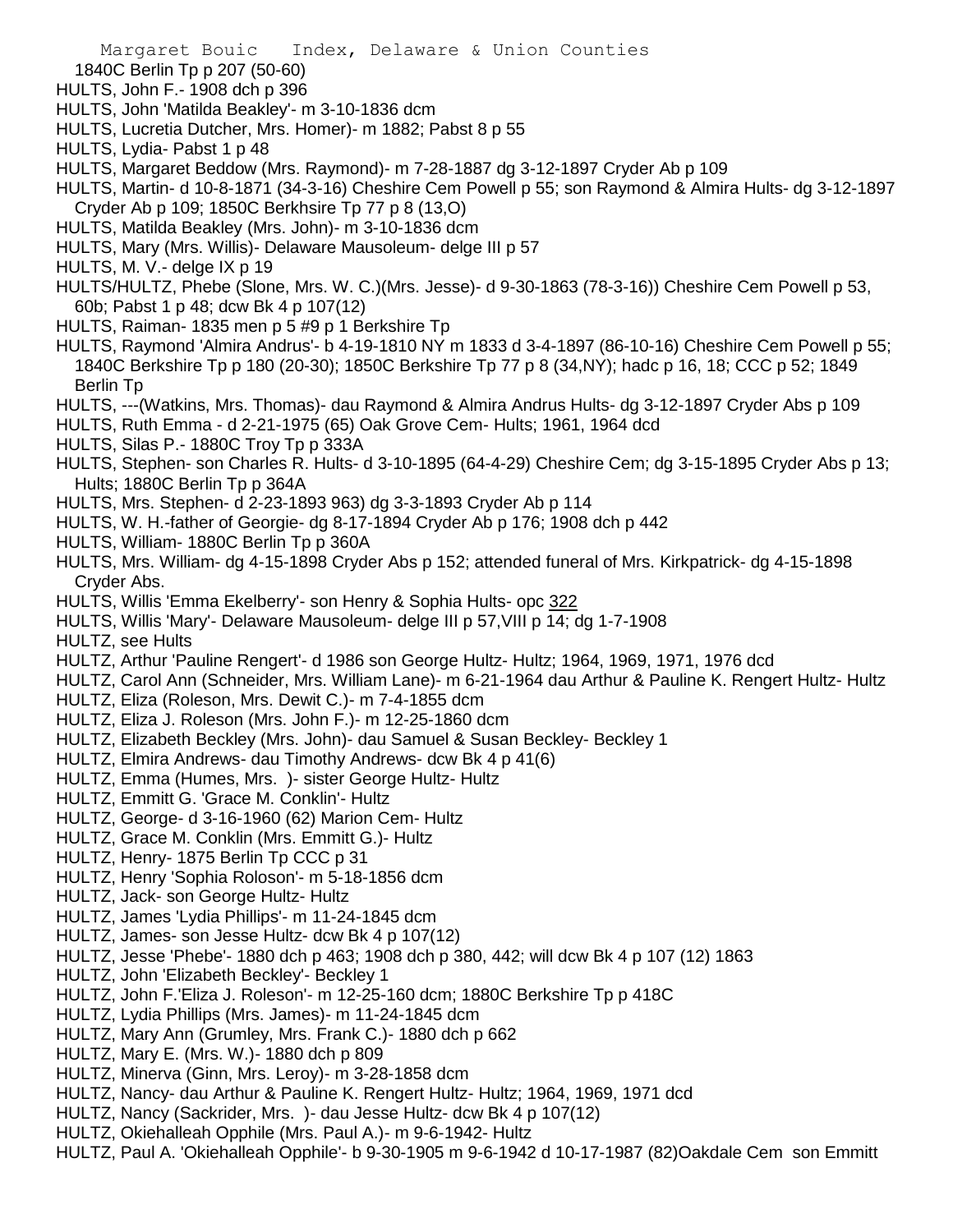- G. & Grace M. Conklin Hultz- Hultz
- HULTZ, Pauline K.Rengert(Mrs. Arthur)- b 12-29-1910 d 12-10-1987 (76) Ashley Union Cem- sister Ralph Rengert- Hultz; 1964, 1969, 1971, 1976 dcd
- HULTZ, Raymond- son Jesse Hultz- dcw Bk 4 p 107(12); 1880C Berkshire Tp p 417A
- HULTZ, Sophia Roloson (Mrs. Henry)- m 5-18-1856 dcm
- HUMASTON, Elizabeth (Alldrich, Mrs. James)- m 2-13-1840 dcm
- HUMBARGER, Almo M. Elsea (Mrs. Charley)- b 10-9-1855 d 4-18-1904 unec IX p 51
- HUMBARGER, Charley 'Almo M. Elsea'- unec IX p 5
- HUMBERGER, Estella (VanSkiver, Mrs. Fred)- Freshwater p 95
- HUMBERSTONE, Ruth M. (Adkins, Mrs. H. Parker)- Adkins; Humberstone
- HUMBERT, Charles 'Juan C. Houchard'- son Gordon G. Humbert- Humbert
- HUMBERT. Gordon G.- Humbert
- HUMBERT, Juan C. Houchard (Mrs. Charles)- dau John Houshard- Humbert
- HUMBLE, Aaron- b 1984 son Everett Eugene II & Angela Kay Landon Humble- 1991 ucd
- HUMBLE, Amanda- 1883 uch V p 338
- HUMBLE, Andrew- son Jonathan & Karin E. Maurer Humble- Humble
- HUMBLE, Angela Kay Landon (Mrs. Everett Eugene,II)- dau John Russell Landon,Sr.- Herriott (15127213); Humble; 1991 ucd
- HUMBLE, Anna (Mrs. Clyde Everett)- Humble
- HUMBLE, April- b 1982 dau Everett Eugene II & Anglea Kay Landon Humble- 1991 ucd
- HUMBLE, Barbara Ann McGrath (Mrs. Gregory Allen)- m 12-15-1979 -Humble; 1981 ucd
- HUMBLE, Carol (Mrs. Roger Allen)- Humble; 1962, 1977, 1979, 1981, 1983, 1991 ucd
- HUMBLE, Cassander Walling (Mrs. Martin)- m 3-17-1816 Madison Co unec IV p 29
- HUMBLE, Charity- dau Martin & Keziah Humble- 1850C Delaware Tp 1281 p 93 (20,O)
- HUMBLE, Charles Robert 'Jeanie'- b 9-10-1936 son Paul C. & Gladys Eloise McKitrick Humble- McKitrick p 287; Humble; 1967, 1971, 1973, 1975, 1977, 1979, 1983 ucd
- HUMBLE, Charitty (Barnet, Mrs. Philip)- lic Champaign Co- m 3-12-1818 unec IV p 30
- HUMBLE, Cheryl (Adkins, Mrs. Walter Bean)- b 1950 m 11-15-1969 dau Paul C. & Gladys Eloise McKitrick Humble- Humble; 1962, 1967 ucd
- HUMBLE, Chris ' Hudson'- b 1966 son Roger & Carol Humble- Humble; 1977, 1979, 1981, 1983 ucd
- HUMBLE, Clyde Everett'Anna'- d 3-19-1990 (78) Green Lawn Cem- son Robert Ray & Gertrude Rowe Humble- Humble
- HUME, Custer- 1830C Concord Tp (20-30)
- HUMBLE, David 'Linda'- son Clyde Everett & Anna Humble- Humble
- HUMBLE, Deborah Gray (Mrs. Levi)- m 10-12-1820 Madison Co unec IV p 52
- HUMBLE, Debra Kay (Klump, Mrs. )(Burkard, Mrs. Kevin Lee)- b 1961 m 8-8-1981 dau Everett Eugene & Janet Amrine Humble- Humble; Herriott 14127212; Phillips (1359126), (133356), (135356) p 164, 233, 295; 1967, 1971, 1973, 1975, 1977, 1979, 1981 ucd
- HUMBLE, Doris Jean (James, Mrs. Timothy Eugene)- b 1957 dau Everett Eugene & Janet Amrine Humble-Humble; Herriott 14127211; 1967, 1971, 1973, 1974, 1977 ucd
- HUMBLE, Elouisa (Pike, Mrs. Jonathan)- m 2-11-1844 dcm
- HUMBLE, Everett Eugene 'Janet Amrine'- b 1-1938 m 2-2-1957 son Monford A. & Violet Herriott Humble-Humble; Herriott 141271; 1949, 1967, 1971, 1973, 1975, 1977, 1979, 1981, 1983 ucd
- HUMBLE, Everett Eugene, II 'Angela Kay Landon'- b 1961 m 6-6-1981 son Everett Eugene & Janet Amrine Humble- Herriott 14127213; Humble; 1967, 1971, 1973, 1975, 1977, 1979, 1991 ucd
- HUMBLE, Gertrude Rowe (Mrs. Robert Ray)- Humble
- HUMBLE, Gladys Eloise McKitrick (Mrs. Paul C.)- b 10-20-1918 m 8-26-1935 d 12-26-1989 (71) Forest Grove Cem- dau Daniel Pearl & Edith Bailey McKitrick - McKitrick p 286, 287; Humble; 1962, 1967, 1971, 1973, 1975, 1977, 1979, 1981, 1983 ucd
- HUMBLE, Goliah- ch Martin & Keziah Humble- 1850C Delaware Tp 1281 p 93 (24,o)
- HUMBLE, Gregory Allen 'Barbara Anne McGrath'- m 112-15-1979 son Robert Allen Humble- Humble; 1977, 1979, 1981 ucd
- HUMBLE, Harold Jonathan 'Karin E.'- son Robert Ray & Gertrude Rowe Humble- Humble; 1991 ucd
- HUMBLE, Ira- 1820C Union Tp
- HUMBLE, Isaac- 1880C Delaware Tp 1353 p 96 (23,O)
- HUMBLE, James F.'Mary Ann Sweets'- m 8-19-1857 dg 8-14-1857 Reed Ab p 176; 1908 dch p 396; 1835 men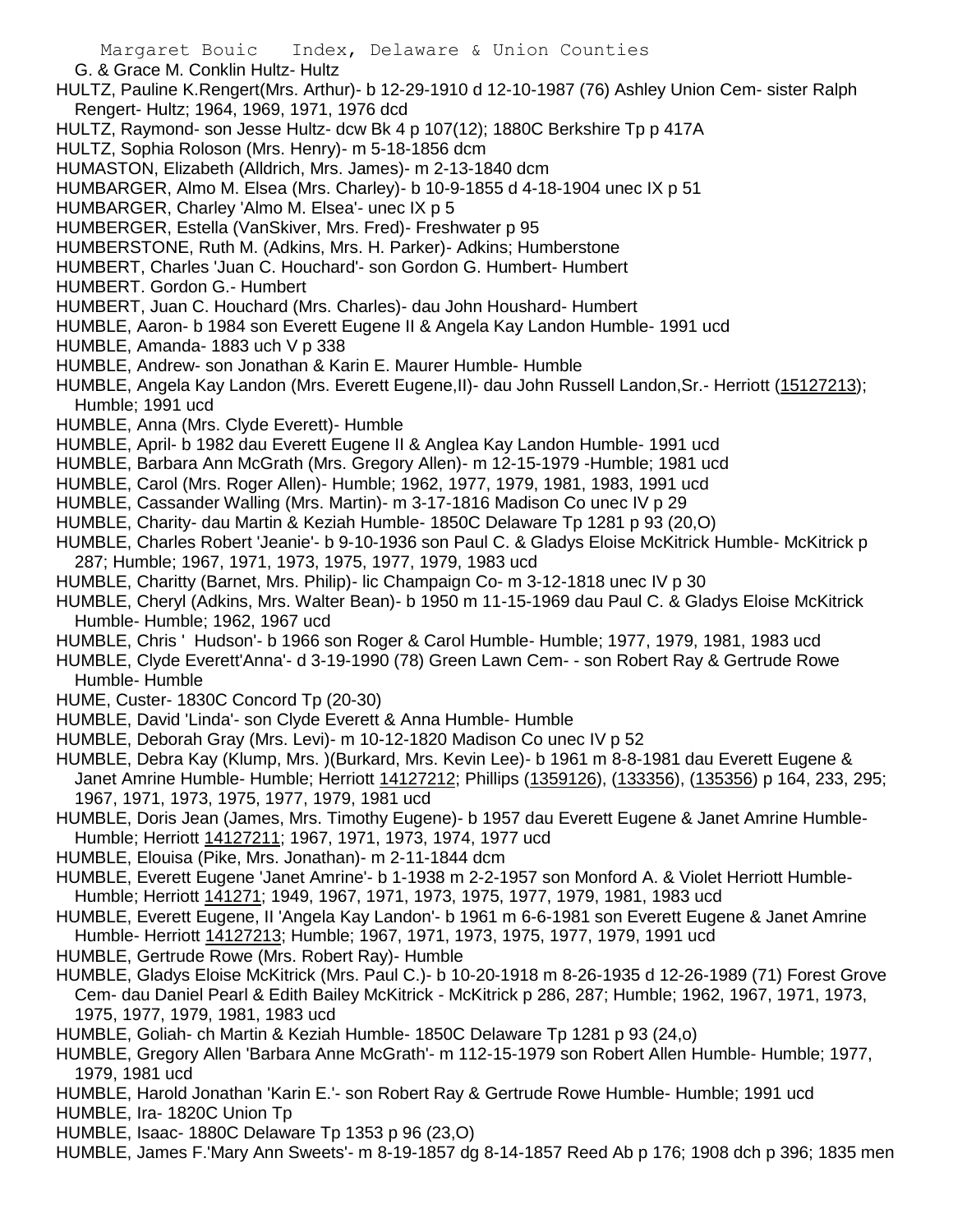p 18 #34 p 28 Concord Tp

- HUMBLE, Janet Amrine (Mrs. Everett Eugene)- m 2-2-1957or 6-3-1857 adopted dau Edward & Roberta Shirk Amrine- Amrine; Herriott (141272); Humble; 1967, 1971, 1973, 1974, 1977, 1979, 1981, 1983 ucd
- HUMBLE, Jared Adam- b 1-29-1992 son Chris & Hudson Humble- Humble
- HUMBLE, Jeanie (Mrs. Charles Robert)- Humble; 1967, 1971, 1973, 1975, 1977, 1979, 1983 ucd
- HUMBLE, Joshua- son Chris & Hudson Humble- Humble
- HUMBLE, Justin- son Chris & Hudson Humble- Humble
- HUMBLE, Kaleigh Margaret- b 7-1990 dau Jonathan & Karin E. Maurer Humble- Humble
- HUMBLE, Karin E. Mauer (Mrs. Harold Jonathan)- dau James & Helen Maurer- Humble; 1991 ucd
- HUMBLE, Kathryn (Payne, Mrs. Kevin)-b 1958- dau Charles Robert & Jeanie Humble- Humble; 1967, 1971, 1973, 1975, 1977, 1983 ucd
- HUMBLE, Kelly Lea (Widder, Mrs. Robert Kelly)- b 1962 m 12-27-1980 dau Charles Robert & Jeanie Humble-Humble; 1967, 1971, 1973, 1975, 1977, 1979 ucd
- HUMBLE, Keziah (Mrs. Martin)- 1850C Delaware Tp 1281 p 93 (54,Md)
- HUMBLE, Kristen- b 1965 dau Charles Robert & Jean Humble- 1967, 1971, 1973, 1975, 1977, 1979 ucd
- HUMBLE, Lakrina Ann- b 5-6-1981 dau Mark Anthony & Linda June Phillips Humble- Humble
- HUMBLE, Levi 'Deborah Gray'- m 10-12-1820 Madison Co unec IV p 52
- HUMBLE, Linda (Mrs. David)- Humble
- HUMBLE, Linda June Phillips (Mrs. Mark Anthony)- m 7-15-1979 dau Harold Phillips- Humble
- HUMBLE, Lori- dau Robert & Carol Humble- 1977, 1979, 1981, 1983, 1991 ucd
- HUMBLE, A. Marie (Mrs. Ralph W.)- 1962 ucd
- HUMBLE, Mark Anthony 'Linda June Phillips'- m 7-15-1979 son Roger Allen & Carol Humble- Humble; 1977 ucd
- HUMBLE, Martin- 1830C Concord Tp (40-50); 1835 men p 19 #40 p 29 Concord Tp delge V p 55
- HUMBLE, Martin 'Cassander Walling'- m 3-17-1816 unec IV p 29; mt 8-15-1860 (76) Madison Co
- HUMBLE, Martin 'Keziah'- 1850C Delaware Tp 1281 p 93 (-,Ky) (73-1859) unec XIII p 34
- HUMBLE, Martin son Sampson & Nancy Humble- 1850C Concord Tp 252 p 131 (3/12,O); 1880C Scioto Tp 86-89 (28,O,Va,Va)
- HUMBLE, Mary Ann Sweets (Mrs. James F.)- m 8-9-1857 Del.Gaz. Reed Ab p 176
- HUMBLE, Mary (Cobler, Mrs. Philip)- m 8-9-1849 dcm
- HUMBLE, Michelle- b 1965 dau William Keith & Sharon K. Humble- 1967 ucd; Weaver 12946312
- HUMBLE, Monford A. 'Violet Herriott'- b 1-1-1910 m 2-24-1937 d 9-1-1989 (79) bur Jerome Cem- son Robert Ray & Gertrude Rowe Humble- Humble; Herriott (14127); 1949, 1975, 1977, 1979, 1981, 1983 ucd
- HUMBLE, Nancy Estep (Mrs. Sampson)- m 1-30-1848 dcm; 1850C Concord Tp 2252 p 131 (26,Va); 1880C Scioto Tp 86 p 281C (55, Va,Va,Va)
- HUMBLE, Paul Charles 'Gladys Eloise McKitrick '- b 2-13-1915 m 8-26-1935 d 8-11-1992 (77) son Robert Ray & Gertrude Rowe Humble- Humble; McKitrick 286, 287; 1962, 1967, 1971, 1973, 1975, 1977, 1979, 1981, 1983 ucd; unec VIII p 29
- HUMBLE, Peggy Adair (Mrs. Uriah)- m 9-8-1813 Madison Co unec IV p 22
- HUMBLE, Ralph- son Ralph W. & A. Martin Humble- 1962 ucd (3)
- HUMBLE, Ralph W. 'A. Marie'- 1962 ucd
- HUMBLE, Robert A. 'Patty Higgins'- son Monford A. & Violet Herriott Humble- Humble; Herriott 141272; 1949 ucd
- HUMBLE, Robert L.- d 8-15-1987 (25) son Robert A. & Patty Higgins Humble- Herriott 1412721
- HUMBLE, Robert Ray 'Gertrude Rowe'- Humble
- HUMBLE, Roger Allen 'Carol;- b 6-3-1939 son Paul Charles & Gladys Eloise McKitrick Humble- McKitrick p 287; Humble; 1962, 1977, 1979, 1981, 1983, 1991 ucd
- HUMBLE, Sampson 'Nancy Estep'- m 1-30-1848 dcm; 1850C Concord Tp 2252 p 131 (31,O)
- HUMBLE, Sarah- b 1981 dau Gregory Allen & Barbara McGrath Humble- Humble; 1981 ucd
- HUMBLE, Sharon Kay Sabins (Mrs. William Keith)- b 1-13-1944 dau Carl Otho & Marjorie Yoder Sabins-Weaver 1294631; Graham 1447431; Humble
- HUMBLE, Steven- son Robert & Pat Higgins Humble- Herriott 147222
- HUMBLE, Steven- b 1963 son William Keith & Sharon Kay Sabins Humble; Weaver (1294631); Graham (1447431); McKitrick 287
- HUMBLE, Tony- son Jonathan & Karin E. Maurer Humble- Humble
- HUMBLE, Uriah 'Lydia R. Vance'- m 5-26-1827 Madison Co unec V p 27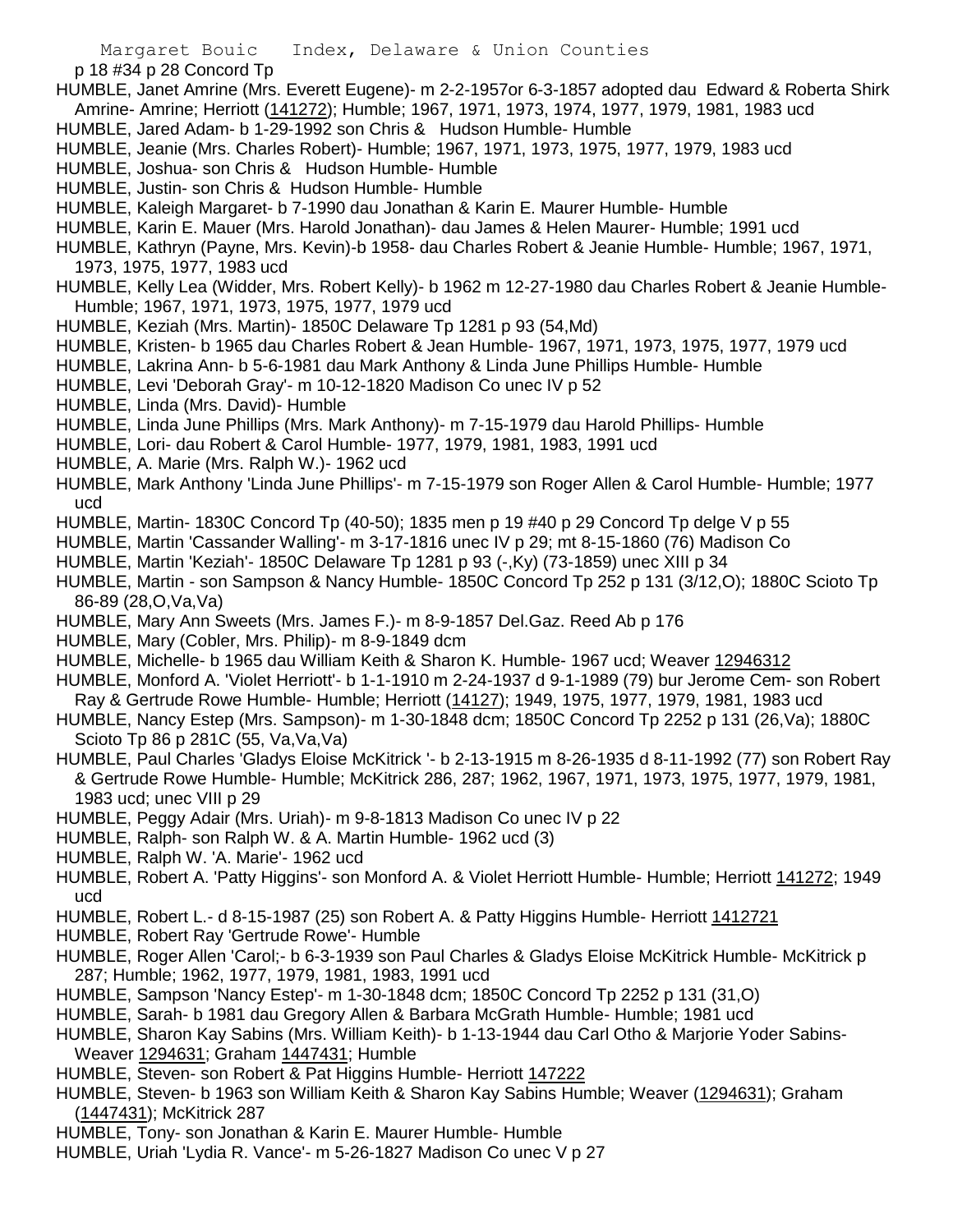- Margaret Bouic Index, Delaware & Union Counties
- HUMBLE, Uriah 'Paggy Adair'- m 9-8-1813 Madison Co unec IV p 22
- HUMBLE, Vada- dau Ralph W. & Marie Humble- 1962 ucd (18mo)
- HUMBLE, Violet Herriott (Mrs. Monford A.)- b 6-24-1911 dau Pearl & Ola Bice Herriott- Herriott 14127; Humble; 1949, 1975, 1977, 1979, 1981, 1983 ucd
- HUMBLE, William Keith 'Sharon Kay Sabins'- b 11-29-1941 son Paul C. & Gladys Eloise McKitrick Humble-Humble; Weaver (129431); Graham (1447431); McKitrick 287
- HUME, ---Nash p 15
- HUME, ---1850C Delaware Town 999 p 79 (20,O)
- HUME, Alexander 'Rachel Groves'- m 7-6-1832 Madison Co unec V p 48
- HUME, Alice A.- dau James A. & Mary Hume- 1860C Marysville 1586-1581 p 208 (9,O)
- HUME, Allie (Pope/Pape, Mrs. Harlan H.)- m 11-14-1866 ucm 4082
- HUME, Alonzo- son James A. & Mary Hume- 1883 uch III p 485; 1860C Marysville 1586-1581 p 208 (15,O)
- HUME, Charles- b 1957 son James N. & Joan Hume- 1964, 1969 dcd
- HUME, Charles 'Nancy Hives'- McKitrick p 466
- HUME, Eliza Jane (Fallis, Mrs. Elihur) m 11-3-1840 Madison Co unec IX p 31
- HUME, Elizabeth Houston (Mrs. Robert)- m 4-8-1830 Madison Co unec V p 40
- HUME, Ellen (Geer, Mrs. Leonard)- m 2-25-1862 ucm 3294
- HUME, I. N.- delge VII p 24; dg 1-3-1908
- HUME, James A.'Mary'- d 8-10-1860 (51) mt 8-15-1860; 1860C Marysville 1586-1581 p 208 (53,Pa)
- HUME, James- son James A. & Mary Hume- 1860C Marysville 1586-1581 p 208 (5,O))
- HUME, James- son James N. & Joan Hume- 1964, 1969 dcd
- HUME, James N. 'Alice Joan'- 1964, 1969 dcd
- HUME, Alice Joan (Mrs. James N.)- 1964, 1969 dcd
- HUME, John- 1981 ucd
- HUME, J. P.- 1881 uch IV p 496; J. R. unec VIII p 30
- HUME, Kathy/Kathleen- b 1952 dau James N. & Joan Hume- 1964, 1969 dcd
- HUME, Maria Jane (McKittrick, Mrs. William)- b 10-10-1856 d 7-16-1930 dau Charles & Mary Hives Hume-McKitrick p 466, 467
- HUME, Mary- Pabst 8 p 3; hmp p 99; delge I p 29
- HUME, Mary (Mrs.James)- Oakdale Cem 935 I p 18(E) buried here 5-25-1893; 1860C Marysville 1586-1581 p 208 (46,O)
- HUME, Mary- b 1953 dau James N. & Joan Hume- 1964, 1969 dcd
- HUME, Mary (Jones, Mrs. Richard)- m 5-9-1847 Madison Co unec X p 63
- HUME, Nancy Hives (Mrs.Charles)- McKitrick p 466
- HUME, R.- Adj. Gerneral, Ohio delge IX p 55
- HUME, Rachel Groves (Mrs. Alexander)- m 7-6-1832 Madison Co unec V p 48
- HUME, R. G. 'Sarah L. Nash'- Nash p 37
- HUME, Robert 'Elizabeth Houston'- m 4-8-1830 Madison County- unec V p 40
- HUME, Sabina Scott (Mrs. William P.)- m 7-6-1843 Madison Co unec IX p 66
- HUME, Sarah E.- dau James A. & Mary Hume- 1860C Marysville 1586-1581 p 208 (19,O)
- HUME, Sarah L. Nash (Mrs. R. G.)- dau John & Nancy Collins Nash- Nash p 37
- HUME, William- 1880 dch p 557
- HUME, William P. 'Sabina Scott'- m 7-6-1843 Madison Co unec IX p 66
- HUMEL, Franka- rtc p 10
- HUMEL, Rufina (Patton, Mrs. John)- m 9-16-1852 dcm
- HUMENAY, Julia (Freshwater, Mrs. Ernest)- Freshwater p 140, 143
- HUMER, --hmp p 204
- HUM(M)ER, Rev, Samuel A. ' Durfee'- hmp p 84, 141, 143, 204
- HUM(M)ER, ---Durfee (Mrs. Rev. Samuel A.)- hmp p 204
- HUMERICK, Edith Kehl (Mrs. Frank)- dau Calvin Newton & Mary Moore Kehl- Weiser p 536
- HUMERICK, Frank 'Edith Kehl'- Weiser p 536
- HUMERICKHOUSE, Dorothy (Nash, Mrs. )- b 5-16-1915 m 6-16-1934 dau Gayle & Sarah Shanks Humerickhouse- ped 1; delge p 54
- HUMERICKHOUSE, Gayle 'Sarah Shanks'- b 10-21-1885 m 7-17-1914 d 6-9-1962 son Frank & Elizabeth Point Humerickhouse- ped Dorothy H. Nash 2; delge III p 54
- HUMERICKHOUSE, Sarah Shanks (Mrs. Gayle)- b 7-18-1894 m 7-17-1914 d 8-28-1969 dau Abraham &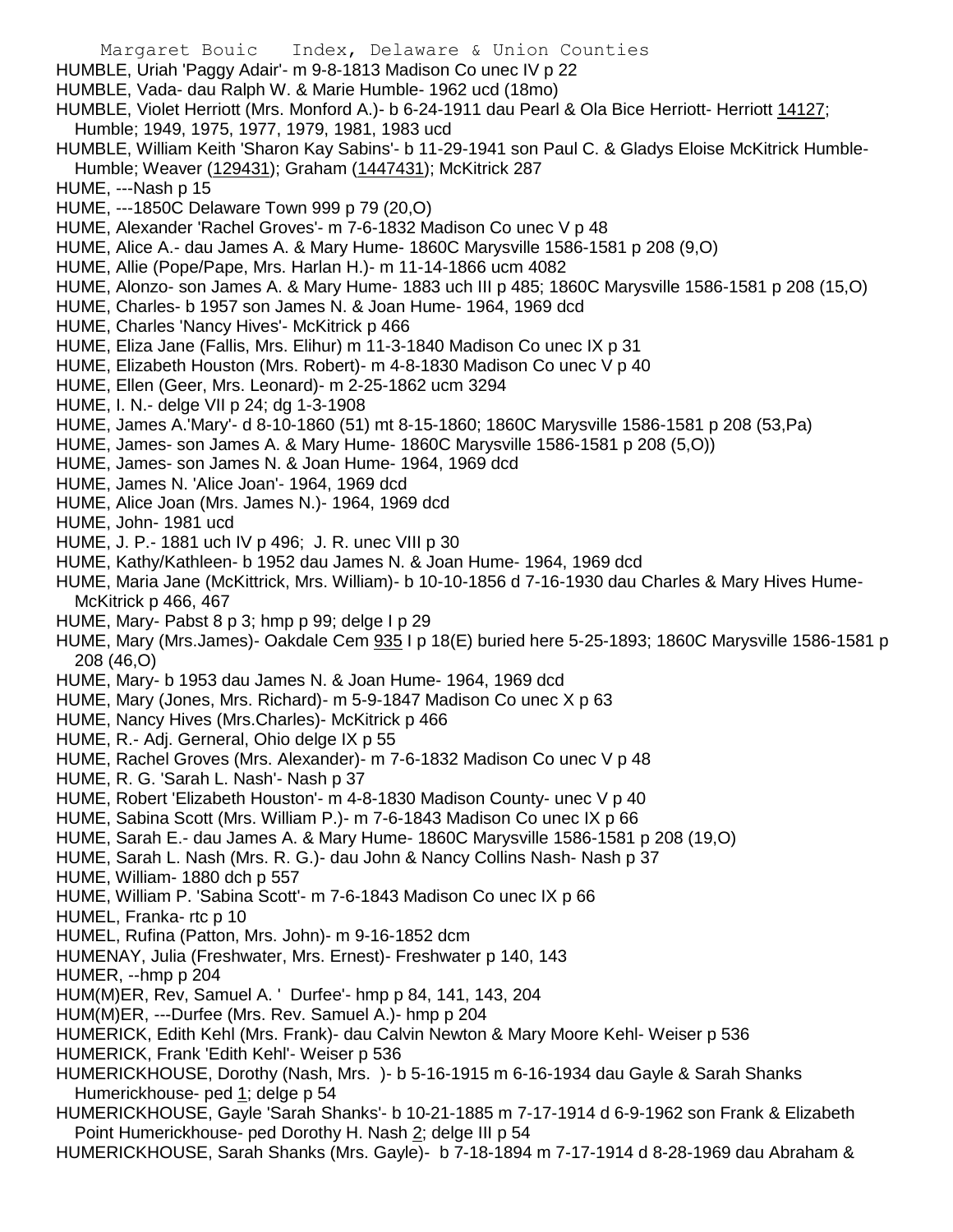- Rosa Nicholson Shanks- ped Dorothy Nash 3; delge III p 54
- HUMES, Allison Marie- b 1-10-1989 dau Larry & Carol Humes- Humes
- HUMES, April- b 1958 dau John N. & Shirley Humes- Humes; 1961, 1964, 1969, 1971, 1976, 1980 dcd
- HUMES, Arthur U. 'Jessie Darrah'- m 9-27-1888 dg 12-18-1896 Cryder Abs p 96; Pabst 7 p 17
- HUMES, Bernice- dau Arthur Humes- Humes
- HUMES, Bernice- sister Walter N. Humes,Sr.- Humes
- HUMES, Betty Maxine (Dawson, Mrs. Richard)- b 1925 dau Ralph W. & Pearl Mason Humes- Humes; White 235
- HUMES, Bradley A.- son Harry Humes- Humes
- HUMES, Carol Corpening (Mrs. Larry)- m 11-1983 dau Dr. William Corpening- Humes
- HUMES, Charles Durwood- b 1928 son John Stanley & Helen Emma Pendleton Humes- Humes; White 237; dcq 1; dg 3-2-1946
- HUMES, Charles Willis 'Lulu May White'- b 9-30-1869 m 9-12-1895 d 12-26-1956 son Isaac Newton & Mary Dee Overturf Humes- dcq John Humes 2; White (229); hadc p 95; delge VII p 24, dg 1-3-1902; dcc Richard Humes 4
- HUMES, Clara J.- b 1-13-1972 dau W. L. & H. M. Mervin Humes- dcb
- HUMES, Curtis A.- b 1878 d 1908 son Katherine R. Humes- Marlborough Cem p 183
- HUMES, David D.- son Edwin W. & Jane Decker Humes- Humes
- HUMES, Diana Sue- b 2-10-1964 dau Edward E. & Bauder Humes- Humes
- HUMES, Doris (Hull, Mrs. Jerome)- sister Russell H. Humes- Humes
- HUMES, Edward E. ' Bauder'- son Ralph White & Pearl Mason Humes- Humes
- HUMES, Edward- son Ralph W. & Pearl Mason Humes- Humes
- HUMES, Judge Edward Thompson 'Oro Belle Perfect'- 1908 dch p 102, 337; Sand p 1; dpc p 56, 57, 68, 82, 83
- HUMES, Edwin- brother Walter N. Humes,Sr.- Humes
- HUMES, Edwin W. 'Jane Decker'- Humes
- HUMES, ---(Crowe, Mrs. A. c.)- dau Edwin W. & Jane Decker Humes- Humes
- HUMES, Elaine Kay Hetzner (Mrs. Jeffery Dean)- m 8-30-1980 dau Lowell Hetzner- Humes
- HUMES, Elizabeth (Freese, Mrs. Abram)- dau Thomas Humes- 1880 dch p 661; dcq Esther Freese Goble Cherington 9
- HUMES, Elizabeth Point (Mrs. Frank)- b 1-25-1866 d 6-13-1925 dau Andrew Jackson & Rebecca Bennett Point- ped Dorothy H. Nash 5; delge III p 54
- HUMES, Esther M.- d 11-30-1854 (23-9-29) Old Kilbourne Cem p 5; Powell p 69
- HUMES, Florence (Keske, Mrs. )- sister Walter N. Humes,Sr.- Humes
- HUMES, Flossie (O'Dell, Mrs. Charles Blane)- b 2-17-1888 m 11-4-1905 d 6-5-1969 dau James W. & Susan Donvan Humes- ped Karen O'Dell Robinson 5; unec XIII p 31
- HUMES, Frank 'Elizabeth Point'- b 8-10-1855 d 1-5-1936 son John & Elizabeth Baier House- ped Dorothy H. Nash 4; delge III p 54
- HUMES, Gene- b 1966/7 son Walter N.,Jr & Roberta L. Humes- Humes; 1969, 1971, 1976 dcd; engaged to Rebecca A. Wetmore
- HUMES, George- Pabst 1 p 10
- HUMES, Gladys Callahan (Stith, Mrs. George Harold) (Mrs. John Stanley)- b 10-10-1904 m (2) 6-10-1950 d 7- 5-1994 (89) Greenmound Cem- dau John J. & Cora Mae Mercer Callahan- Humes; dcq John Humes (1); White (232); 1961, 1964, 1969, 1971, 1976, 1980 dcd
- HUMES, Gladys Lucile- b 1919 d age 10 d dau Charles W. & Lulu White Humes- White 233; dg 6-16-1951
- HUMES, Hallie Walter (Mrs. )- (88) Oak Grove Cem- Humes
- HUMES, Harry A. 'Mary Jo Midden'- son Russell H. & Martha Humes- Humes
- HUMES, Harry- son Russell & Lillian Irwin Humes- Humes; dpc p 68, 78, 111
- HUMES, Mrs. Harry- dpc p 111, 112
- HUMES, Heather Jo- b 7-27-1978 dau Bradley A. Humes- Humes
- HUMES, Helen Emma Pendleton (Mrs. John Stanley)- b 11-9-1902 m 8-17-1927 d 3-2-1946- dau Charles Ernest & Minnie Belle McKinnie Pendleton- Humes; dcq John Humes (1); White (232); 7th of 11 ch; dg 3-2- 1946; dcc Richard Humes 3
- HUMES, Helen Virginia- b d 1923 dau Ralph & Pearl Mason Humes- White 234
- HUMES, H. M. Mervin (Mrs. W. L.)- dcb
- HUMES, Isaac Newton 'Mary Dee Overturf'- n 3-24-1838 m 9-15-1864 dcm d 8-17-1929 son John & Margaret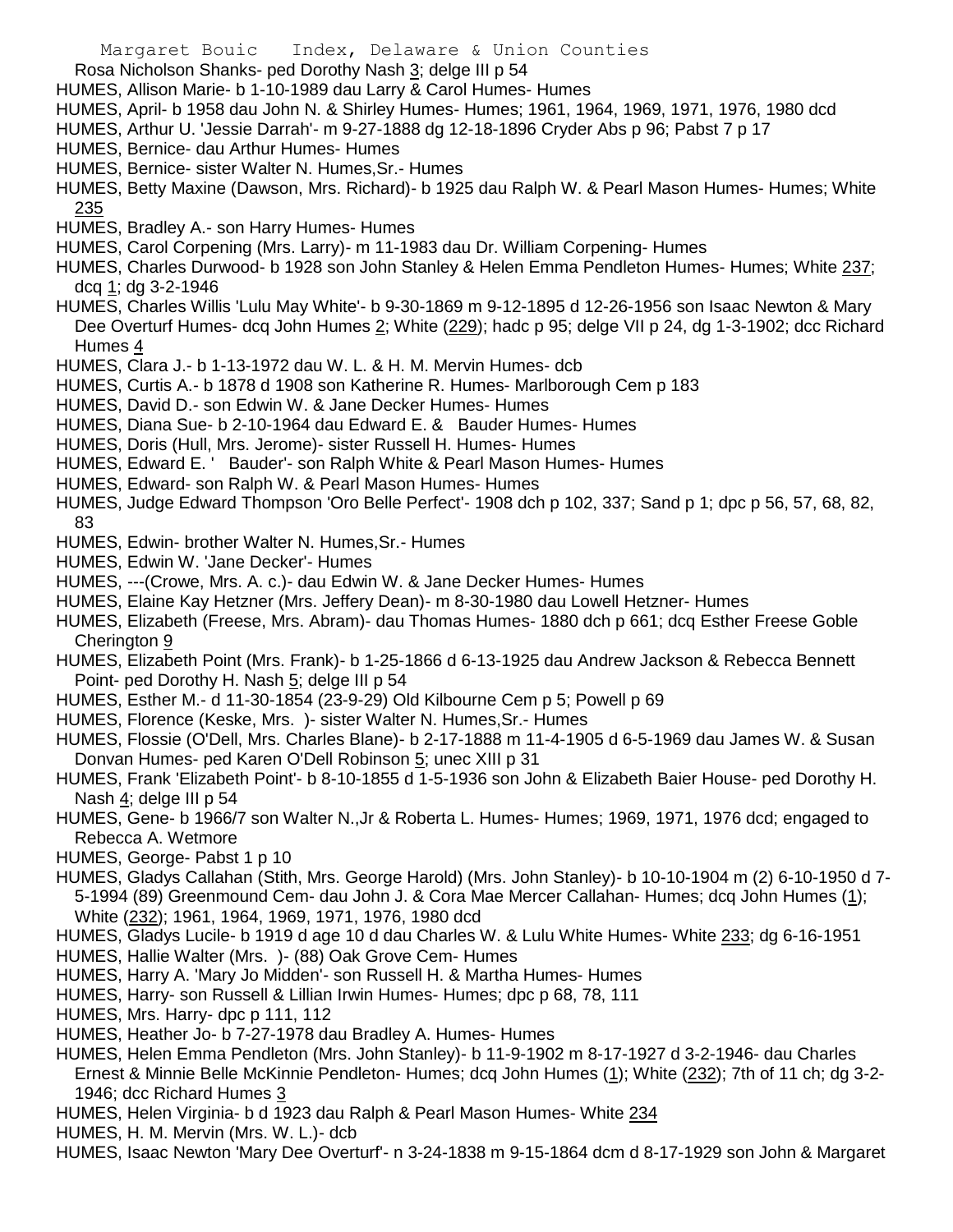Cassell/Carrell Humes- dcq John Humes 4; 1880 dch p 811; 1908 dch p 337; hadc p 95; delge VII p 24; dg 1-3-1902

- HUMES, Isiah 'Phebe J. Fisher'- m 3-9-1854 Olent. Gaz. 3-10-1854 Reed Ab p 138
- HUMES, James- absent debtor- unec XII p 54
- HUMES, James A. 'Merritta Johnson'- b 1849 d 1-3-1883 ped Karen O'Dell Robinson 20; unec XIV
- HUMES, James Lewis B.- d 4-1-1861 (4-11-4) Old Kilbourne Cem p 5; Powell p 69 son T. & A. Humes
- HUMES, James W. 'Susan Donovan'- b 8-2-1859 Va m 5-22-1849 d 3-1-1883 son James A. & Merritta Johnson Humes- ped Karen O'Dell Robinson 10; unec XIII p 31
- HUMES, Jane Decker (Mrs. Edwin W.)- d 4-7-1970 buried Thetford, Vt.- dau Alfred Decker- Humes
- HUMES, Jean (Howard, Mrs. )- sister Walter N. Humes,Sr.- Humes
- HUMES, Jeannette (Howard, Mrs. Harry)- sister Russell H. Humes- Humes
- HUMES, Jeffery Dean 'Elaine Kay Hetzner'- b 1960 m 8-30-1980 son John Newton & Shirley Humes- Humes ; 1961, 1964, 1969, 1971, 1976, 1980 dcd
- HUMES, Jessie Darrah (Mrs. Arthur U.)- b 7-18-1867 m 9-27-1888 d 12-5-1896 (30-4-18) Oak Grove Cemdau Samuel Darrah- dg 12-8-1896 Cryder Ab p 93, 94, 96
- HUMES, Jessie (Held, Mrs. )- dau Russell & Lillian Irwin Humes- Humes
- HUMES, J. J.- CCC Brown Tp
- HUMES, Jo Ann- dau Dwight Humes- Humes
- HUMES, John Albert R.- d 5-16-1861 (6-2-11) Old Kilb Cem p 5, Powell p 69 son T. & A.Humes
- HUMES, John 'Margaret Carrell/Cassell'- b 9-13-1792 d 7-23-1878 (85-10-17) Old Kilb Cem p 7; Powell p 67,
- 71; 1880 dch p 811; dcq John Humes 8; dcc Richard Humes 16; CCC Brown Tp; 1880C Brown Tp p 378C; HUMES, John Newton 'Shirley'- son John Stanley & Helen Emma Pendleton Humes- Humes; CCC Brown Tp; dcq John Humes 1; 1961, 1964, 1969, 1971, 1976, 1980 dcd; dg 3-2-1946
- HUMES, John Stanley 'Helen Emma Pendleton''Gladys Callahan Stith'- b 1-27-1903 m (1) 8-17-1927 (2) 6-10- 1950 d 7-2-1982 son Charles Willis & Lulu May White Humes- Humes; White 232; dcq 1; 1961, 1964, 1969, 1971, 1976, 1980 dcd; dg 6-16-1951
- HUMES, John- b 6-1-1823 d 3-20-1894 (70-8-17); dg 4-13-1894 Cryder Ab p 164 brother Thomas Humes
- HUMES, Josiah 'Phoebe Jane Fisher'- m 3-8-1854 dcm; son John & Margaret Cassell Humes- 1880 dch p 811; 1908 dch p 396; Fisher p 2
- HUMES, Katherine Lynn-b 5-17-1971 dau Edward E. & Bauder Humes- Humes
- HUMES, Katherine R.- b 1843 d 1908 Marlborough Cem p 183
- HUMES, Larry R. 'Carol Corpening'- m 11-1983 son Harry A. & Mary Jo Humes- Humes
- HUMES, Larry Russell 'Susan Marie Enright'- m 2-24-1973 Humes
- HUMES, Lillian (DeWitt, Mrs. )-b 10-18-1923 d 2-2-1992 dau Russell & Lillian Irwin Humes- Humes
- HUMES, Lillian Irwin (Mrs. Russell)- Humes
- HUMES, Lois Ann(Kramer, Mrs.John A.,Jr)- dau Walter,Sr. & Millie Humes- Humes; 1961, 1964 dcd
- HUMES, Lulu May White (Mrs. Charles Willis)- b 6-28-1874 m 9-12-1895 d 6-16-1951 dau William Wesley & Helen S. Knapp White- dcq John Humes 3; White 229; dcc Richard Humes 5; dg 1951
- HUMES, Macaela- dau Edwin W. & Jane Decker Humes- Humes
- HUMES, Margaret Carrel/Cassell (Mrs. John)- b 2-26-1790 d 7-27-1877 (80-9-1) Old Kilbourne Cem p 9- Powell p 67; dcc Richard Humes 17; dcq John Humes 9; 1880 dch p 811
- HUMES, Marjorie Nell Brookens (Mrs. Richard Dwight)- b 3-22-1930 m 9-23-1950 dau Ernest Lloyd & Loma Ilo Tuller Brookens- dcc Marjorie Brookens Humes- 1; dcc Richard Humes 1; delge I p 21, II p 33
- HUMES, Martha (Mrs. Russell H.)- Humes
- HUMES, Mary Alice- d 4-16-1861 (5/7-6-22) Old Kilb. Cem p 5, Powell p 69 dau W. & E. Humes
- HUMES, Mary Dee Overturf (Mrs. Isaac Newton)- b 2-12-1845 m 9-15-1864 d 8-20-1905 dau William &
- Catherine Fulk Overturf- dcc Richard Humes 9; 1880 dch p 811; 1908 dch p 337; dcq John Humes 5 HUMES, Mary Jo Midden (Mrs. Harry A.)- Humes
- HUMES, Mary (Zimmerman, Mrs. William)- sister Walter Humes,Sr.- Humes
- HUMES, Merritta Johnson (Mrs. James A.)- ped Karen O'Dell Robinson 21; unec XIII p 31
- HUMES, Millie/Mildred (Mrs. Walter,Sr.)-m 12-24-1929 Humes; 1961, 1964, 1969, 1971, 1976, 1980 dcd
- HUMES, Molly Ann- b 1964 dau Walter,Jr. & Roberta L. Humes- Humes; 1969, 1971, 1976, 1980 dcd
- HUMES, Mrs. N.- sister of Clara Overturf Potter dg 7-28-1893- Cryder A. p 129
- HUMES, Newton- 1880C Brown Tp p 377A
- HUMES, Oro Belle Perfect (Mrs. Edward Thompson)- 1908 dch p 337; dpc p 81, 82
- HUMES, Pearl Mason (Mrs. Ralph W.)- b 7-13-1898 m 12-22-1920 d 5-21-1993 (94) dau Rev. Charles S.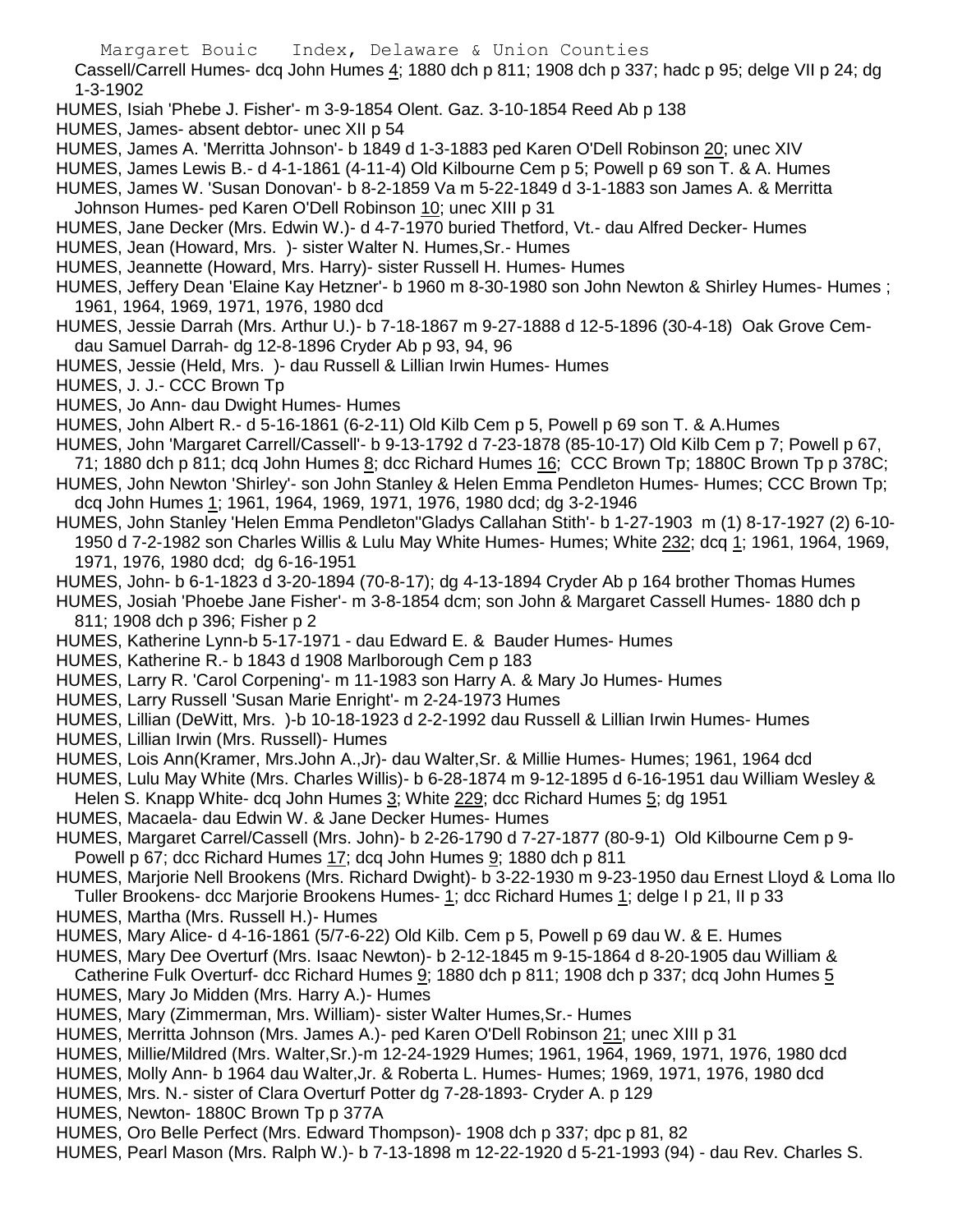Mason- Humes; White (1); 1961 dcd

- HUMES, Penny (Kelly, Mrs. Edwin)- dau Edwin w. & Jane Decker Humes- Humes
- HUMES, Ph(o)ebe Jane Fisher (Mrs. Isiah/Josiah)- m 3-9/8-1854 dcm Olentangy Gaz 3-10-1854 Reed Abst p 138; Fisher p 2,3,4
- HUMES, Ralph White 'Pearl Mason'- b 1898 m 12-22-1920- son Charles Willis & Lulu May White Humes-
- White 231; Humes; dg 6-16-1951, 1-7-1908 delge VIII p 14; 1961 dcd
- HUMES, Richard Allen- b 1931 son Ralph White & Pearl Mason Humes- White 236
- HUMES, Richard Dwight 'Marjorie Nell Brookens'- b 6-14-1930 m 9-23-1950 son John Stanley & Helen Emma Pendleton Humes- Humes; dcc Richard Humes 1; dcq John Humes 1; White 238; ped Marjorie Brookens Humes (1); dg 1946; 1980 dcd
- HUMES, Roberta Le Vrange (Mrs. Walter,Jr)- m 6-25-1960 dau Louis & Baker LeVrange- Humes; 1961, 1964, 1969, 1971, 1976, 1980 dcd
- HUMES, Russell H. 'Martha'- d 3-17-1964 Oak Grove- son Arthur Humes- Humes
- HUMES, ---(Held, Mrs. Joe)- dau Russell H. & Martha Humes- Humes
- HUMES, ---(DeWitt, Mrs. Charles)- dau Russell H. & Martha Humes- Humes
- HUMES, ---(Keshe, Mrs. Henry) sister Russell H. Humes- Humes
- HUMES, ---(Clay, Mrs. Glenn)- sister Russell H. Humes- Humes
- HUMES, Russell 'Lillian Irwin'- Humes
- HUMES, Ruth (Shehee, Mrs. )- sister Walter N. Humes,Sr.- Humes
- HUMES, Samuel- d 10-11-1854 (49 or 19-2-20) Old Kilbourne Cem p 5; Powell p 69
- HUMES, Shirley (Mrs. John N.)- Humes; 1961, 1964, 1969, 1971, 1976, 1980 dcd
- HUMES, Susan, Miss- d Sunday age 59; dg 4-12-1895 Cryder Abs. p 18
- HUMES, Susan Donovan (Mrs. James W.)- b 8-9-1864 m 3-1-1883 d 6-6-1959 dau Dormain & Elizabeth Owens Dunnivan- ped Karen Sue O'Dell Robinson 11; unec XIII p 31
- HUMES, Susan Marie Enright (Mrs. Larry Russell)- m 2-24-1973 dau Paul M. Enright- Humes
- HUMES, Susannah (Mrs. Thomas)- b ca 1763 d ca 1865 (102); dcc Richard Humes 33
- HUMES, Thomas- 1880C Delaware Town p 542A
- HUMES, Thomas Edward- b 5-9-1966 son Edward & Bauder Humes- Humes
- HUMES, Thomas- dcq Esther Freese Goble Cherington 18; dcq John Humes 16; CCC Brown Tp; Pabst Pion I p 61
- HUMES, Thomas- brother John Humes- dg 4-13-1894 Cryder Ab p 164
- HUMES, Thomas 'Susannah'- b 1760 dcc Richard Humes 32
- HUMES, Thomas Willis- d 7-26-1861 (3-1-7) Old Kilb Cem p 5; Powell p 69 son T. & A. Humes
- HUMES, Timothy Jason- b 3-20-1983 son Bradley A. Humes- Humes
- HUMES, Walter N., Sr. 'Millie/ Mildred B.'- m 12-24-1929 d 4-28-1981 (73) Green Mound Cem- Humes; 1961, 1964, 1969, 1971, 1976, 1980 dcd
- HUMES, Walter N. Jr. 'Roberta LeVrange'- m 6-25-1960 son Walter,Sr. & Millie Humes- Humes; 1961, 1964, 1969, 1971, 1976, 1980 dcd
- HUMES, William- d 4-4-1863 (36) Old Kilbourne Cem p 9, Powell p 67- son John & Margaret Cassell Humes-1880 dch p 811; 1908 dch p 396
- HUMES, W. L. 'H. M. Mervin'- dcb
- HUMISTON, Alice- dpc p 101
- HUMISTON, Ansel/Ansyl H. 'Samantha Harris'- m 4-25-1841 d 1-3-1846 (33y10m) Berkshire Cem Powell p 4; hadc p 16; 1835 men p 65 #91 p 121 Westfield Tp; delge III p 45
- HUMISTON, Arthur H.- 1850C Brown Tp 2828 p 157 (9,O) lived with Seymour Scott- delge IX p 80
- HUMISTON, A. W.- 1880 dch p 288
- HUMISTON, Dora S. (Stiles, Mrs. Edward J.)- m 2-28-1863 dcm
- HUMISTON, Harriet (Aldrich, Mrs. Smith)- m 11-22-1835 dcm
- HUMISTON, Jarvis 'Neicy'- d 9-4-1840 (59-9-15) Westfield Baptist Cem Powell p 353
- HUMISTON, Lois- dpc p 91, 101
- HUMISTON, Louise- Pabst 7 p 21
- HUMISTON, Medora- 1850C Brown Tp 2828 p 157 (7,O)
- HUMISTON, Neicy (Mrs. Jarvis)- d 8-7-1849 (71-3-18) Westfield Baptist Cem Powell p 353
- HUMISTON, Samantha Harris (Mrs. Ansel H.)- m 4-25-1841 dcm
- HUMISTON, Samantha L. (Scott, Mrs. Seymour)- m 1-18-1849 dcm
- HUMISTON, Virginia A.- 1850C Brown Tp 2828 p 157 (5,O)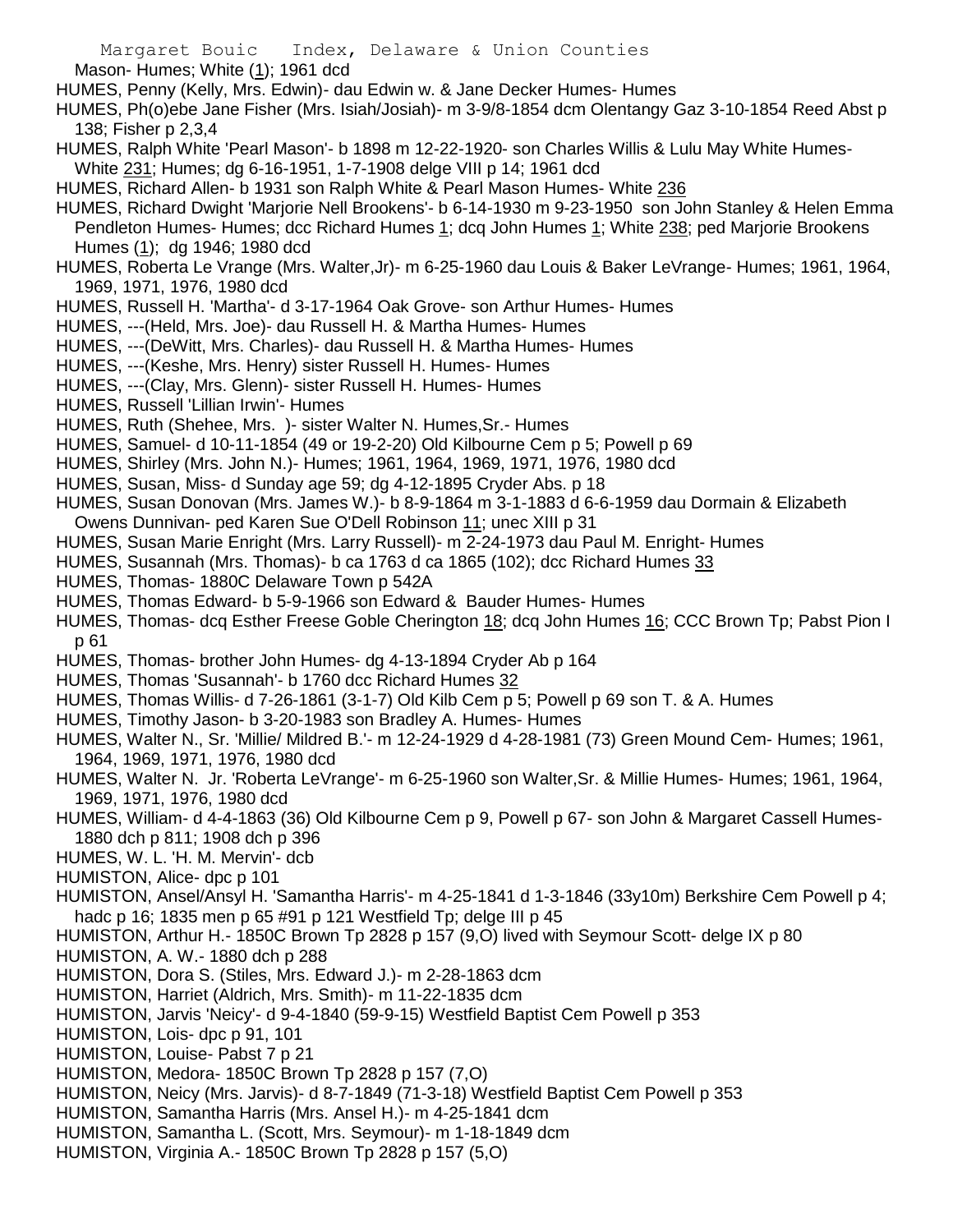Margaret Bouic Index, Delaware & Union Counties HUMISTON, Virginia A. (McCreary, Mrs. Anson)- m 2-7-1863 dcm HUMM, David - son Dr. Victor E. Humm- Humm HUMM, Denise (Kasper, Mrs. Dennis Lynn)- m 10-14-1972 dau Dr. Victor Humm- Humm; Rausch (165112), (14(12)112) HUMM, Jessica Adrienne- b 4-6-1979 dau David Humm- Humm HUMM, Dr. Victor E.- Humm HUMMEL, ----delge VII p 39 HUMMEL, Alice Ann- b 11-17-1860 d 3-18-1929 dau Isaac & Hannah Bingman Hummel- unec IV p 46; Hummel Bible HUMMEL, Anna- dau David & Catherine Hummel- 1850C Troy Tp 2578 p 136 (11,Pa) HUMMEL, Annie Burckpile (Mrs. Charles W.)- dcb late (Elzia Lee) HUMMEL, Barbara (Mrs. )- d 4-30-1960 (71) St. Mary's, Delaware - Hummel HUMMEL, Barbara A. (Mrs. Fred D.)- 1964, 1969, 1971, 1976, 1980 dcd HUMMEL, Betty Jean- b 8-21-1946 dau John William & Ethel Marie Herman Hummel- Weiser p 307 HUMMELL, Billy- son Clivey & Rachel Miller Hummel- Hummel HUMMEL, Caroline- dau David & Catherine Hummel- 1850C Troy Tp 2578 p 136 (18,Pa) HUMMEL, Catherine- 1880C Delaware Town p 516C HUMMEL, Catherine (Mrs. David)- 1850C Troy Tp 2578 p 136 (52,Pa) HUMMEL, Catherine- dau David & Catherine Hummel- 1850C Troy Tp 2578 p 136 (13,Pa) HUMMEL, Chancy- 1880C Marlborough Tp p 343A HUMMEL, Charles- 1880C Delaware Town p 491A HUMMEL, Charles F.- b 5-28-1865 d 9-22-1932 son Isaac & Hannah Bingman Hummel- unec IV p 46; Hummel Bible HUMMEL, Charles W. 'Annie Burckpile'- dcb late (Elzia Lee) (27-1897 HUMMEL, Clara Lowery (Mrs. William)- Hummel HUMMEL, Clivey (Iva Wm)'Rachel B. Miller'- (37-1925) dcb late George Edward; Hummel HUMMEL, Connie- b 1961 dau Frederick D. & Barbara A. Hummel- 1964, 1969, 1971, 1976 dcd HUMMEL, Cora Alta- b 8-31-1874 dau Isaac & Hannah Bingman Hummel- unec IV p 46; Hummel Bible HUMMEL, Craig- b 4-10-1944 son Sterryl & Faye Evelyn Arbogast Hummel- Weiser p 363 HUMMEL, Daniel- son David & Catherine Hummel- 1850C Troy Tp 2578 p 136 (7,Pa) HUMMEL, David 'Catherine'- 1850C Troy Tp 2578 p 136 (47,Pa) HUMMEL, Della (Lusby, Mrs. )- dau Clivey & Rachel Miller Hummel, Hummel HUMMEL, Donna Jean- dau Harry Hummel- Hummel HUMMEL, Dorothy Ann- b 6-26-1950 dau John William & Ethel Marie Herman Hummel- Weiser p 307 HUMMEL, Effie Hannah (Ellis, Mrs. Thurman A.)- b 7-27-1881 d 10-3-1915 ped Nina Rausch Boerger #3 15 dau Isaac & Hannah Bingman Hummel- unec II p 38, IV p 46; Hummel Bible HUMMEL, Eleanor (Mrs. )- Hummel HUMMEL, Elinor Sannan (Mrs. Ralph E.)- Hummel HUMMEL, Eliza Jane (Mader, Mrs. William)- b 4-9-1865 m 7-16-1885 d 4-30-1938- Weiser p 437 HUMMEL, Elzia Lee- b 4-21-1897 son Charles W. & Annie Burckpile Hummel- Scioto Tp dcb late HUMMEL, Emery- 1949 ucd HUMMEL, Emma Amelia (Cooper, Mrs. John Landis)- b 7-28-1845 m 9-20-1866 d 5-17-1926- Weiser p 568 HUMMEL, Ethel Marie Herman (Mrs. John William)- b 4-4-1925 m 7-21-1945 dau Harry Allen & Sadie Eleanore Rose- Weiser p 307 HUMMEL, Fannie (Held, Mrs. )- sister Frederick Albert Hummel- Hummel HUMMEL, Faye Evelyn Arbogast (Mrs. Sterryl)(Chinlund, Mrs. Robert)- b 9-17-1922 m(1) 8-21-1941 (2) 12-5- 1958 dau Russell & Dorthy Pauline Lawver Arbogast- Weiser p 363 HUMMEL, Franklin- son James F. & Mary Ella Bechtel Hummel- Hummel HUMMEL, Frederick D.- b 1952 son Frederick D. & Barbara A. Hummel- Hummel; 01964, 1969 dcd HUMMEL, Frederick Albert 'Grace Cooper'- d Thurs dg no date (59) WWI HUMMEL, Frederick D. 'Barbara A.'- 1964, 1969, 1971, 1976, 1980 dcd HUMMEL, George Edward- b 3-17-1925 son Clivey(Iva Wm)- & Rachel B. Miller Hummel- dcb late; Hummel HUMMEL, George E.,Jr. 'Lisa Mendenhall'- m 6-26-1976 son Mrs. John Lockart- Hummel HUMMEL, Gladys I.- dau James Franklin & Mary Ella Bechtel Hummel- Hummel; 1961, 1964 dcd

HUMMEL, Grace Cooper (Mrs. Frederick Albert)- Hummel

HUMMEL, Hannah Bingman (Mrs. Isaac)- b 4-21-1837 d 10-10-1887 ped Nina Rausch Boerger #3 31; unec II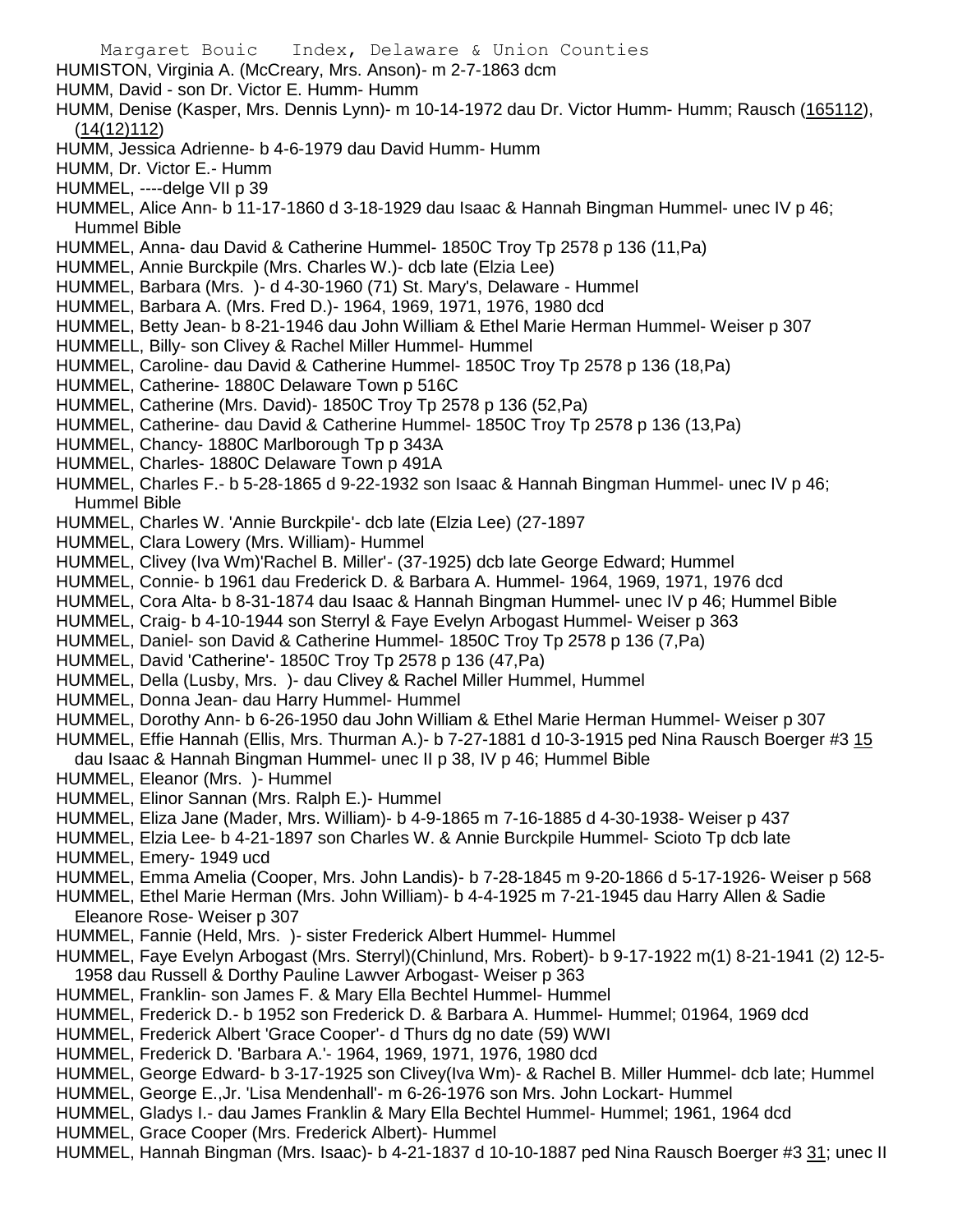- p 28, IV p 46; Hummel Bible
- HUMMEL, Harold- son Clivey & Rachel Miller Hummel- Hummel
- HUMMEL, Harry M.- son Barbara Hummel- Hummel
- HUMMEL, Harvey- b 2-14-1928 d 8-13-1992 (64) son Clivey & Rachel Miller Hummel- Hummel
- HUMMEL, Henry- 1880C Scioto Tp p 294A
- HUMMEL, Isaac Franklin- b 10-18-1876 d 6-1950 son Isaac & Hannah Bingman Hummel- unec IV p 46
- HUMMEL, Isaac 'Hannah Bingman'- b 11-22-1831 d 2-5-1908 ped Nina Rausch Boerger #3 30; unec II p 38, IV p 46; Hummel Bible
- HUMMEL, --infant son b 5-17-1869 son Isaac & Hannah Bingman Hummel- unec IV p 46; Hummel Bible
- HUMMEL, J.- Preacher Davy's Graveyard- Powell p 198; hadc p 205; Kingston Tp 1900; 1875 Berlin Tp CCC p 31
- HUMMEL, ---index, but can't find- Powell p 249
- HUMMEL, James Franklin 'Mary Ella Bechtel'- d 5-1-1966 (80) bur Radnor- Hummel; 1961, 1964
- HUMMEL, Jeff- 1880C Porter Tp p 452A
- HUMMEL, Jefferson'Laticia Hall'- m 4-19-1863 dcm
- HUMMELL, Jeffrey Michael 'Sandra K. Couch''Theresa Irene Likens'-m(1) 12-31-1977 m(2) 9-30-1982 son Harry M. Hummel- Hummel
- HUMMEL, Jesse Franklin 'Mildred L.'-b 10-6-1912 d 10-5-1989 (76) Radnor Cem- son James Franklin & Mary Ella Bechtel Hummel- Hummel; 1959 ucd; 1961, 1964, 1969, 1971, 1976, 1980 dcd
- HUMMEL, John William 'Ethel Marie Herman'- b 5-2-1917 m 7-21-1945- Weiser p 307
- HUMMEL, Joseph B.- b 10-7-1856 d 10-29-1924 son Isaac & Hannah Bingman Hummel- unec IV p 46; Hummel Bible
- HUMMEL, Judy (Davis, Mrs. )- dau Walter Edward & Kay Hummel- Hummel
- HUMMEL, Julia Etta- b 8-6-1867 d 1-1-1930 dau Isaac & Hannah Bingman Hummel- unec IV p 46; Hummel Bible
- HUMMEL, Kay (Mrs. Walter Edward)- Hummel
- HUMMEL, Laticia Hall (Mrs. Jefferson)- m 4-19-1863 dcm
- HUMMEL, Laura Ellen- b 10-2-1871 d 8-1950 dau Isaac & Hannah Bingman Hummel- unec IV p 46; Hummel Bible
- HUMMEL, Lavina (Martin, Mrs. )- b 8-19-1858 d 5-22-1913- dau Isaac & Hannah Bingman Hummel- unec IV p 46; Hummel Bible
- HUMMEL, Lester- 1964 dcd
- HUMMEL, Lisa Mendenhall (Mrs. George E.,Jr.)- m 6-26-1976 dau Robert Mendenhall- Hummel
- HUMMEL, Louise (Wilson, Mrs. )- dau Clivey & Rachel Miller Hummel- Hummel
- HUMMEL, Luthrena- dau David & Catherine Hummel- 1850C Troy Tp 2578 p 136 (20,Pa)
- HUMMELL, Madeline- dau Clivey & Rachel Miller Hummel- Hummel
- HUMMEL, Margaret (Moore, Mrs. )- dau Frederick Albert & Grace Cooper Hummel- dg no date; Hummel
- HUMMEL, Marie- b 4-16-1949 dau John William & Ethel Marie Herman Hummel- Weiser p 307
- HUMMEL, Mary Ella (Mrs. James F.)- 1961 dcd
- HUMMEL, Mary (Hill, Mrs. )(Loyer, Mrs. )- dau James F. & Mary Ella Bechtel Hummel- Hummel
- HUMMEL, Mildred L. (Mrs. Jesse F.)- Hummel; 1959 ucd; 1961, 1964, 1969, 1971, 1976, 1980 dcd HUMMEL, Millie (Mrs. Franklin)- Hummel
- HUMMEL, Monte- b 3-30-1950 ch Sterryl & Faye Evelyn Arbogast Hummel- Weiser p 363
- HUMMEL, Olive Jane- b 2-22-1863 d 11-2-1917 dau Isaac & Hannah Bingman Hummel- unec IV p 46; Hummel Bible
- HUMMEL, Patricia Ann- dau Harry Hummel- Hummel- engaged to Howard Paul Cooper
- HUMMEL, Peter- 1880c Troy Tp p 335A
- HUMMEL, Philip- b 1951 son Jesse F. & Mildred L. Hummel- 1964, 1969 dcd
- HUMMEL, Rachel B. Miller (Mrs. Clivey)(27-1925) dcb late George Edward; Hummel
- HUMMEL, Ralph E. 'Elinor Sannan'- b 4-16-1914 d 2-19-1992 (77) Radnor Cem- son James Franklin & Mary Ella Bechtel Hummel- Hummel; 1961 dcd
- HUMMEL, Ralph- b 1957 son Frederick D. & Barbara A. Hummel- 19964, 1969, 1971 dcd
- HUMMELL, Raymond- son Clivey & Rachel Miller Hummel- Hummel
- HUMMEL, Robert William "Bobby" b 9-4-1935 d 8-23-1991 (56)- Oak Grove Cem son William & Clara Lowery Hummel- Hummel
- HUMMEL, Sandra K. Couch (Mrs. Jeffrey Michael)- m 12-31-1977 dau Mr. & Mrs. Ralph Snyder- Hummel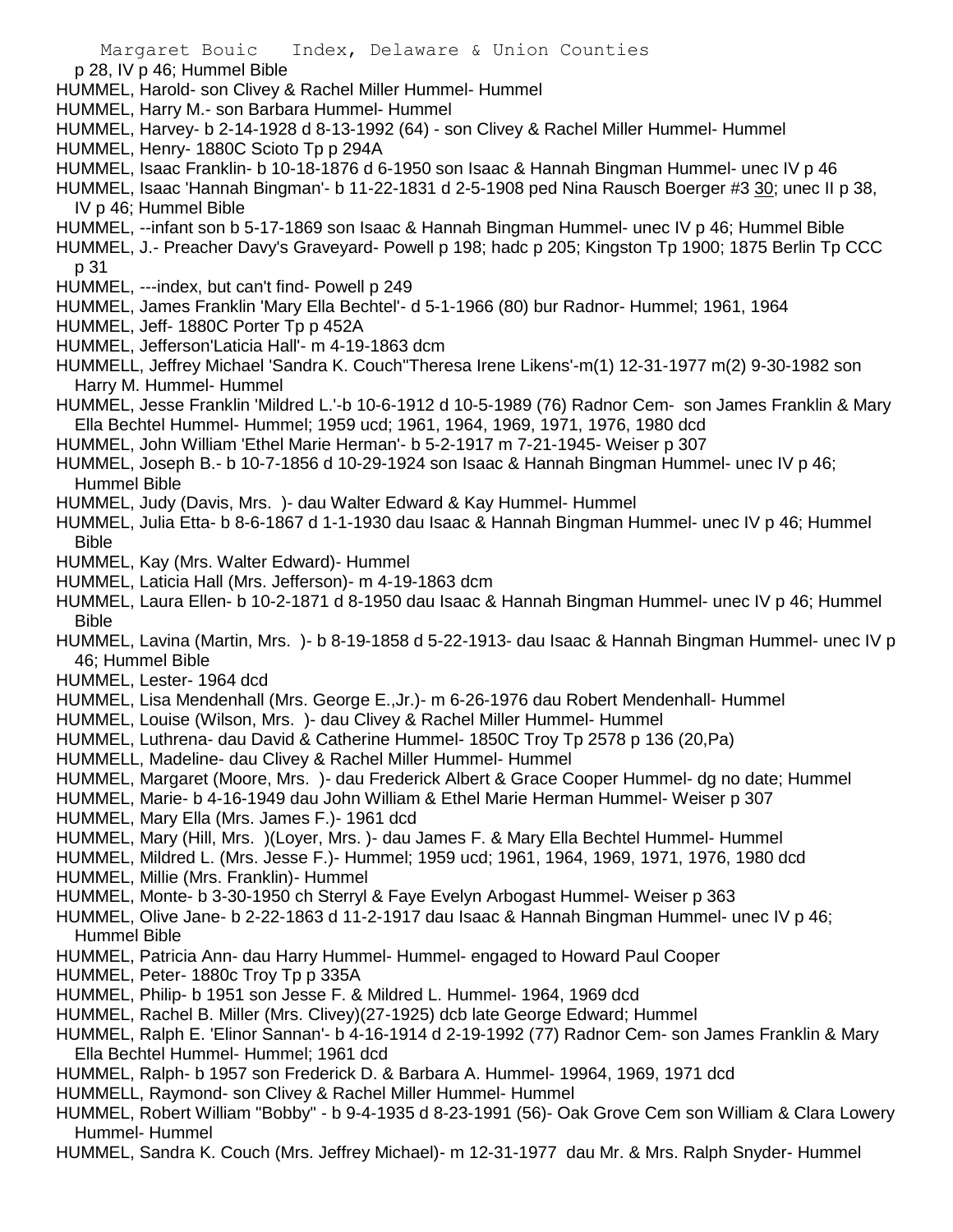Margaret Bouic Index, Delaware & Union Counties HUMMEL, Shirley- dau Clivey & Rachel Miller Hummel- Hummel HUMMEL, Simon- son David & Catherine Hummel- 1850C Troy Tp 2578 p 136 (14,Pa) HUMMEL, Solomon- son David & Catherine Hummel- 1850C Troy Tp 2578 p 136 (16,Pa) HUMMEL, Sterryl 'Faye Evelyn Arbogast'- b 4-6-1911 m 8-21-1941 d 6-10-1956- Weiser p 363 HUMMEL, Steve- 1981 ucd HUMMEL, Susan (Collier, Mrs. )- dau Jesse F. & Mildred Hummel- Hummel; 1964 dcd (16) HUMMEL, Theresa Irene Likens (Mrs. Jeffrey Michael)- m 9-30-1982 dau Charles E. Likens- Hummel HUMMEL, Terrence- b 1954 son Frederick D. & Barbara A. Hummel- 1964, 1969, 1971 dcd HUMMEL, Viola (Timson, Mrs. )- dau Clivey & Rachel Miller Hummel- Hummel HUMMEL, Walter Edward 'Kay'- b 11-8-1923 d 8-13-1993 (69) son Frederick Albert & Grace Cooper Hummel-Hummel HUMMEL, William 'Clara Lowery'- Hummel HUMMELBERGER, Magdalena (Weiser, Mrs. John)- b 3-27-1815 m 11-19-1842 d 3-21-1878- Weiser p 783 HUMMELL, Anna Mildred Black (Mrs. Ivan Maywood)- b 11-23-1902 Weiser p 641 HUMMELL, Arbella (Mrs. Emery R.)- b 1882 d 1947 Claibourne Cem p 53 HUMMELL, Barbara Lee Schaeffer (Mrs. Charles Kermit)- m 11-23-1955 son Willis Heister & Mildred Leist Hummell- Weiser p 666 HUMMELL, Barbary Ann Bowers (Mrs. Isaac)- m 3-29-1855 dcm HUMMELL, Bernita Nance (Mrs. Richard Lee)- m 5-22-1954- Weiser p 641 HUMMELL, Bertha Olive Heister (Mrs. Charles Foster)(DeLapp, Mrs. Clyde Bert)- b 9-6-1886 m 12-25-1909 (2) 4-17-1933- dau Edward Monroe & Flora Minnesota Belote Heister- Weiser p 665 HUMMELL, Betty Jane (Klinebriel, Mrs. Lawrence)- b 12-30-1922 m 6-1939 d 10-5-1946 dau Charles Foster & Bertha Olive Heister Hummell- Weiser p 666 HUMMELL, Bonnie Lou- b 8-10-1954 dau Doyle Edward & Norma Jean Binns Hummell- Weiser p 666 HUMMELL, Byron Courtright 'Effie Elizabeth Courtright'- b 6-26-1897 m 12-25-1919 d 112-11-1953 son John Clinton & Eura Maude Courtright Hummell- Weiser p 641 HUMMELL, Caroline (Dix, Mrs. Stanton C.)- m 8-12-1847 dcm HUMMELL, Catharine (Walter, Mrs. Andrew)- m 8-5-1855 dcm HUMMELL, Catharine Heiserman (Mrs. George Frederick)- m 220-1857 dcm HUMMELL, Charles Foster 'Bertha Olive Heister'- b 2-26-1881 m 12-25-1909 d 4-27-1929- Weiser p 665 HUMMELL, Charles Kermit 'Barbara Lee Schaeffer'- b 9-20-1935 m 11-23-1955 son Willis Heister & Mildred Leist Hummell- Weiser p 666 HUMMELL, Christinia Dorwert (Mrs. Solomon)- m 3-20-1856 dcm

HUMMELL, Clara E.- b 1872 d 1880 Oak Grove Cem Powell p 433- dau Henry & Mary Hummell- 1880C Scioto Tp 354-380 (7,O,Pa,Pa)

- HUMMELL, Connie Sue- b 8-10-1954 dau Doyle Edward & Norma Jean Binns Hummell- Weiser p 666
- HUMMELL, Deborah Kay- b 4-22-1951 dau Doyle Edward & Norma Jean Binns Hummell- Weiser p 666
- HUMMELL, Della Belle (Lusby, Mrs. )- sister William Hummell- Hummell

HUMMELL, Doyle Edward 'Norma Jean Binns'- b 7-11-1928 m 6-25-1949 son Charles Foster & Bertha Olive Heister Hummell- Weiser p 666

- HUMMELL, Effie Elizabeth Courtright (Mrs. Byron Courtright)- b 4-8-1895 m 12-25-1919- Weiser p 641
- HUMMELL, Eliza Hinton (Mrs. Simeon)- m 12-17-1857 dcm
- HUMMELL, Emery R.'Arabella'- b 1878 d 1951 Claibourne Cem p 53
- HUMMELL, Eura Maude Courtright (Mrs. John Clinton)- b 2-6-1877 m 12-2-1896 d 8-17-1957 dau Thomas Hamer & Minerva Fellers Courtright- Weiser p 641
- HUMMELL, Flora Maxine (Brigner, Mrs. Floyd)- b 12-3-1913 m 7-29-1934 dau Charles Foster & Bertha Olive Heister Hummell- Weiser p 666
- HUMMELL, Florence Watters (Mrs. )- dau Benjamin Franklin & Sarah Atkinson Watters- Maugans Anc p 152
- HUMMELL, Frank H.- son Henry & Mary Hummell- 1880C Scioto Tp 354-380 (4,O,Pa,Pa)
- HUMMELL, George- brother William Hummell- Hummell
- HUMMELL, Gary- son William & Juanita Hummell- Hummell
- HUMMELL, Gene Maywood 'Reba Jeannine Lane'- b 11-12-1926 m 6-17-1950 son Ivan Maywood & Anna Mildred Black Hummel- Weiser p 641
- HUMMELL, Gene Michael- b 3-13-1956 son Gene Maywood & Reba Jennine Lane Hummell- Weiser p 641
- HUMMELL, George Frederick 'Catharine Heiserman'- m 2-20-1857 dcm
- HUMMELL, Harold- brother William Hummell- Hummell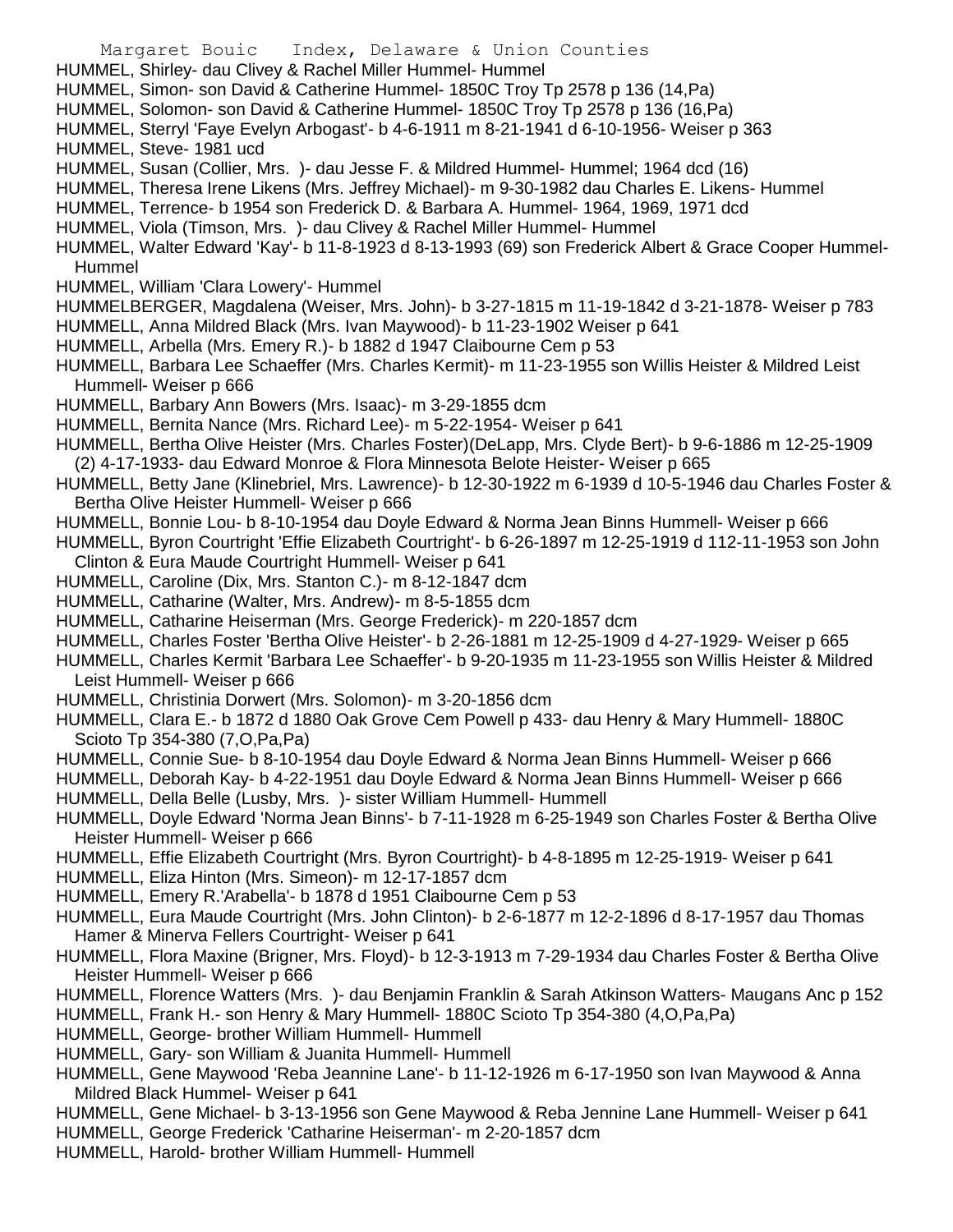HUMMELL, Harvey- brother William Hummell- Hummell

HUMMELL, Henry 'Mary'- 1880C Scioto Tp 354-380 (42,Pa,Pa,Pa); 1908 dch p 397

- HUMMELL, H. H.- hadc p 56
- HUMMELL, Isaac- Pabst 2 p 79
- HUMMELL, Isaac 'Barbary Ann Bowers'- m 3-29-1855 dcm
- HUMMELL, Ivan Maywood 'Anna Mildred Black'- b 2-24-1900 m 7-10-1926 son John Clinton & Eura Maude Courtright Hummell- Weiser p 641
- HUMMELL, James- 1880C Radnor Tp p 478A
- HUMMELL, James- son William & Juanita Hummell- Hummell; 1962 ucd (4)
- HUMMELL, John Clinton 'Eura Maude Courtright'- b 9-26-1876 m 12-2-1896- Weiser p 641
- HUMMELL, John- son William & Juanita Hummell- Hummell
- HUMMELL, Juanita Bernadine (Dunn, Mrs. James Waldron)- b 11-9-1911 m 12-8-1922 dau Charles Foster & Bertha Olive Heister Hummell- Weiser p 665
- HUMMELL, Juanita (Mrs. William)- Hummell; 1962 ucd
- HUMMELL, Kent Edward- b 11-26-1958 son Doyle Edward & Norma Jean Binns Hummell- Weiser p 666
- HUMMELL, Kenneth H.- Oak Grove Powell p 433
- HUMMELL, Lois Jane- b 7-31-1932 d 11-1-1932 dau Ivan Maywood & Anna Mildred Black Hummell- Weiser p 641
- HUMMELL, Louise (Wilson, Mrs. )- sister William Hummell- Hummell
- HUMMELL, Madeline- sister William Hummell- Hummell
- HUMMELL, Marguerite Fern (Hanners, Mrs. Lewis Wendell)- b 7-2-1905 m 9-4-1926 dau John Clinton & Eura Maude Courtright Hummell- Weiser p 641
- HUMMELL, Marilyn Louise (Mathey, Mrs. Richard Newton)- b 9-24-1924 m 5-31-1953 dau Byron Courtright & Effie Elizabeth Courtright Hummell- Weiser p 641
- HUMMELL, Mary- b 1816 d 1886 Oak Grove Cem Powell p 433
- HUMMELL, Mary (Mrs. Henry)- 1880C Scioto Tp 354-380 (35,-,-,-)
- HUMMELL, Mildred Leist (Mrs. William Heister)- m 2-14-1935- Weiser p 666
- HUMMELL, Norma Jean Binns (Mrs. Doyle Edward)- b 1-17-1930 m 6-25-1949- Weiser p 666
- HUMMELL, Peggy Lee- b 1-18-1950 dau Doyle Edward & Norma Jean Binns Hummell- Weiser p 666
- HUMMELL, Peter- b 1806 d 1881 Oak Grove Cem Powell p 433
- HUMMELL, Raymond- brother William Hummell- Hummell
- HUMMELL, Reba Jeannine Lane (Mrs. Gene Maywood)- b 5-28-1931 m 6-17-1950- Weiser p 641
- HUMMELL, Richard Lee 'Bernita Nance'- b 1-7-1930 m 5-22-1954- Weiser p 641
- HUMMELL, Robin Lynn- b 5-2-1956 ch Richard Lee & Bernita Nance Hummell- 641
- HUMMELL, Rufina (Patten, Mrs. John)- m 9-14-1852 Olentangy Gaz 9-17-1852 Reed Abs. p 120; Pabst 2 p 79
- HUMMELL, Samuel- Pabst 2 p 80
- HUMMELL, Sarah Ann- Pabst 2 p 81
- HUMMELL, Shirley Ann- sister William Hummell- Hummell
- HUMMELL, Simeon 'Eliza Hinton'- m 12-17-1857 dcm
- HUMMELL, Solomon 'Christinia Dorwert'- m 3-21-1856 dcm
- HUMMELL, Steven- son William & Juanita Hummell- Hummell; 1962 ucd (3)
- HUMMELL, Susan- b 1864 d 1886 Oak Grove Cem Powell p 433
- HUMMELL, Viola (Timson, Mrs. )- sister William Hummell- Hummell
- HUMMELL, William 'Juanita'- d 3-22-1967 (35) Hummell; 1962 ucd
- HUMMELL, William ,Jr.- son William & Juanita Hummell- Hummell; 1962 ucd (6)
- HUMMER, Viola (Brehm, Mrs. Harry Ellsworth)- b 1-2-1893 m 1-13-1916 d 1-14-1944- Weiser p 149
- HUMMERLRIECH, Earl 'Wanda'- 1971 dcd
- HUMMERLRIECH, Wanda (Mrs. Earl)- 1971 dcd
- HUMMON, Nancy (Maitlen, Mrs. James)- d 1891 ped Charlott Ken May #131 15; unec VIII p 47
- HUMPAH, Amanda (Noteman, Mrs. Zachariah)- m 3-1-1860 ucm 2993
- HUMPHERIES, Sarah M.- 1964 dcd
- HUMPHREY, see HUMPHREYS
- HUMPHREY, Rev. -1883 uch V p 188 Mr.- dpc p 7
- HUMPHREY, Miss- school teacher 1844; unec X p 54
- HUMPHREY, Aaron C.- son Samuel Humphrey- dcw Bk 1 p 28; Liberty Tp 1826 delge VI p 56, 57
- HUMPHREY, Ann- b 1846 d 1847 Radnor Cem Powell p 231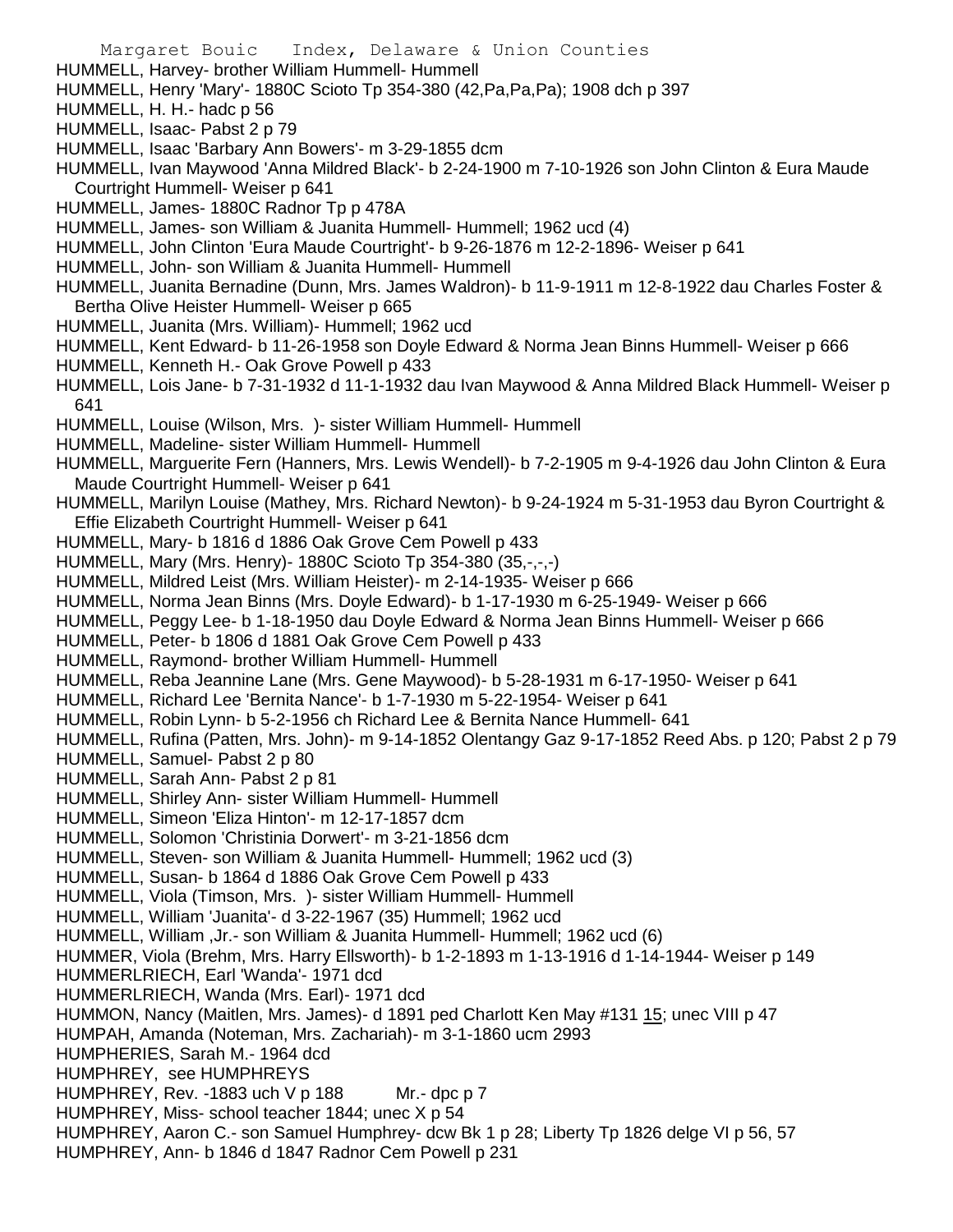- Margaret Bouic Index, Delaware & Union Counties HUMPHREY, Annabelle (Mrs. William R.)- Humphrey HUMPHREY, Anthony- son Johnny V. & Reba M. Humphrey- 1959 ucd (6mo) HUMPHREY, Barbara Anna- dau Earl B. & Sharlotte Anne Humphrey- 1949 ucd HUMPHREY, Barbara- dau Dewey L. & Roxie Humphrey- 1959 ucd (2) HUMPHREY, Benjamin 'Hannah Hartman'- license 1-8-1869 ucm 4494 HUMPHREY, Bernice- b 8-1893 dau Samuel & Victoria Humphrey- 1900C Liberty Tp Un Co (6,O,O,O) HUMPHREY, Betty (Hamilton, Mrs. )- sister Ora Humphrey- Humphrey HUMPHREY, Betty (Saunders, Mrs. )- dau Ora & Garnet Aspendall Humphrey- Humphrey HUMPHREY, Beulah A.- 1976 dcd HUMPHREY, Charles 'Emma Wilkins'- Humphrey HUMPHREY, Cheryl L. (Mrs. Richard L.)- 1977, 1979, 1981, 1983, 1991 ucd HUMPHREY, Mrs. C. L.- 1843 girl's school- unec XII p 69 HUMPHREY, Clifford Clark 'Mary Adeline Pacios Taylor'- b 1-11-1937 son Gleason Wallace & Eunice Clark Humphrey- Maugans Anc p 150 HUMPHREY, David Gleason 'Lois Fay Amundson'- b 8-27-1938 m 9-2-1966 son Gleason Wallace & Eunice Clark Humphrey- Maugans Anc p 151 HUMPHREY, Dennis- brother Ora Humphrey- Humphrey HUMPHREY, Dewey L. 'Roxie'- 1959 ucd HUMPHREY, Donald J. 'Dorothea S.'- 1969, 1971, 1976 dcd HUMPHREY, Donald- b 1958 son Donald J. & Dorothea S. Humphrey- 1969, 1971, 1976 dcd HUMPHREY, Dorcas- delge VI p 56, 57 Liberty Tp 1826 HUMPHREY, Dorothea S. (Mrs. Donald J.)- 1969, 1971, 1976 dcd HUMPHREY, Earl B. 'Sharlotte Anne'- 1949 ucd HUMPHREY, Eber 'Laura Gibson'- m 4-11-1839 dcm d 4-19-1876 (65-7-25) Powell Cem Powell p 166; son Samuel Humphrey- dcw Bk 1 p 28 HUMPHREY, Edward- son Hugh & Ann Humphrey- 1850C Radnor Tp 147 p 179 (9,O) HUMPHREYS, Eliza H. (Hall, Mrs. )- dau Samuel Humphrey- dcw Bk 1 p 28 HUMPHREY, Emma Supplee (Mrs. John)- Humphrey HUMPHREY, Emma Wilkins (Mrs. Charles)- Humphrey HUMPHREY, Esther (Hilbert, Mrs. )- sister William H. Humphrey- Humphrey HUMPHREY, Eugene- brother Ora Humphrey- Humphrey HUMPHREY, Eunice Clark (Mrs. Gleason Wallace)- b 4-14-1914 dau Amos Zachariah & Emma Jane Everett Clark- Maugans Anc p 149, 150 HUMPHREY, Florence (Litwin, Mrs. Joseph)- b 9-1-1904 m 10-9-1928 d 5-27-1977 dau Mary Elizabeth Foxdcc Mary Bouic 15; dcc Marie Van Gundy Bouic 7 HUMPHREY, Frances (Ward, Mrs. )- dau Ora & Garnet Aspendall Humphrey- Humphrey HUMPHREY, Fred- brother William Humphrey- Humphrey HUMPHREY, Frieda (McCauley, Mrs. Donald)- dau William & Susie Wiant Humphrey- Humphrey HUMPHREY, Garnet Aspendall (Mrs. Ora Ray)- Humphrey; 1964, 1969, 1976 dcd HUMPHREY, Genevra- 1880C Delaware Town p 494C HUMPHREY, Gladys (Picklesimer, Mrs. )- sister William H. Humphrey- Humphrey HUMPHREY, Gleason Wallace 'Eunice Clark'- b 2-23-1912 m 2-4-1935 son Wallace Norris & Louise Daniels Humphrey- Maugans Anc p 150 HUMPHREY, Hannah Hartman (Mrs. Benjamin)- lic 1-8-1869 ucm 4494 HUMPHREY, Harry- Liberty Tp delge V p 50 HUMPHREY, Hatriet A. (Dunton, Mrs. William B.)- m 4-11-1838 dcm HUMPHREY, Helen (Lentz, Mrs. )- dau John & Emma Supplee Humphrey- Humphrey HUMPHREYS, --d 6-25-1842 (1y8m) Radnor Cem son H. & M. Powell p 223 HUMPHREYS, Horace W.- d 2-5-1842 (7m) son E. & L. Humphrey; Powell Cem Powell p 166 HUMPHREY, Hubert H- politician- 1985 uch p 29 HUMPHREY, Hugh 'Ann Evans'- Radnor Cem Powell p 218 HUMPHREY, Hugh,Jr.- d 4-5-1859 (24-4-13) Radnor Cem Powell p 218 HUMPHREY, Jacob- 1830C Liberty Tp 456 p 297 (20-300 HUMPHREY, James A. 'Laura B.'- grandson-in-law of Lackey Irvin- 1900C Allen Tp 158-159 p 7B (33,O,O,O) m 13y
- HUMPHREY, Janet (Payne, Mrs. )- dau Ora & Garnet Aspendall Humphrey- Humphrey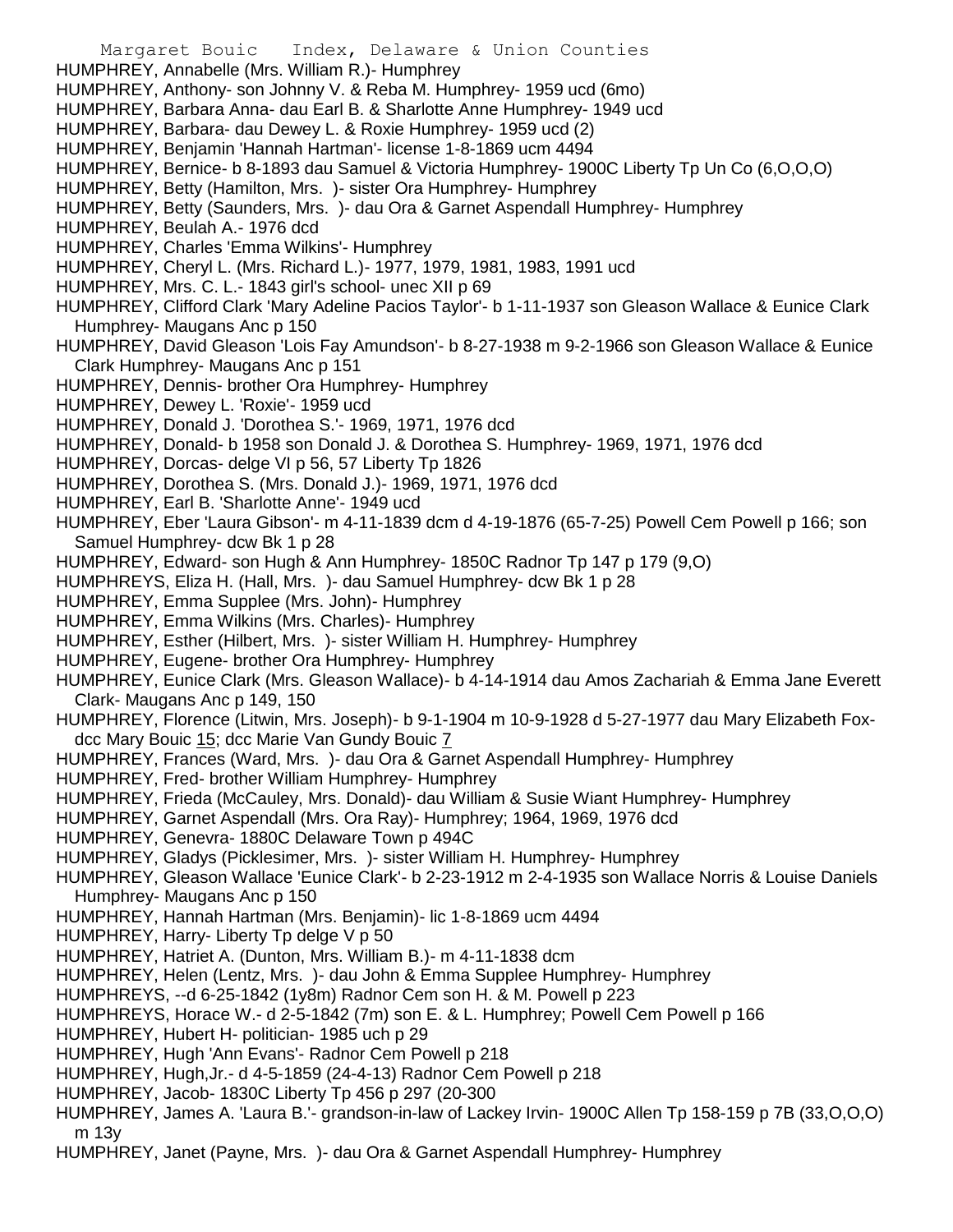- Margaret Bouic Index, Delaware & Union Counties HUMPHREY, Janus L.- b 9-1887 gr-gr-randson Lackey Irvin- 1900C Allen tp 155-159 p 7B (12,O,O,O) HUMPHREY, Jean Ann (Rausch, Mrs. Marlos W. E.)- m 11-31-1947- Rausch (11812), III p 264, (16232) HUMPHREY, Jean (Mrs. Samuel S.)- 1977, 1979, 1981, 1983, 1991 ucd HUMPHREY, John- 1830C Radnor Tp p 103; delge III p 71 HUMPHREY, John- from Wales, naturalization 9-18-1840 delge IX p 42 HUMPHREY, John 'Emma Supplee'- Humphrey HUMPHREY, John H.- 1880C Delaware Town p 484C HUMPHREY, John William 'Mary Francis'- Asp p 118 HUMPHREY, Johnny V. 'Reba M.'- 1959 ucd HUMPHREY, Kay- dau Dewey & Roxie Humphrey- 1959 ucd (5) HUMPHREY, Kathryn (Taylor, Mrs. Wilbur L.)- Humphrey HUMPHREY, Laura B. (Mrs. James A.)- granddau Lackey Irvin- b 2-1869- 1900C Allen Tp 155-159 p B (31,O,O,Can); 1 ch HUMPHREY, Laura (Clark, Mrs. David)- m 12-1-1822 Del Pat. & Frank. Chron 12-11-1822 dau Lemuel Humphrey- 1880 dch p 655; dcga p 9; Reed Abst. p 9 HUMPHREY, Laura- dau Samuel Humphrey- dcw Bk 1 p 28 HUMPHREY, Laura Gilson (Mrs. Eber)- m 4-11-1839 dcm; Powell p 166 HUMPHREY, Laura- dau Samuel Humphrey- dcw Bk 1 p 28 HUMPHREY, Lemuel- Del Pat & Fr Ch 12-11-1822, 10-29-1823 Reed Ab p 9, 61 HUMPHREY, Lemuel Gordon- d 6-16-1823 (37) Del Pat 7-2-1823 Reed Ab p 59; (1805) delge II p 37, 38 (1804), III p 12, VI p 56, 57; VII p 7, 62; VIII p 53, 54 (1810); 1880 dch p 419, 555; 1908 dch p 445, 468, 728; Pabst 7 p 1; Powers p 281, 282; dcga p 9, 19; 1820C Liberty Tp Del Co HUMPHREY, Leonard- brother Ora Humphrey- Humphrey HUMPHREY, Linda- b 1955 dau Donald J. & Dorothea S. Humphrey- 1969, 1971 dcd HUMPHREY, Lois Fay Amundson (Mrs. David Gleason)- b 7-9-1943 m 9-2-1966- Maugans Anc p 151 HUMPHREY, Lorinda Plum- dau Samuel Humphrey- dcw Bk 1 p 28 HUMPHREY, Louise Daniels (Mrs. Wallace Norris)- Maugans Anc p 150 HUMPHREY, M.- Radnor Tp 1829; Powell p 211 HUMPHREY, Martha A. (Aspinwall, Mrs. Algernon Aikin)- b 3-11-1849 m 6-1-1870 dau John William & Mary Francis Humphrey- Asp p 118 HUMPHREY, Martha M. (Taylor, Mrs. Harry E.)- b 2-23-1905 m 2-14-1926 d 10-22-1986- dau Charles & Emma Wilkins Humphrey- Humphrey HUMPHREY, Martha (Taylor, Mrs. )- dau William & Susie Wiant Humphrey- Humphrey HUMPHREY, Mary Adeline Pacios (Taylor, Mrs. )(Mrs. Clifford Clark)- Maugans Anc p 150 HUMPHREY, Mary (Detwiler, Mrs. )- dau Charles & Emma Wilkins Humphrey- Humphrey HUMPHREY, Mary Elizabeth Fox (Mrs.)- b 8-15-1876 m 6-14-1898 d 3-12-1964 dau James & Charlotte Dobson Fox- dcc Mary Bouic 31; dcc Marie Van Gundy Bouic 15 HUMPHREY, Mary Francis (Mrs. John William)- Asp p 118 HUMPHREY, Mildred (Mitchner, Mrs. )- sister Ora Humphrey- Humphrey HUMPHREY, Mildred (Resh, Mrs. )- dau John & Emma Supplee Humphrey- Humphrey HUMPHREY, Mildred- b 4-1897 dau Samuel & Victoria Humphrey- 1900C Liberty Tp Un Co (3,O,O,O) HUMPHREY, Morris- dg 8-19-1892 Cryder Abstract p 100 HUMPHREY, Ora/Ray 'Garnet Aspendall'- d 1-14-1977 (71) bur Wilmington Cem- Humphrey; 1964, 1969, 1976 dcd HUMPHREY, Reba M. (Mrs. Johnny V.)- 1959 ucd HUMPHREY, Robert E.- son Ora & Garnet Aspendall Humphrey- Humphrey HUMPHREY, Roxie (Mrs. Dewey L.)- 1959 ucd HUMPHREY, Samuel S. 'Jean'- 1977, 1979, 1981, 1983, 1991 ucd HUMPHREY, Samuel 'Victoria Wright'- b 9-1872 m 1892; unec V p 10; 1900C Liberty Tp Un Co 68-69 p 3B (27,O,O,O); m 8y HUMPHREY, Sewel- b 4-1899 son Samuel & Victoria Humphrey- 1900C Liberty Tp Un Co (1,O,O,O) HUMPHREY, Shannon- b 1975 ch Samuel S. & Jean Humphrey- 1977, 1979, 1981, 1983, 1991 ucd HUMPHREY, Sharlotte Anne (Mrs. Earl B.)- 1949 ucd
- HUMPHREY, Stella- b 1977 dau Samuel S. & Jean Humphrey- 1979, 1981, 1983, 1991 ucd
- HUMPHREY, Stephen- b 3-4-1964 son Clifford Clark & Mary Adeline Pacios Taylor Humphrey- Maugans Anc p 150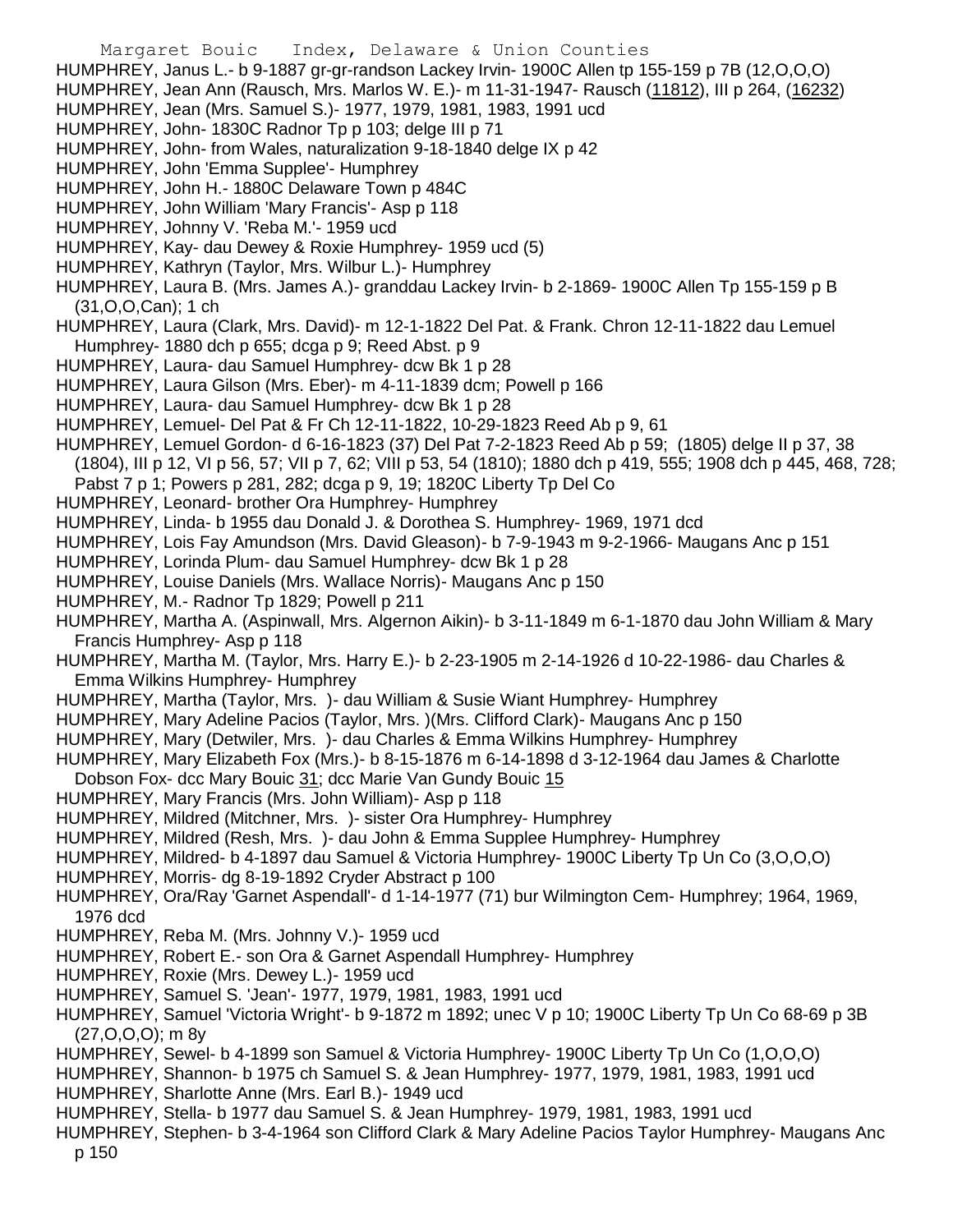- Margaret Bouic Index, Delaware & Union Counties
- HUMPHREY, Susie Wiant (Mrs. William)- d 1964-Humphrey
- HUMPHREY, Teresa- dau Johnny V. & Reba M. Humphrey- 1959 ucd (1 1/2)
- HUMPHREY, Thomas- ancestor of Neds family- 1985 uch p 103
- HUMPHREY, Victoria, Miss- d 2-20-1934 (76) Claibourne Tp uninf p 21
- HUMPHREY, Victoria Wright (Mrs. Samuel)- b 10-1874 m 1892 unec V p 10; 1900C Liberty Tp Un Co 68-69 o 3B (25,O,O,O); m 8 y, 3 ch
- HUMPHREY, H. Virgil- d 6-28-1847 (4-2-7) Powell Cem- Powell p 166
- HUMPHREY, Vivian "Margene" West (Knowlton, Mrs. )(Mrs. )- b 9-15-1915 d 6-9-1990 bur Croton dau John & Opal Freeman West- Humphrey
- HUMPHREY, Wallace Norris 'Louise Daniels'- Maugans Anc p 150
- HUMPHREY, William R. 'Annabelle'- b 11-17-1909 d 10-27-1992 (82) Greenlawn Cem- son John & Emma Supplee Humphrey- Humphrey
- HUMPHREY, William 'Susie Wiant'- b 1-29-1897 d 11-2-1965 bur Urbana- Humphrey
- HUMPHREY, Rev. Z. M.- Olentangy Gaz 10-26-1855 Reed Abs p 157
- HUMPHREYS, see HUMPHREY
- HUMPHREYS, Andrew 'Julia Ferris'- m 8-18-1863 ucm 3461
- HUMPHREYS, Ann Bernice Robinson (Mrs. Charles M.)- m 10-2-1966 dau John C. Robinson- delge IX p 23, 25; 1969, 1971, 1976, 1980 dcd
- HUMPHREYS, Ann Evans (Mrs. Hugh,Sr.)- d 1-9-1865 (61) Radnor Cem Powell p 218; dcq Sallie Humphreys 5; 1850C Radnor Tp 147 p 179 (46, Wales); dg 1-27-1865 Cryder Abs p 45; Powers Pat p 282
- HUMPHREYS, Ann (Griffiths, Mrs. John S.)- m 3-6-1856 dcm dau John & Elizabeth Chidlaw Humphreys-Powers p 318
- HUMPHREYS, Ann- dau John & Elizabeth Chidlaw Humphrey- 1850C Radnor Tp 57 p 177 (24,O)
- HUMPHREYS, Anna- 1869 wsc p 12
- HUMPHREYS, Anna Lu- Pabst 8 p 24
- HUMPHREYS, Anna Martin (Mrs. Benjamin Chidlaw) m 10-2-1889 Powers p 319
- HUMPHREYS, Arminda (Mcmaster, Mrs. Benjamin)- m 1818 dau Samuel/Lemuel G. Humphrey- 1908 dch p 728; dumch p 250; dcw Bk 1 p 28; Powell p 72
- HUMPHREYS, Benjamin- 1915 uch p 500
- HUMPHREYS, Benjamin C. 'Mary Jane Wasson'- m 4-3-1851 dcm; son John & Elizabeth Chidlaw Humphreys-1850C Radnor Tp 57 p 177 (22,O); Powers p 317
- HUMPHREYS, Benjamin Chidlaw- d 9-4-1851 (23y6m) Radnor Cem Powell p 223- son Morris & Margaret E. Wasson Humphreys- 1880 dch p 756;1908 dch p 714; Pabst 8 p 17; Powers p 319; dg 9-4-1899 Cryder Ab p 24
- HUMPHREYS, Benjamin- son Hugh & Ann Humphreys- 1850C Radnor Tp 147 p 179 (5,O)
- HUMPHREYS, Beth Ann- dau Carl E.,Jr. & Betty Ousley Humphreys- Humphreys
- HUMPHREYS, Betty Ousley, (Mrs. Carl E.)(Temple, Mrs. Earl)- Humphreys
- HUMPHREYS, Carl- 1820C Liberty Tp Delaware Co
- HUMPHREYS, Carl E. III- b 1963 son Carl E.Jr. & Caroline M. Temple Humphreys- 1975, 1979, 1981 ucd
- HUMPHREYS, Carl E,Jr. 'Caroline Temple'- b-28-1944 m 4-5-1974 d 5-13-1991 (46) Claibourne Cem- son
- Carl E. Betty Ousley Humphreys; Humphreys; 1959(14), 1975, 1977, 1979, 1981, 1983 ucd
- HUMPHREYS, Carol Sue- dau Richard Humphreys- Humphreys; engaged to Douglas Pretorius
- HUMPHREYS, Caroline Temple (Mrs. Carl E.,Jr.)- n 4-5-1974 Humphreys; 1975, 1977, 1979, 1981, 1983 ucd
- HUMPHREYS, Caroline- dau Jacob & Margaret Greeen Humphreys- 1915 uch p 250; 1883 uch V p 43, 387
- HUMPHREYS, Charles M. 'Ann Bernice Robinson'- m 10-2-1966 son Morris W. & Mildred Cryder Humphreys-Humphreys' 1961, 1964, 1969, 1971, 1976, 1980 dcd
- HUMPHREYS, Connie- b 1965 dau Carl E.,Jr. & Caroline Temple Humphreys- 1975, 1977, 1981, 1983 ucd
- HUMPHREYS, Dr. Curtis Judson 'Jeanette Mae Raum'- m 12-25-1922 d 1986- Humphreys
- HUMPHREYS, Curtis 'Elaine Rafalski'- m 9-19-1980- son Richard Humphreys- Humphreys
- HUMPHREYS, David- 1908 dch p 318 D. Pabst Pion II p 152.
- HUMPHREYS, David- son Edward & Mary Davis Humphreys- 1908 dch p 774
- HUMPHREYS, David- son Evan Humphreys- dcw Bk 4 p 8(10)
- HUMPHREYS, David- son Hugh & Ann Humphreys- 1850C Radnor Tp 147 p 179 (13,O)
- HUMPHREYS, David 'Sarah Ann Lee'- m 10-24-1861 dcm
- HUMPHREYS, David- son Thomas & Mary Humphreys- 1850C Radnor Tp 119 p 179 (8,O); Powell p 231 HUMPHRIES, David W.- 1870C Jerome Tp 36 p 5 (13,O) lived with Zachariah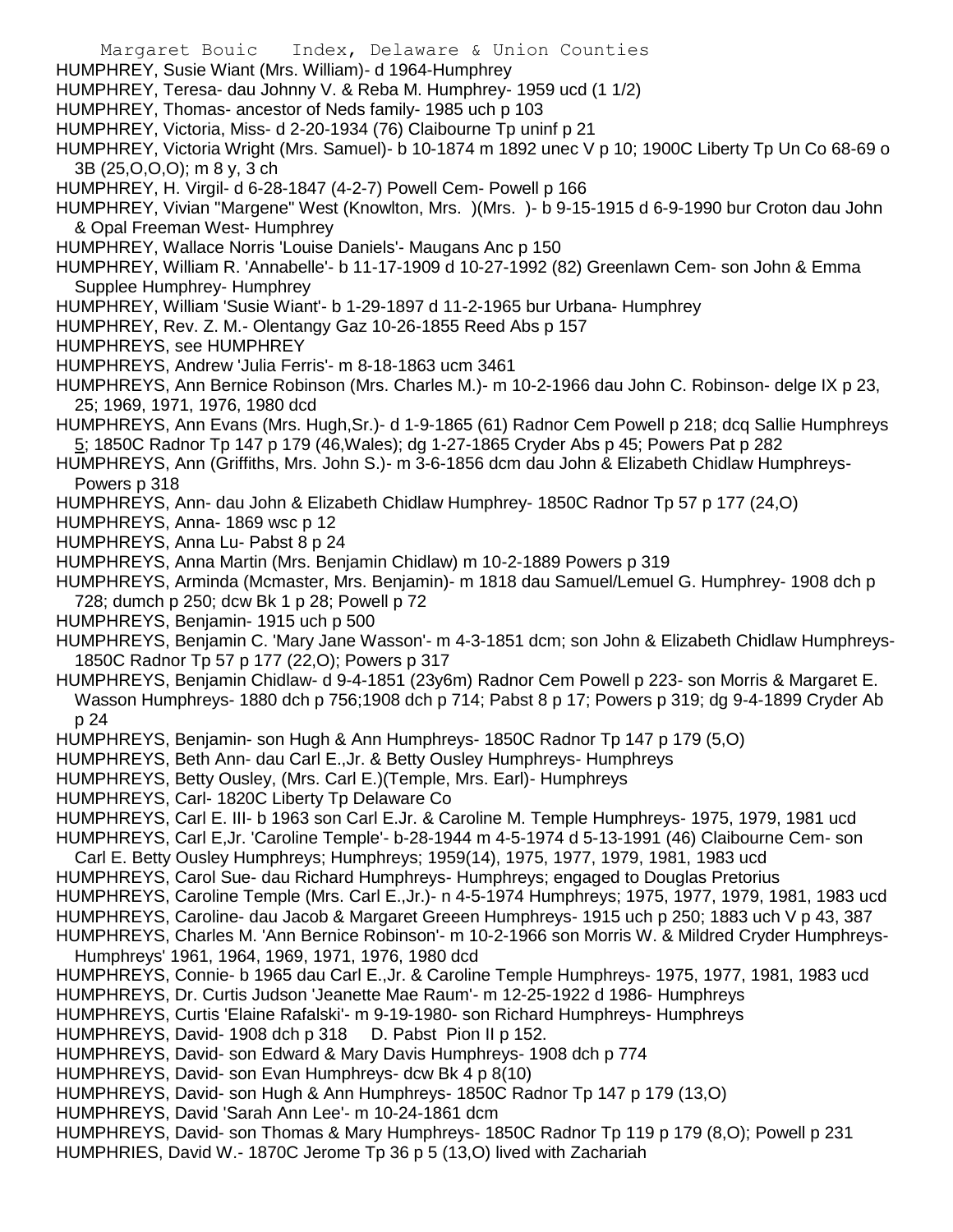Noteman

- HUMPHREYS, Delia Storm Thomson (Mrs. Col. John H.)- dau Abram & Delia Storm Thomson- dcq Sallie Humphrey 3; Powers Pat p 281, 282, 283, 288, 290, 293 (39-1882) dcb late (Gertrude); dg 6-7-1898; Cryder Ab. p 157
- HUMPHREYS, Dorcas (Mrs. Samuel)- dcw Bk 1 p 28; delge VI p 56
- HUMPHREYS, Dorothy Emily Stevens (Mrs. Ray)- b 12-28-1898 m 6-14-1922 dau Harry James & Edith Amanda Sesler Stevens- Genther p 191, 192, 193, 245
- HUMPHREYS, Earl- Pabst 7 p 1
- HUMPHREYS, Edward- 1908 dch p 673
- HUMPHREYS, Edward- son Edward & Mary Davis Humphreys- 1880 dch p 774
- HUMPHREYS, Edward 'Mary Davis'- 1880 dch p 774; 1908 dch p 397
- HUMPHREYS, Elaine Rafalski (Mrs. Curtis)- m 9-19-1980- Humphreys
- HUMPHREYS, Elder- 1883 uch V p 398
- HUMPHREYS, Elizabeth Chidlaw (Mrs. John H.)- m 8-11-1825 d 10-27-1831 (30y6m) Radnor Cem, Powell p 223- dau Benjamin W. & Mary Williams Chidlaw- dcq Eugene David 21; 1880 dch p 756; 1908 dch p 713; dcga p 30 Del Pat & Fr. Chr
- HUMPHREYS, Elizabeth- dau Edward & Mary Davis Humphreys- 1880 dch p 774
- HUMPHREYS, Elizabeth (Jones, Mrs. George W.)- b 8-13-1838 m 2-25-1869 dumch p 68
- HUMPHREYS, Elizabeth (McKittrick, Mrs. Wm)- McKitrick p 344, 347
- HUMPHREYS, Elizabeth- dau Thomas & Mary Humphreys- 1850C Radnor Tp 119 p 179 (2,O); Powell p 231
- HUMPHREYS, Emily Suzanne (Kutschbach, Mrs. James William)- b 8-25-1923 m 2-2-1946 dau Ray &
- Dorothy Emily Stevens Humphreys- Genther p 193
- HUMPHREYS, Emma (Mrs. )- wsc Grah p 42
- HUMPHREYS, Emma J.- d 10-19-1850 (7-8-8) Radnor Cem Powell p 223 dau H. & M.
- HUMPHREYS, Emma- b 12-16-1871 d 1910 Oak Grove Cem not m, dau John H. & Delia Thomson
- Humphreys- Powers Pat p 282, 283, 293; grad Delaware HS 1886, 1888; delge IV p 46, 47, VII p 26
- HUMPHREYS, Estell 'L'Ataha Storms'- 1985 uch p 135
- HUMPHREYS, Estella Mendenhall (Mrs. Richard)- d 11-23-1896 dau J. H. Mendenall dg 11-24-1896; Cryder Abs p 92
- HUMPHREYS, Ethel Jane Long (Mrs. Frank B.)- dau Timothy & Laura Triphenia Gates Thomas- Joel Smith 4
- HUMPHREYS, Evan- will dcw Bk 4 p 81(10)- Powers p 317
- HUMPHREYS, Rev. E. W.- 1883 uch V p 680; 1915 uch p 235, 236 or Humphries
- HUMPHREYS, Flora E. Moses (Mrs. L. V.)- dau Flavel & Elizabeth Moses- 1908 dch p 652
- HUMPHREYS, Florence McCollum (Brown, Mrs. )(Mrs. )- dau William Melville & Rose Homan McCollum- dcq Rose Homan McCollum Edwards 1
- HUMPHREYS, Frank B. 'Ethel Jane Long'- Joel Smith 4
- HUMPHREYS, Geneva/Genevra- Pabst 7 p 21
- HUMPHREYS, George 'Maria Johnson'- m 2-22-1864 ucm 3544; 1870C Claibourne Tp 263-259 p 34 (54,Eng)
- HUMPHREYS, Gertrude (Cone, Mrs. J. Windson)- b 6-8-1882 dcb late- dau Col. John H. & Delia Storm
- Thomson Humphreys; dcq Sally Humphreys 1
- HUMPHREYS, Gibson- 1908 dch p 397
- HUMPHREYS, Grace (Owens, Mrs. John)- 1880 dch p 636
- HUMPHREYS, Hannah (Jones, Mrs. William)- dau Edward Humphreys- 1908 dch p 673
- HUMPHREYS, Hannah M.- b 1843 d 1860 Radnor Cem Powell p 231- dau Thomas & Mary Humphreys-1850C Radnor Tp 119 p 179 (6,O)
- HUMPHREYS, Harriet Louise (Young, Mrs. Eugene J.)- b 7-29-1864 dau Morris & Margaret E. Wasson Humphreys- 1880 dch p 756; 1908 dch p 714; Powers p 319; dg 9-4-1899 Cryder Ab p 214
- HUMPHREYS, Harvey A.- 1908 dch p 297
- HUMPHREYS, Hattie Cox (Mrs. John Wasson)- m 2-8-1877 d 10-17-1878 Powers p 319
- HUMPHREYS, Hezekiah H.- 1908 dch p 397
- HUMPHREYS, Holly- dau John R. Humphreys- Humphreys
- HUMPHREYS, Horace- 1908 dch p 318
- HUMPHREYS, Hugh,Sr. 'Ann Evans'- d 7-29-1853 delge IV p 4; Powers Pat p 282; rcc p 1; dcq Sallie Humphreys 4; natual. 6-20-1840 from Wales; delge IV p 4, IX p 42; dg 1-27-1865, Cryder Ab p 45; 1840C Radnor Tp p 102 (30-400; 1850C Radnor Tp 147 p 179 (45,Wales)
- HUMPHREYS, Hugh C.- 1869 wsc p 13; Pabst 8 p 25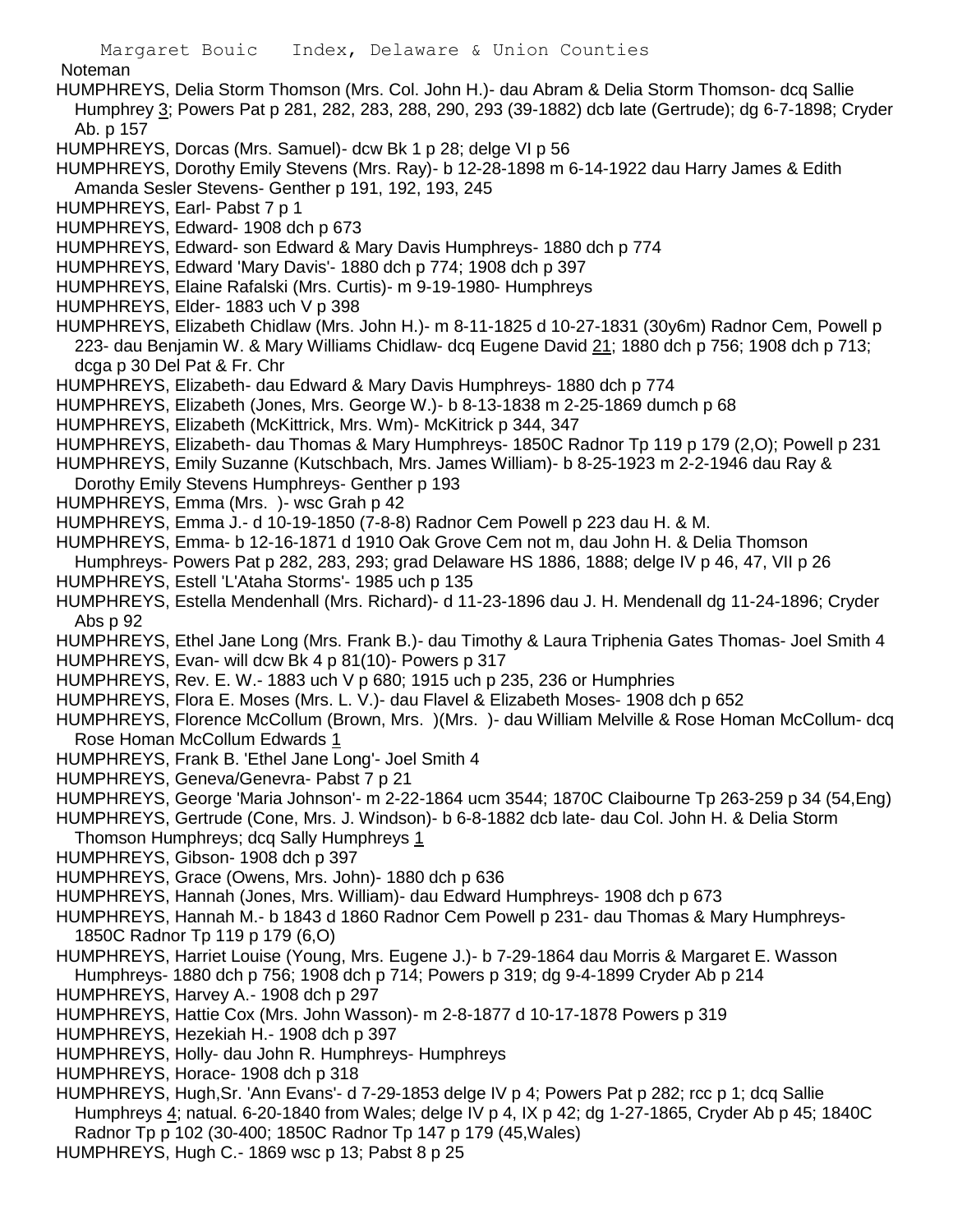HUMPHREYS, Hugh- son Hugh & Ann Humphreys- 1850C Radnor Tp 147 p 179 (15,O)

HUMPHREYS, Humphrey 'Margaret Griffiths'- d 6-6-1845 (51-8-4) Radnor Cem Powell p 223; 1880 dch p 504, 758; 1908 dch p 483, 629; dumch p 68; dcw Bk 2 p 69; Pabst 8 p 4; Naturl. 9-18-1840 from Wales; delge IV p 5, IX p 42; dcw Bk 2 p 69; Pabst 8 p 4; 1840C Radnor Tp p 105 (40-50)

HUMPHREYS, Iney Martin- b 1-12-1891 Powers p 320

HUMPHREYS, Jacob 'Margaret Greeen''Permelia Skidmore'- 1915 uch p 443; 1883 uch V p 387

HUMPHREYS, Jamie Louise (Lilly, Mrs. Daniel) - dau Dr. Curtis Judson & Jeanetta Mae Raum Humphreys-Humphreys

HUMPHREYS, Jean Carolyn (Blakeslee, Mrs.George)- dau Curtis Judson & Jeanetta Raum Humphreys-**Humphreys** 

HUMPHREYS, Jeanetta Mae Raum (Mrs. Curtis Judson)- b 4-11-1902 m 12-225-1922 d 2-10-1992 (89) bur Winona, Ohio- dau John & Carrabell O'Neal Raum- Humphreys

HUMPHREYS, Jeff- b 1967 son Carl E.Jr. & Caroline Temple Humphreys- 1977, 1979, 1981, 1983 ucd HUMPHREYS, Jeffrey Eugene- son Carl E.,Jr. & Betty Ousley Humphreys- Humphreys

HUMPHREYS, John- lived Radnor once- he and wife died within 3 hrs. dg 1-28-1898 Cryder Abs p 142 HUMPHREYS, John- hmp p 150 John W.- hmp p 151

HUMPHREYS, John- 1820C Genoa Tp ; 1840C Radnor Tp (40-50); Pabst 8 p 4; delge IV p 5; 1908 dch p 436

HUMPHREYS, John- to US 1845 from Wales; natural. 4-3-1862 delge IX p 42

HUMPHREYS, John- Logan Co. JP- unec XII p 53

HUMPHREYS, John- b 1969 son Charles M. & Ann Robinson Humphreys- 1969, 1971, 1976, 1980 dcd

HUMPHREYS, John- son Evan Humphreys- dcw Bk 4 p 81(10) exec; dcw Bk 4 p 215(24)

HUMPHREYS, John G.- d 7-8-1842 (1y8m) son H. & M. Radnor Cem Powell p 223

HUMPHREYS, Col. John H. 'Delia Storm Thomson'- (50-1882) son Hugh,Sr. & Ann Evans Humphreys- dcq Sallie Humphreys 2; 1880 dch p 285, 292; 1908 dch p 397;1869 wsc p 2,6,10; Pabst 8 p 13, 17, 22, 23; Powers Pat p 281, 282, 283, 284, 285, 293, 323; dg 6-7-1898 Cryder Ab. p 157; 1850C Radnor Tp 147 p 179 (18,Pa)

HUMPHREYS, John H. 'Elizabeth Chidlaw'- m 8-11-1825 d 12-9-1873 (76) Radnor Cem Powell p 223- son Morris Humphreys- dcq Eugene David 20; hadc p 48; Powers p 318; dcga p 30 Del Pat & Fr Ch; dg 12-12- 1873 Cryder Abst. p 111; 1850C Radnor Tp 57 p 177 (52,Wales)

HUMPHREYS, John Morris 'Mae Koons'- b 1895 d 1938 Claibourne Cem p 86; 1985 uch p 50

HUMPHREYS, John- son John R. Humphreys- Humphreys

HUMPHREYS, John R.- son Fred Stanley & Virginia M. Humphreys- Humphreys

HUMPHREYS, John 'Sarah Thomas'- m 3-7-1865 dcm

HUMPHREYS, John Wasson 'Hattie Cox''Lucy Wielan'- b 12-29-1854 m(1) 2-8-1877 (2) 12-7-1881 son Morris & Margaret E. Wasson Humphreys- 1880 dch p 756; 1908 dch p 714; Powers p 319; dg 9-4-1899 Cryder Ab p 214; 1880C Radnor Tp p 472A

HUMPHREYS, Kathryn Faye (Sundquist, Mrs. )- dau Curtis Judson & Jeanetta Mae Raum Humphreys-**Humphreys** 

HUMPHREYS, Josephine (Jones, Mrs. Evan)- dau Humphrey & Margaret Griffiths Humphreys; 1908 dch p 629

HUMPHREYS, Julia Ferris (Mrs. Andrew)- m 8-18-1863 ucm 3461

HUMPHREYS, Kathryn (Sundquist, Mrs. Harold)- Humphreys

HUMPHREYS, Kimberly Ann- dau Carl E.,Jr. & Betty Ousley Humphreys- Humphreys

HUMPHREYS, L'Atha Merida Storms (Mrs. Estell)- dau Lutellus & Ocie Otha Storms- 1985 uch p 135

HUMPHREYS, Laurie Jean (LeClaire, Mrs. Henri Robert)- m 6-20-1981 dau Richard Humphreys- Humphreys

HUMPHREYS, Linda- dau Estell & L'Atha Merida Storms Humphreys- 1985 uch p 135

HUMPHREYS, Lucille Davis (Hamner, Mrs. )(Mrs. John)- d 8-21-1966- Hamner; Humphreys

HUMPHREYS, Lucy Elizabeth (David, Mrs. Benjamin)- b 1-17-1853 d 1895 dau Morris & Margaret Wasson

Humphreys; dcq Eugene David 5; 1908 dch p 700, 714; 1880 dch p 753, 756; Powers p 3

HUMPHREYS, Lucy Wielan (Mrs. John Wasson)- m 1-27-1881- Powers p 319

HUMPHREYS, L. V. 'Flora E. Moses'- 1908 dch p 652

HUMPHREYS, Mae Koons (Mrs. John Morris)(Fish, Mrs. Ernest)- b 1897 Claibourne Cem p 86- dau Jesse & Elvira Butcher Koons- 1985 uch p 50, 51

HUMPHREYS, Margaret- Powell p 231

HUMPHREYS, Margaret Ann- dau John B. & Mary Davies Humphreys- 1908 dch p 717

HUMPHREYS, Margaret Ann (Perry, Mrs. George)- m 3-9-1855 dcm dau Humphrey & Margaret Griffiths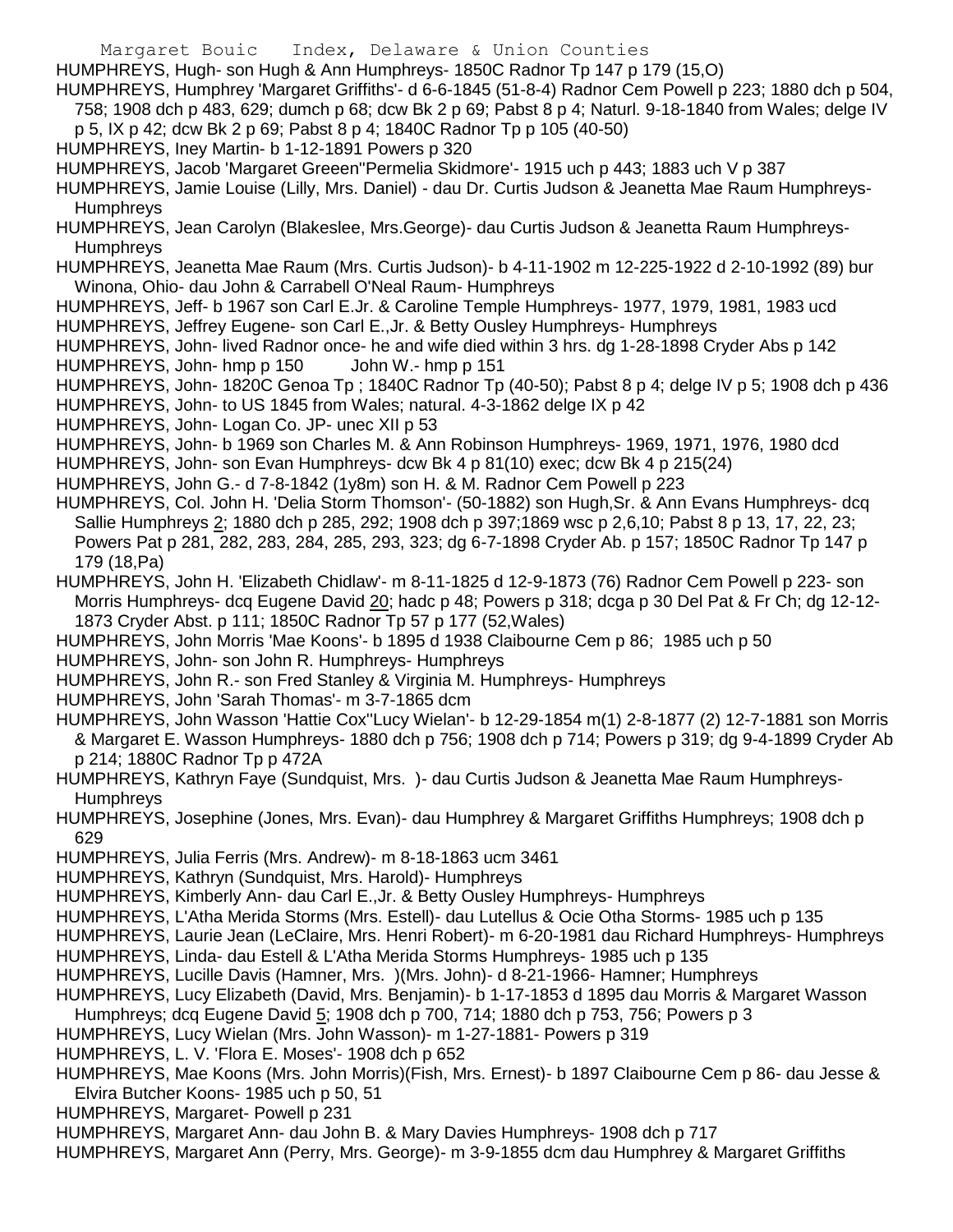Margaret Bouic Index, Delaware & Union Counties Humphreys- 1908 dch p 629 HUMPHREYS, Margaret Ann (Ransome, Mrs. John L.)- b 12-29-1856 dau Morris & Margaret E. Wasson Humphreys- 1880 dch p 756l 1908 dch p 714; Powers p 319; dg 9-4-1899 Cryder Ab p 214 HUMPHREYS, Margaret Elizabeth Wasson (Mrs. Morris)- b 1-29-1829 m 4-3-1851 dcm d 1895 dau William M. & Lucy Minter Wasson- dcq Eugene David 11; 1880 dch p 756; 1880 dch p 713; dg 9-4-1899 HUMPHREYS, Margaret (Evans, Mrs. Robert)- m 9-15-1847 dcm HUMPHREYS, Margaret- dau Evan Humphreys- dcw Bk 4 p 81(10) HUMPHREYS, Margaret Green (Mrs. Jacob)- 1883 uch V p 387 HUMPHREYS, Margaret Griffiths (Mrs. Humphrey)- d 1882 dau John Griffiths- 1880 dch p 758; 1908 dch p 629; dumch p 68 HUMPHREYS, Maria Johnson (Mrs. George)- m 2-22-1864 ucm 3544 HUMPHREYS, Martha Davies (McVay, Mrs. William)- m 1-14-1891 dau John B. & Mary Davies- 1908 dch p 714; Powers p 319 HUMPHREYS, Martha (Mrs. Evan)- d 8-8-1836? (60-6-22) Radnor Cem Powell p 219 HUMPHREYS, Martha (Mrs. William)- d Sunday dg 1-8-1847 (83) Radnor Cem HUMPHREYS, Mary- 1869 wsc p 6; Pabst 8 p 17 HUMPHREYS, Mary A. (Jones, Mrs. Evan B.)- dau Humphrey & Margaret Griffiths Humphreys- 1908 dch p 629 Mary Jane- m 12-13-1855 dcm HUMPHREYS, Mary Arcena (Davis, Mrs. John B.)- b 12-25-1861 dau Morris & Margaret E. Wasson Humphreys- 1880 dch p 756; 1908 dch p 714; Powers p 319 HUMPHREYS, Mary Davis (Mrs. Edward)- dau Morris & Margaret Wasson Humphreys- 1880 dch p 774; dg 1- 25-1895, Cryder Abs p 4, 214 HUMPHREYS, Mary Elizabeth- dau John B. & Mary Davies Humphreys- 1908 dch p 717 HUMPHREYS, Mary- dau Evan Humphreys- dcw Bk 4 p 81(10) HUMPHREYS, Mary (Howison, Mrs. George William)- m 1845 dau William Humphreys- Howison (83) HUMPHREYS, Mary- dau Hugh & Ann Humphreys- 1850C Radnor Tp 147 p 179 (6/12,O) HUMPHREYS, Mary Jane (Mrs. Benjamin Chidlaw)(Griffith, Mrs. Morris)- m (1) 4-3-1851 (2) 4-17-1856 dcm; Powers p 318 HUMPHREYS, Mary Jane Perkins (Mrs. )- dau Stephen & Katie Ogan Perkins- dumch p 284

HUMPHREYS, Mary Jane Wasson (Mrs. Benjamin C.)- m 9-15-1847 dcm

HUMPHREYS, Mary Phillips (Mrs. Thomas)- b 1817 m 3-30-1838 dcm d 1900 Radnor Cem Powell p 231

HUMPHREYS, Mary (Pritchard, Mrs. )- dau Edward & Mary Davis Humphreys- 1880 dch p 774

HUMPHREYS, Mary (Mrs. Thomas)- 1850C Radnor Tp 111 p 179 (39,O)

HUMPHREYS, May- 1880C Radnor Tp p 468A

HUMPHREYS, Micah- b 1970 ch Carl M. & Caroline Humphreys- 1977, 1979, 1981, 1983 ucd

HUMPHREYS, Mildred M. Cryder (Mrs. Morris)- d 3-28-1983 (90) Radnor Cem- dau Charles & Elizabeth Cryder- Humphreys; 1908 dch p 583; Cryder 6,7; 1961, 1964 dcd

HUMPHREYS, Morris James- b 8-1-1872 son Morris & Margaret E. Wasson Humphreys- 1908 dch p 714; Pabst 7 p 10; Powers p 317, 319

HUMPHREYS, Morris ' Jones'- dcq Eugene David 40

HUMPHREYS, ---(Mrs. Morris)(Jones, Mrs. )- Powers p 318

HUMPHREYS, Mrs. Morris- d 1-22-1895 dg 1-25-1895 Cyrder Ab p 3,4

HUMPHREYS, Morris- d 12-1835 (2m) child H. & M. Radnor Cem Powell p 223

HUMPHREYS, Morris 'Margaret Elizabeth Wasson'- b 6-26-1829 m 4-3-1851 dcm d 8-23-1899 (70-1-18) son John H. & Elizabeth Chidlaw Humphreys; Powers p 95, 98, 259, 317, 318, 319, 320; 1880 dch p 756; 1908 dch p 700, 713; dcq Eugene David 10; Pabst Pion I p 134, 136; 1850C Radnor Tp 57 p 177 (21,O)

HUMPHREYS, Morris Weiland 'Mildred Cryder'- b 2-25-1883 d 1-13-1961 (77) Radnor Cem- Powers p 210; **Humphreys** 

HUMPHREYS, Nancy Miller (Mrs. Robert)- m 1-27-1842 Madison Co unec IX p 56

HUMPHREYS, Permelia Skidmore (Mrs. Jacob)- 1883 uch V p 387

- HUMPHREYS, Phebe Ann- dau Jacob & Margaret Green Humphreys- 1883 uch V p 387
- HUMPHREYS, Ralph- son Samuel Humphrey- dcw Bk 1 p 28
- HUMPHREYS, Ray 'Dorothy Emily Stevens'- m 6-14-1922 Genther p 191, 192
- HUMPHREYS, R. H.- 1880 dch p 293; 1869 wsc p 6, 13; Pabst 8 p 17, 25
- HUMPHREYS, Rhuana (Bard, Mrs. Isaac)- 1880 dch p 707

HUMPHREYS, Richard- son Edward & Mary Davis Humphreys- 1880 dch p 774; 1908 dch p 397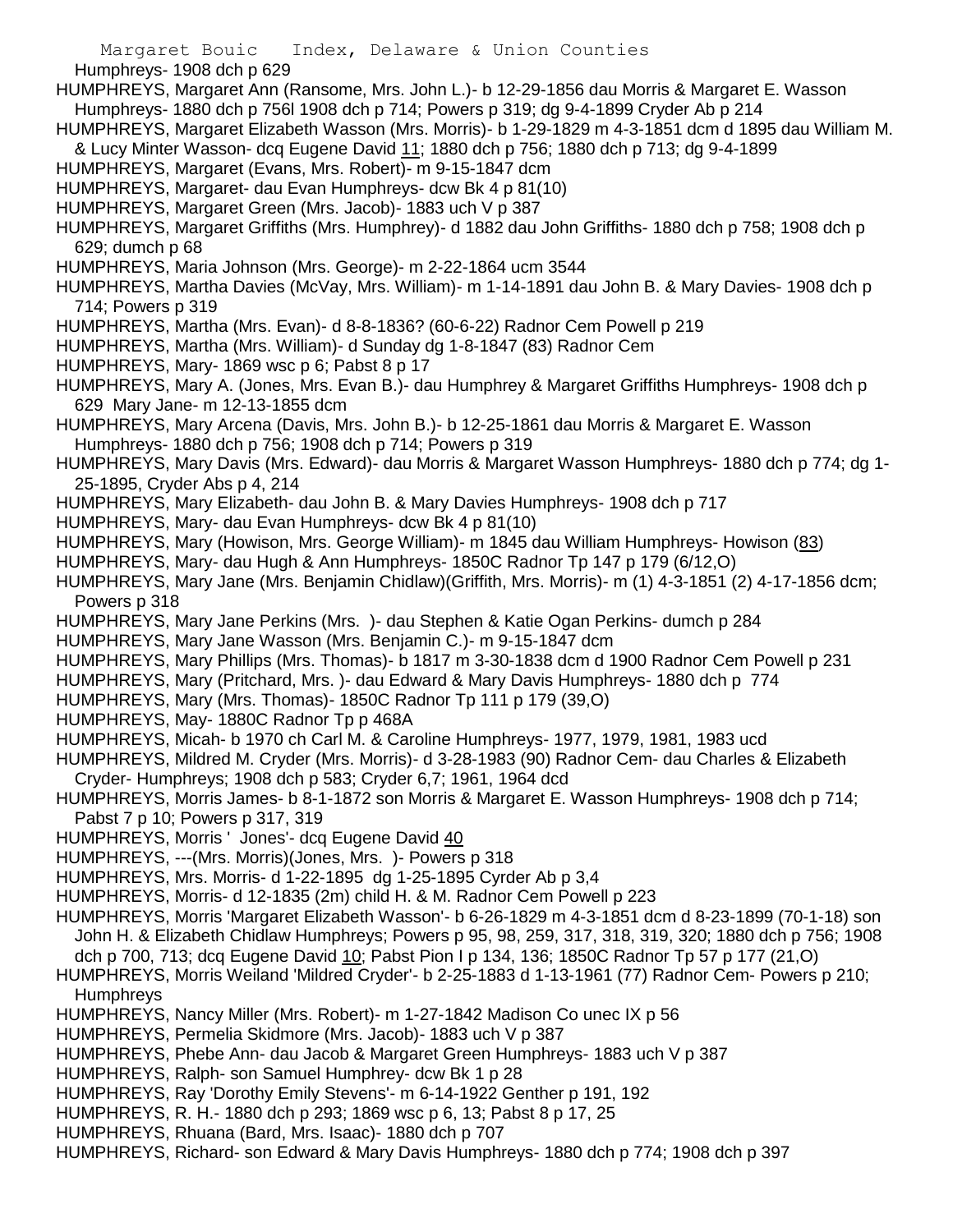- Margaret Bouic Index, Delaware & Union Counties HUMPHREYS, Richard 'Estella Mendenhall'- dg 11-23-1896 Cryder Ab p 92 HUMPHREYS, Richard- son Hugh & Ann Humphreys- 1850C Radnor Tp 147 p 179 (11,O) HUMPHREYS, Richard L. 'Cheryl L.' 1977, 1979, 1981, 1983, 1991 ucd HUMPHREYS, Richard Raum- son Curtis Judson & Jeanetta Raum Humphreys- Humphreys HUMPHREYS, Richardson- grandson Samuel Humphrey- youngest son of Ralph Richardson- dcw Bk 1 p 28 HUMPHREYS, Robert- b 2-6-1887 d 12-9-1888 Powers p 321 HUMPHREYS, Robert 'Nancy Miller'- m 1-27-1842 Madison Co unec IX p 56 HUMPHREYS, Sallie Thomson- b 9-26-1876 d 3-13/14-1966 (89) dau Col. John H. & Delia Thomson Humphreys- dcq 1; Powers Pat p 55, 282, 283, 293; CCC p 68; Pabst 8 p 31 HUMPHREYS, Samuel- eldest son Samuel Humphrey- dcw Bk 1 p 28 HUMPHREYS, Samuel G. 'Dorcas'- 1820C Liberty Tp; Pabst 7 p 1; will dcw Bk 1 p 28 HUMPHREYS, Sarah (Mrs. )- d 4-11-1965- Humphreys HUMPHREYS, Sarah- Powell p 211; 1961 dcd; Tp Trustee Radnor Tp HUMPHREYS, Sarah- 1880C Concord Tp p 276A HUMPHREYS, Sarah A.- 1850C Radnor Tp 147 p 179 (7,o) HUMPHREYS, Sarah Ann Lee (Mrs. David)- m 10-24-1861 dcm HUMPHREYS, Sarah Jane- dau Jacob & Margaret Green Humphreys- 1883 uch V p 387 HUMPHREYS, Sarah- dau Samuel Humphrey- dcw Bk 1 p 28 HUMPHREYS, Sarah Thomas (Mrs. John)- m 3-7-1865 dcm HUMPHREYS, Shepherd- son Jacob & Margaret Green Humphreys- 1883 uch V p 367 HUMPHREYS, Fred Stanley 'Virginia M. Arthur'- b 6-11-1891 m 1913 d 3-31-1972(80) Radnor Cem - Humphreys; 1961, 1964, 1969 dcd; Powers p 32 HUMPHREYS, Thomas- d Sat dg 10-6-1877 Cryder Ab p 25 HUMPHREYS, Thomas- 1840C Radnor Tp p 105 (30-40); delge IV p 5 HUMPHREYS, Thomas- 1880C Marysville 411-454 p 30 (39,Wales,Wales,Wales) HUMPHREYS, Thomas- son Edward & Mary Davis Humphreys- 1880 dch p 774; natualization 3-8-1839 from Wales delge IX p 42; 1850C Radnor Tp 74 p 177 (52,Wales) HUMPHREYS, Thomas 'Mary'- b 1807 d 1880 Radnor Cem Powell p 231; 1850C Radnor Tp 119 p 179 (40,Wales) HUMPHREYS, Thomas 'Mary Phillips'- m 3-30-1838 dcm HUMPHREYS, ---(Turner, Mrs. Ross)- dau William & Martha Humphreys- dg 1-8-1947 HUMPHREYS, Victoria- Powell p 231 HUMPHREYS, Virginia M. Arthur (Mrs. Stanley)- d 9-25-1978 (83) Radnor Cem- dau Belle Arthur- 1961, 1964, 1969 ucd; Humphreys HUMPHREYS, Walter John- b 4-13-1892 son William McVey & Martha Davies Humphreys- 1908 dch p 717; Powers p 320; dg 1-8-1947 HUMPHREYS, Willliam- hadc p 117 (1900 Radnor Tp); 1880C Radnor Tp p 469C HUMPHREYS, William- 1850C Delaware Town 1148 p 87 (20,Wales) HUMPHREYS, William- Pabst 7 p 31; rcc p 2; hmp p 150 HUMPHREYS, William Evan- son Evan Humphreys- dcw Bk 4 p 81 (10) HUMPHREYS, William 'Mary'- d 9-24-1895 (82) dg 12-17-1895 Cryder Ab p 49 HUMPHREYS, William McVay 'Martha Davies'- b 7-14-1859 son Morris & Margaret E. Wasson Humphreys-1880 dch p 756; 1908 dch p 713, 714; Powers p 319; dg 9-4-1899 Cryder Ab p 214 HUMPHREYS, Rev. Zerna V. 'Agnes'- brother Ora Arthur- Arthur HUMPHRIES, --- (Richwood store)- unec VI p 7 HUMPHRIES, Bess Echols (Mrs. Harry H.)- Humphries HUMPHRIES, Betsy Anne- dau Harry H. & Bess Echols Humphries- Humphries HUMPHRIES, Donald E. 'Rena J.'- 1980 dcd
- HUMPHRIES, Edward- 66th Ohio Inf. Radnor Cem Powell p 231
- HUMPHRIES, Grace (Owens, Mrs. John)- b 1783 Wales d 8-9-1851 ped David Charles Morris 27; delge IV p 69
- HUMPHRIES, Harry Echols 'Peggy Evelyn Ashton;- b 5-14-1932 m 4-4-1955- son Harry H. & Bess Echols Humphries- Humphries; Weiser p 19
- HUMPHRIES, Harry H.'Bess Echols'- Humphries
- HUMPHRIES, Harry Warriner- b 11-24-1955 son Harry Echols & Peggy Evelyn Ashton Humphries- Weiser p 19